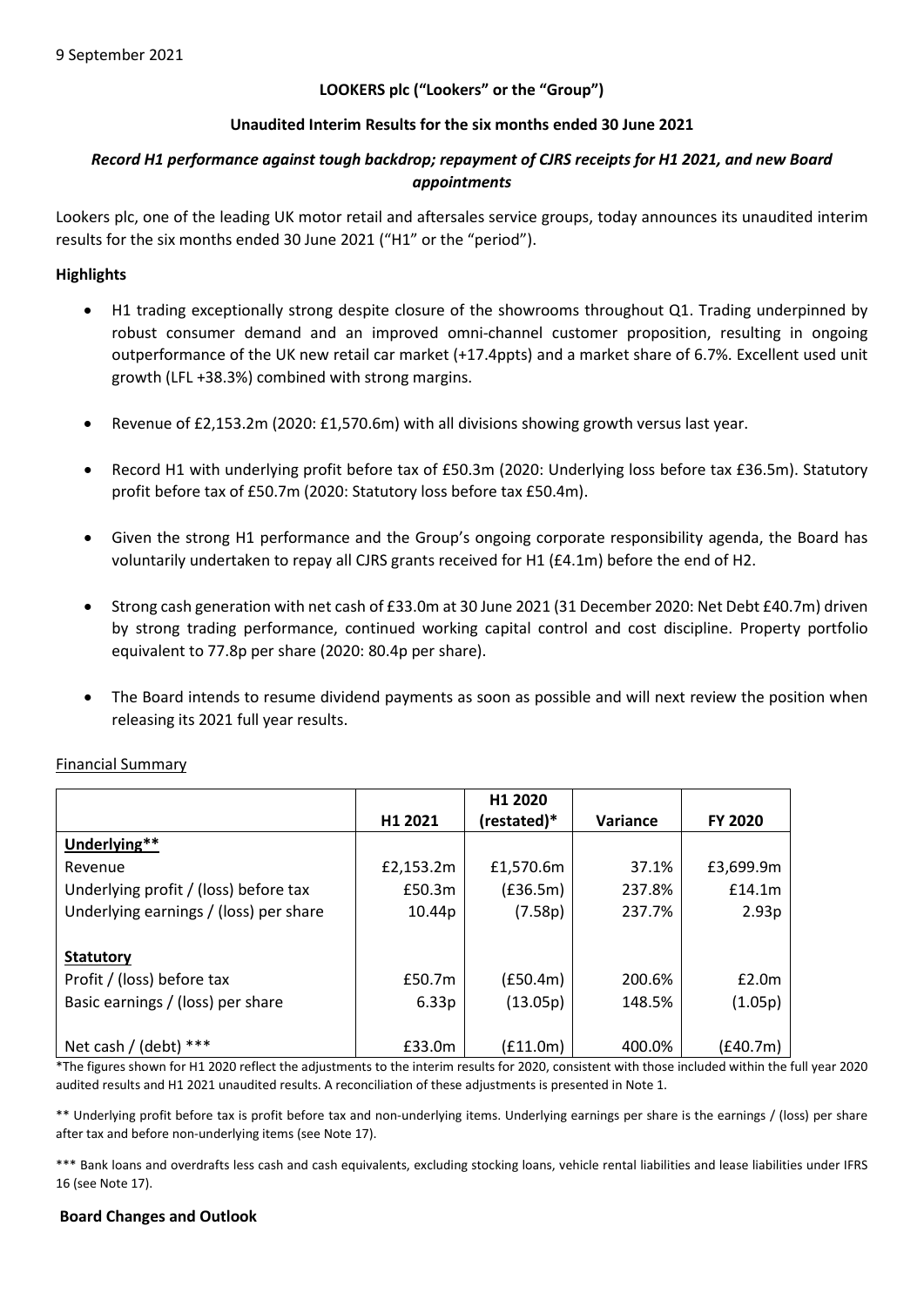- Separately announcing today, the completion of Board restructuring with the appointment of Ian Bull as Non-Executive Chairman and Oliver Laird as CFO.
- Trading during July and August remained strong, exceeding expectations, primarily driven by unprecedented used vehicle margins. Order take also remained robust and the Group has a strong order book for September and the remainder of 2021.
- Given the ongoing and well documented new and used vehicle supply restrictions, combined with uncertainty resulting from COVID-19, there remains considerable variation in vehicle delivery dates and availability and in this context the Board believes it is right to retain its cautious approach.
- Notwithstanding this, the Group remains well positioned for the remainder of 2021 and beyond. Therefore, current expectations for underlying profit before tax for 2021 remain unchanged after having committed to fully repay all CJRS grants received for the current financial year before the end of 2021.

# **Mark Raban, Chief Executive Officer, said:**

"We have delivered a record performance in H1 despite significant COVID-19 related disruption. Demand has continued to be strong as we see a sustained preference for car-based travel amongst consumers. We have been able to capture this demand and outperform the market through continued improvements to our omni-channel customer experience which allows customers to purchase cars with us however they wish.

The rapid growth of electric vehicles continues apace, and we are well positioned to maximise this exciting growth opportunity alongside our other strategic growth pillars. Whilst we are mindful of various short-term pressures, particularly around supply, with a refreshed Board, a restructured business and an enhanced digital proposition, there is much to look forward to."

### **Details of results webcast**

There will be a webcast at **9:30am UK time** today for analysts and institutional investors. To register please contact MHP Communications on +44 (0)20 3128 8193 / 8778, or by email on [lookers@mhpc.com](mailto:lookers@mhpc.com)

#### **Enquiries:**

**Lookers** Mark Raban, Chief Executive Officer 0161 291 0043 Duncan McPhee, Chief Operating Officer

**MHP Communications** Tim Rowntree / Simon Hockridge / Alistair de Kare-Sliver 07709 496 125 / 020 3128 8193

# **About Lookers plc [\(www.lookersplc.com\)](http://www.lookersplc.com/)**

The Group's principal activities are the sale of new and used cars, vans and aftersales activities. The Group's businesses have a total of 150 franchised dealerships representing 32 manufacturers, operating across the UK and Republic of Ireland.

The Company is registered in England at Lookers House, 3 Etchells Road, West Timperley, Altrincham WA14 5XS. Company registration number 00111876. LEI number 213800TSB8PJEACDAV33

# **Cautionary statement**

This Interim Report has been prepared solely to provide additional information to shareholders to assess the Group's strategies and the potential for those strategies to succeed. The Interim Report should not be relied on by any party or for any other purpose.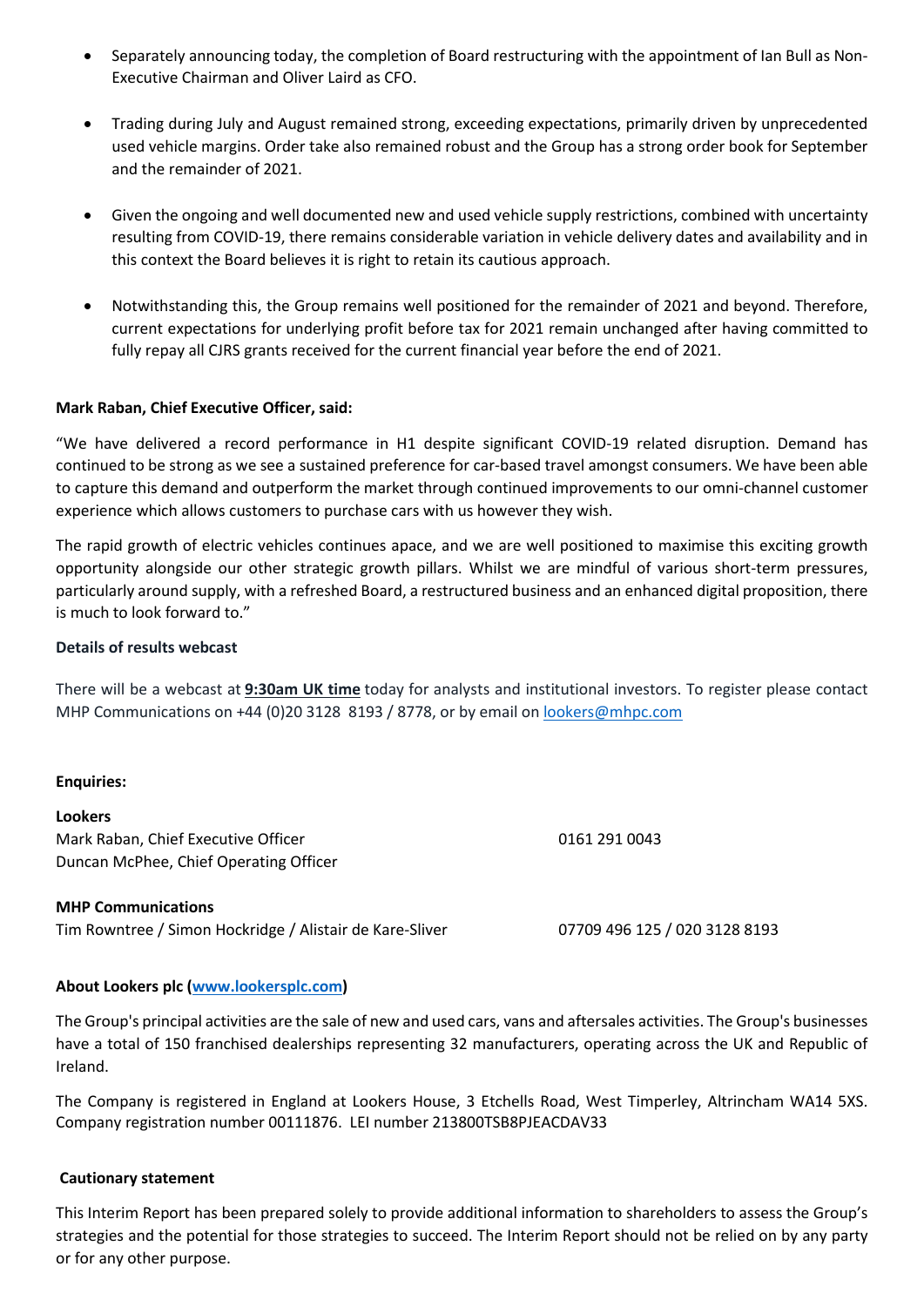All statements other than statements of historical fact included in this document, including, without limitation, those regarding the financial condition, results, operations and businesses of Lookers plc and its strategy, plans and objectives and the markets and economies in which it operates, are forward-looking statements. Such forward-looking statements are made by the Directors in good faith based on the information available to them up to the time of their approval of this report. Such statements should be treated with caution due to the inherent uncertainties, known and unknown risks, and other important factors underlying any forward-looking information which could cause the actual results, performance or achievements of Lookers or the markets and economies in which it operates to be materially different from future results, performance or achievements expressed or implied by such forward-looking statements. Lookers and its Directors accept no liability to third parties in respect of this report save as would arise under English law.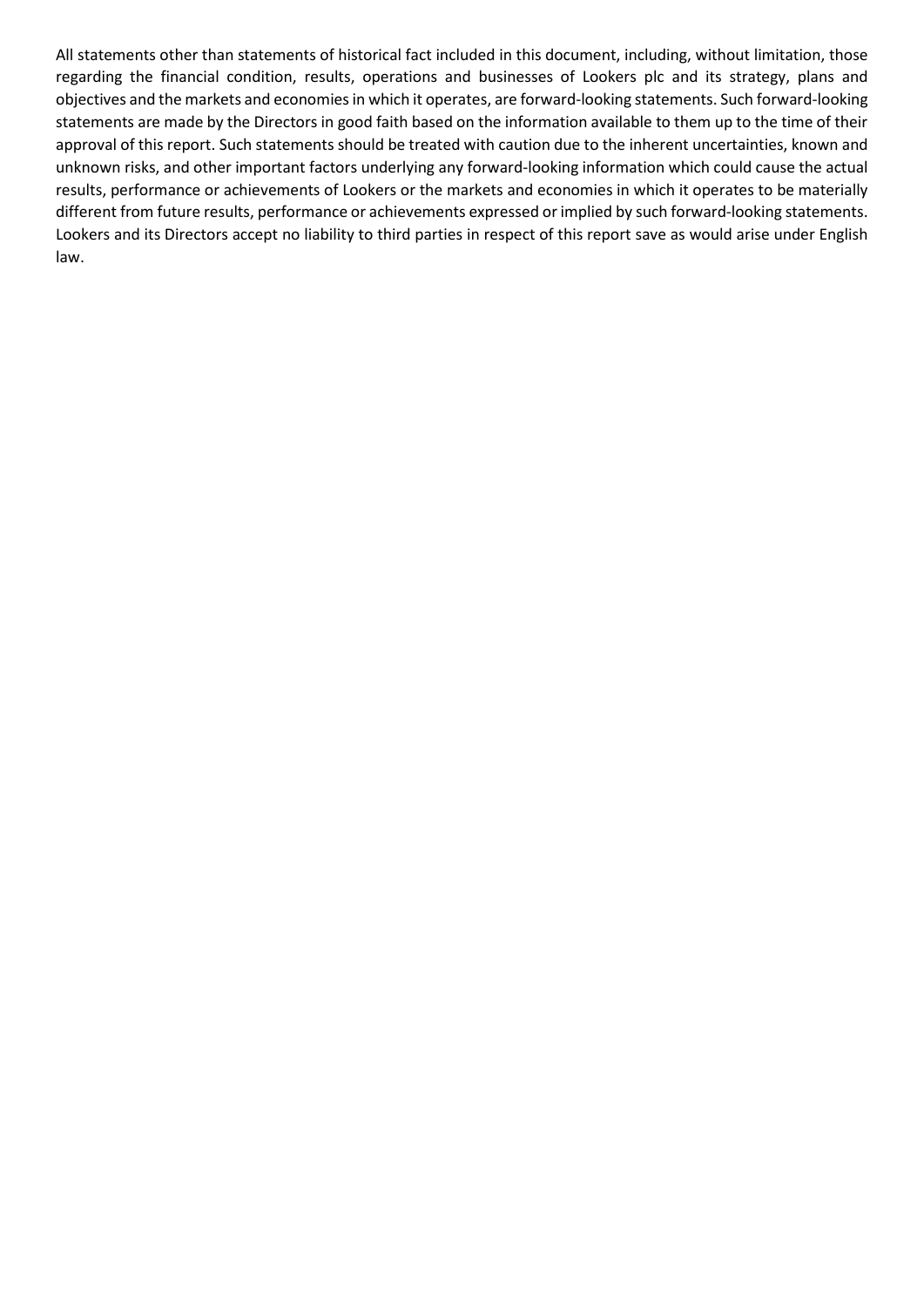### **INTERIM MANAGEMENT REPORT**

### **Strategic and Operating Review**

# **Strategy Update**

Our strategy is to have the right brands in the right locations. We deliver on our strategy by operating a diverse business in the UK motor sector, supported by a variety of OEM Brand Partners which we represent across the UK.

We aim to put the customer and safe customer outcomes at the centre of everything we do. Underpinning this strategy is our focus on people, simplicity and consistency, operational excellence and technology to ensure that we deliver a great customer experience.

We aim to serve our customers through whatever channel they choose either in person, by phone, via the internet or a hybrid combination to suit their personal requirements.

Our strategic priorities are as follows:

- 1) Continued investment and development of the Group's omni-channel customer experience enhancing choice through a hybrid combination of digital engagement and high-quality forecourt services.
- 2) Harnessing growth from the transition to electric vehicles through infrastructure investment and connected car services alongside the roll-out of new aftersales products and services.
- 3) Continued focus on driving operational excellence with an emphasis on increasing productivity, effective cash management and a robust approach to capital allocation.
- 4) Focus and investment in people and systems to support the Group's simplification, controls, engagement and transparency initiatives.

In support of its ESG objectives the Board is particularly focussed on maximising the potential from pure battery electric vehicles and continues to believe that this transformation will gather momentum underpinned by increasing range on new models, further improvements to public charging infrastructure and reducing battery costs. To drive progress in the area the Group has recently appointed a Business Development Director to oversee the Group's approach to this key growth opportunity. We are also developing and rolling out enhanced EV training to ensure our colleagues are equipped with the necessary product knowledge and skills to support the customer journey. We are also launching new products to our corporate customers to support the favourable tax treatment of electric vehicles (EV) and the associated charging infrastructure as well as developing new aftersales products to maintain customer loyalty and retention. Dealership and home-based SMART repair is a key area of focus in protecting our aftersales revenue as the EV penetration of the UK car parc grows.

Longer term we see many exciting growth opportunities in sustainable energy management and connected car services as the EV market reaches a critical mass.

We will evolve and report on all these priorities as we move through the balance of 2021 and into 2022.

# **Impact of COVID-19**

In line with COVID-19 restrictions, the Group's dealerships remained closed throughout the first three months of 2021 ("Q1"). However, the Group continued to take orders and fulfil vehicle handovers through its dealership teams, call centres and websites. These activities were underpinned by our new Click and Drive and contactless technology platform, which has allowed us to service increased demand through digital channels. The Group's aftersales operations remained fully operational throughout Q1.

The Group's dealerships reopened on 12 April 2021 trading with enhanced COVID-19 secure operations to protect customers and colleagues.

Throughout H1 the Group continued to benefit from Government initiatives including support through the Coronavirus Job Retention Scheme of £4.1m (H1 2020 £29.7m), business rates relief of £6.7m (H1 2020 £3.5m) and site specific local recovery grants of £1.9m (H1 2020 £nil). All Government support receipts were included within net operating expenses apart from £1.1m (H1 2020 £6.0m) of CJRS receipts that were netted against cost of sales.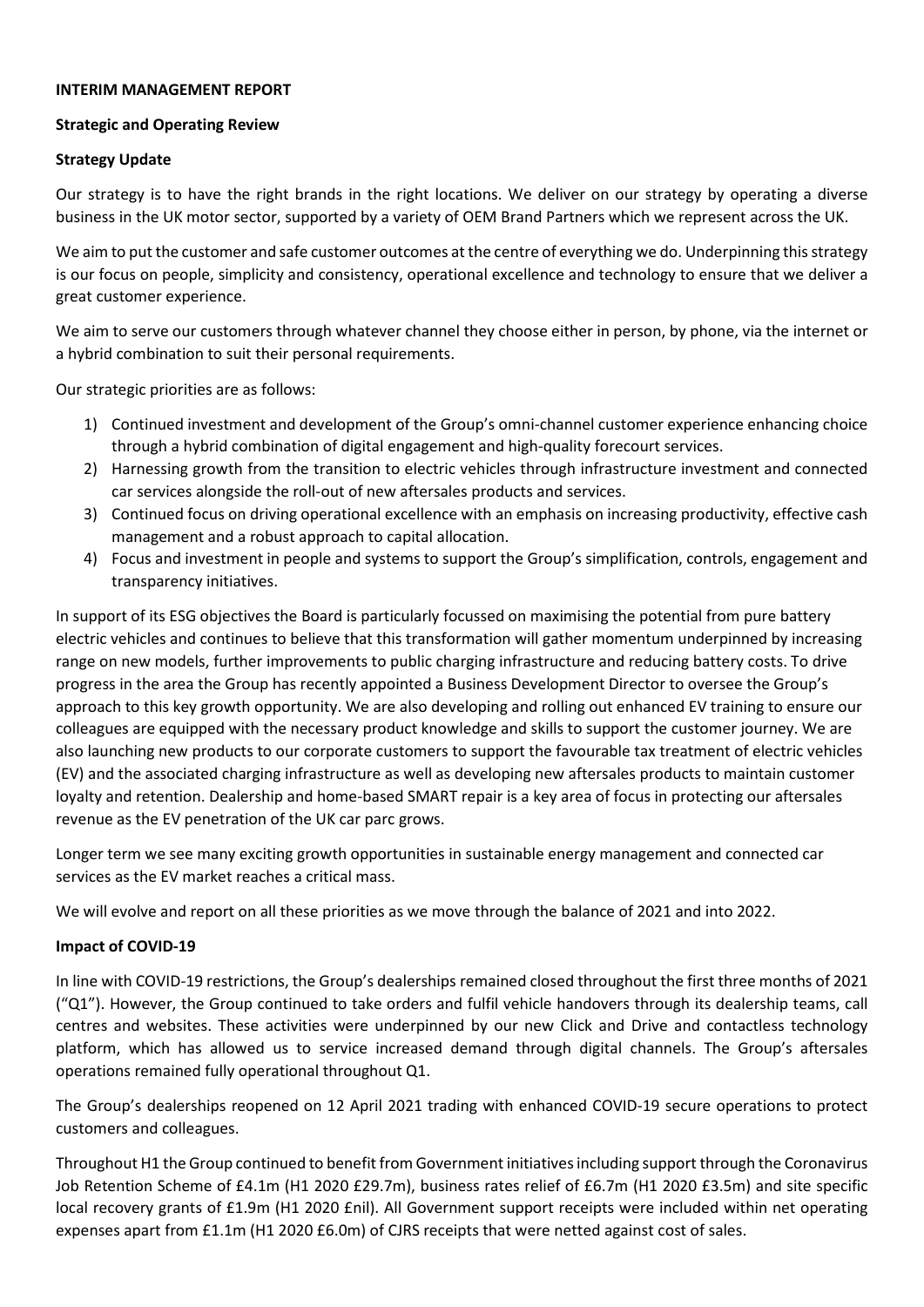As noted above, given the Group's recovery from the pandemic and subsequent strong financial performance and corporate responsibility agenda, the Board has voluntarily undertaken to repay all CJRS grants received for H1 (£4.1m) before the end of H2. See Note 15 for further details.

# **Operating Review**

# **H1 2021 Segmental analysis of revenue and gross profit:**

|                      | H1 2021 | H1 2020<br>(restated)* |                 |                     |
|----------------------|---------|------------------------|-----------------|---------------------|
| Revenue              | £m      | £m                     | <b>Variance</b> | <b>LFL Variance</b> |
| <b>New Vehicles</b>  | 1,027.5 | 705.0                  | 45.7%           | 48.5%               |
| <b>Used Vehicles</b> | 1,044.8 | 770.3                  | 35.7%           | 38.9%               |
| Aftersales           | 211.3   | 162.1                  | 30.4%           | 34.8%               |
| Leasing and Other    | 79.3    | 59.4                   | 33.4%           | 46.5%               |
| Less: intercompany   | (209.7) | (126.2)                |                 |                     |
| <b>Total</b>         | 2,153.2 | 1,570.6                | 37.1%           | 46.6%               |

| <b>Gross Profit</b>  | H <sub>1</sub> 2021<br>£m | H1 2020<br>(restated)*<br>£m | Variance | <b>LFL Variance</b> |
|----------------------|---------------------------|------------------------------|----------|---------------------|
| <b>New Vehicles</b>  | 66.6                      | 42.7                         | 55.8%    | 55.0%               |
| <b>Used Vehicles</b> | 89.8                      | 43.5                         | 106.4%   | 134.1%              |
| Aftersales           | 92.4                      | 69.0                         | 33.9%    | 37.6%               |
| Leasing and Other    | 8.8                       | 7.2                          | 23.7%    | 36.5%               |
| <b>Total</b>         | 257.6                     | 162.4                        | 58.6%    | 66.0%               |
| <b>Gross margin</b>  | 12.0%                     | 10.3%                        | +162BPS  | +139BPS             |

# **New vehicles**

| <b>New vehicles</b>     | H1 2021 | H1 2020 | Variance | <b>LFL Variance</b> |
|-------------------------|---------|---------|----------|---------------------|
| Retail unit sales       | 27,589  | 18,842  | 46.4%    | 47.9%               |
| Fleet unit sales        | 23,062  | 16,163  | 42.7%    | 43.1%               |
| <b>Total unit sales</b> | 50,651  | 35,005  | 44.7%    | 45.7%               |
| <b>Gross margin</b>     | 6.5%    | 6.1%    | +42 BPS  | $+26$ BPS           |

\*The figures shown for H1 2020 reflect the adjustments to the interim results for 2020, consistent with those included within the full year 2020 audited results and H1 2021 unaudited results. A reconciliation of these adjustments is presented in Note 1.

The sale of new vehicles represented 43.5% (2020: 41.5%) of total revenue and 25.8% (2020: 26.3%) of total gross profit.

The COVID-19 global pandemic continued to have a material impact on UK new vehicle registrations during H1. In H1 there were over 900,000 vehicles registered in the UK, a growth of 39.2% versus last year (Retail 30.6%, Fleet 47.3%).

In line with COVID-19 restrictions dealerships remained closed throughout Q1. Consequently, in Q1 the UK market declined by 12.0% with sales to retail and fleet customers declining by 18.3% and 6.3% respectively. Dealerships in the UK were permitted to re-open on 12 April 2021 and versus a severely disrupted comparable period in April and May last year the market showed a total growth of 185.1% in the three month period ended 30 June 2021 ("Q2").

In H1 the Group continued to outperform the UK retail new vehicle market recording outperformance of 17.4 percentage points on a like-for-like basis and commanding a retail UK market share of 6.7%.

The Group continued to restructure its fleet operations with like-for-like unit sales growth in H1 of 43.1%. The Group has been successful in winning a number of large corporate fleet tenders during the period.

The market growth of battery powered electric vehicles(including plug-in, BEV and PHEV) continues to accelerate with growth in the period of 161% representing a UK market share of 14.5%. The Board expect this momentum to accelerate and are confident the Group is well positioned to capitalise on this key growth opportunity.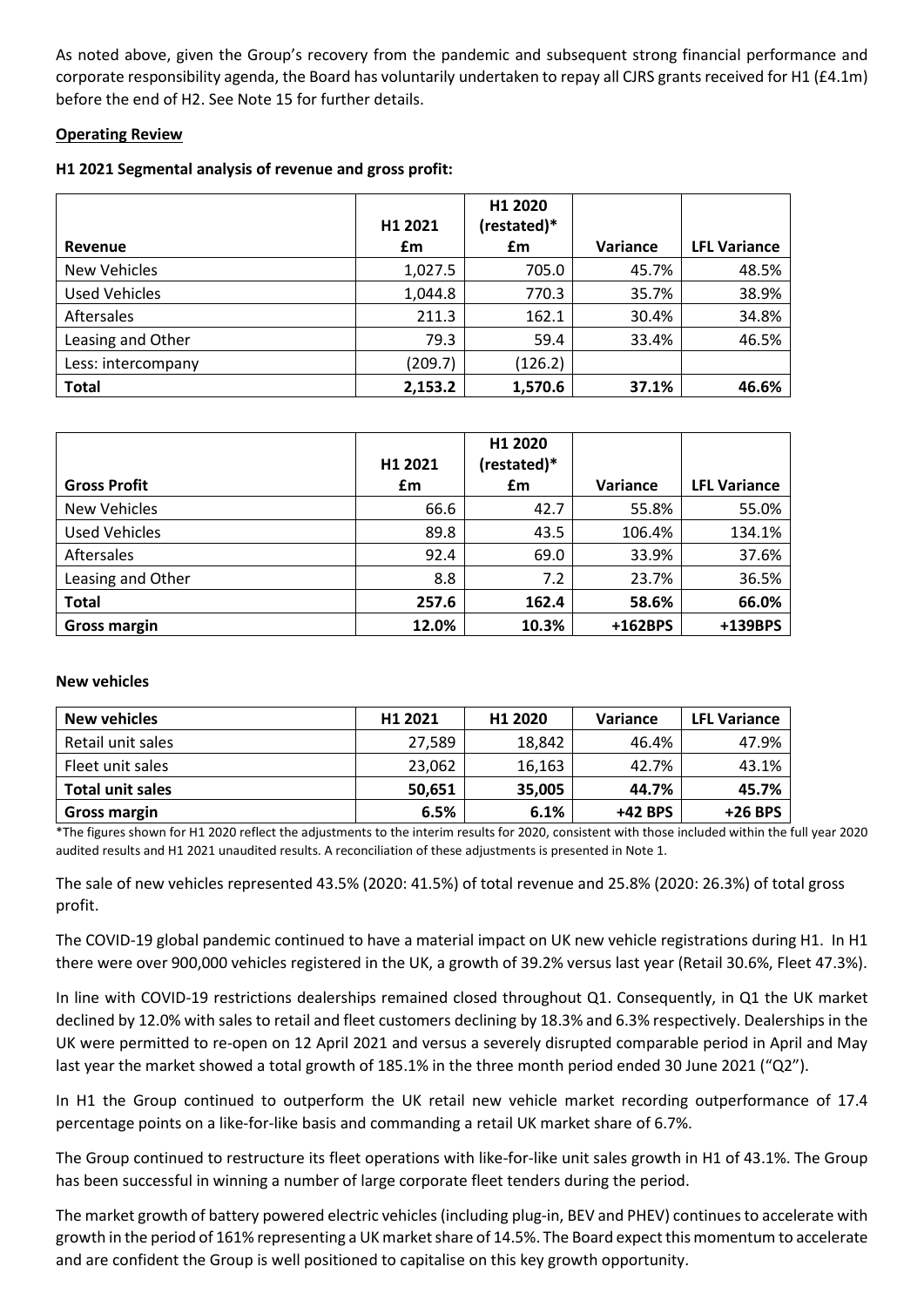**Used vehicles**

| Used vehicles     | H <sub>1</sub> 2021 | H <sub>1</sub> 2020 | Variance | <b>LFL Variance</b> |
|-------------------|---------------------|---------------------|----------|---------------------|
| Retail unit sales | 46.380              | 34.644              | 33.9%    | 38.3%               |
| Gross margin      | 8.6%                | 5.6%                | +295 BPS | +345 BPS            |

The sale of used vehicles represented 44.2% (2020: 45.4%) of total revenue and 34.8% (2020: 26.8%) of total gross profit.

During H1 the Group recorded used vehicle like-for-like unit sales growth of 38.3% versus market growth of approximately 33.3%. Demand for used vehicles remained strong throughout the period driven by the release of pent up demand, ongoing consumer aversion to public transport and relatively high levels of consumer disposable income following various lockdown restrictions throughout 2020 and 2021.

The imbalance of demand and supply lead to an unprecedented strengthening of used vehicle residual values driving a strong gross profit of 8.6% (2020: 5.6%). The Board remain cautious about the sustainability of this trend and are managing used inventory levels accordingly.

Many of the operational enhancements implemented in the first lockdown, including unaccompanied test drives, continued throughout H1. The Group's new hybrid omni-channel customer experience backed by transparent pricing, including a 14 day money back guarantee, is proving popular with customers.

### **Aftersales**

| <b>Aftersales</b>   | H <sub>1</sub> 2021 | H <sub>1</sub> 2020 | Variance | <b>LFL Variance</b> |
|---------------------|---------------------|---------------------|----------|---------------------|
| Revenue £m          | 211.3               | 162.1               | 30.4%    | 34.8%               |
| <b>Gross margin</b> | 43.7%               | 42.6%               | +115 BPS | +87 BPS             |

Aftersales represented 8.9% (2020: 9.6%) of total revenue and 35.9% (2020: 42.5%) of total gross profit.

Our workshops remained fully operational throughout H1 operating with upweighted COVID-19 secure protocols to protect both our customers and colleagues.

In H1 like-for-like aftersales revenue growth was 34.8% and gross margin 43.7% (2020: 42.6%).

With our brand partners we continue to focus on increasing the penetration of service plans which the Board believes is particularly important as electric vehicles continue to increase as a proportion of the car parc.

# **H1 2021 Financial Review**

# Restatement of prior period

The Group's H1 2020 comparatives have been restated to reflect the correction of errors in relation to the Group's historical IFRS 16 calculations, cash flow disclosures under IAS 7, and a misallocation of leasing company costs within the profit and loss account. These corrections are detailed in Note 1 and have been calculated in a manner consistent with those affected in the full year financial statements for the year ended 31 December 2020. The corrections increased previously reported underlying loss before tax by £0.4m to £36.5m.

# Revenue

H1 revenue of £2,153.2m was 37.1% higher than the comparative period (2020: £1,570.6m). Like-for-like revenue increased by 46.6% with revenue from new cars, used cars and aftersales all increasing. Although the dealerships were closed due to COVID-19 restrictions in Q1 this was more than offset in Q2 when last year's comparatives were materially impacted by the first national lockdown and the complete closure of the business throughout April and most of May.

# Gross profit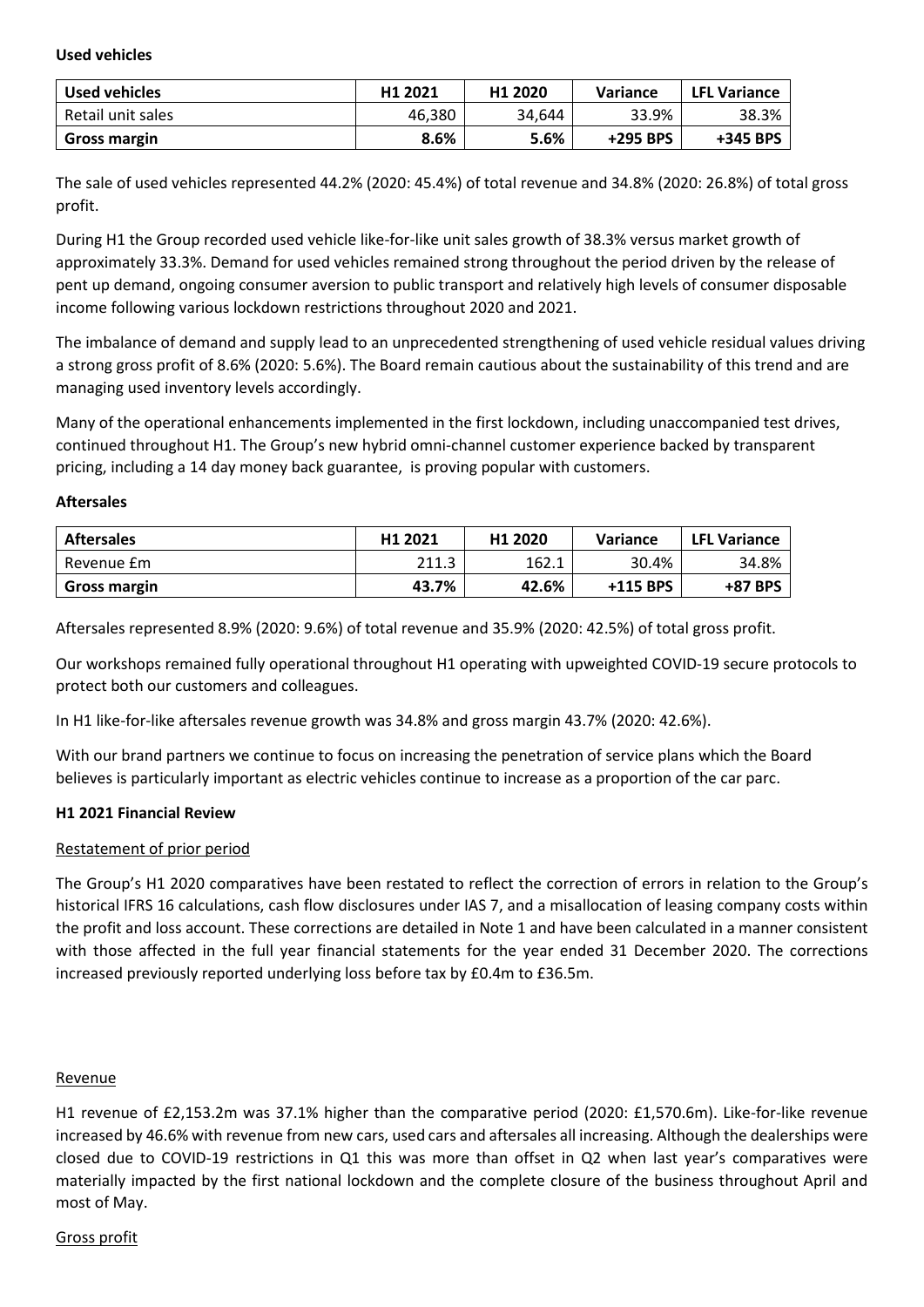Gross profit increased by 58.6% to £257.6m (2020: £162.4m). Gross profit margin at 12.0% was ahead of last year by 162BPS. This was largely driven by a material increase in used vehicle margins, though all areas of the business increased gross margins.

# Operating expenses and Government support schemes

Underlying net operating expenses at £194.4m (2020: £182.9m) were 6.3% above the comparative period. Operating expenses include the impact of a £3.0m (2020: £23.7m) receipt from the Coronavirus Job Retention Scheme, £6.7m (2020: £3.5m) of rates reductions under the Government's business rates holiday scheme, and £1.9m (2020: £nil) of site specific grants. Excluding these items in both years underlying net operating expenses were 1.9% below last year as a result of ongoing focus and control of all discretionary cost items.

# Non-underlying items

The Group recorded non underlying credits of £0.4m relating to gains on property disposals. Last year the Group incurred £13.9m of non-underlying costs in the comparable period, largely related to the Group's restructuring programme, impairment of goodwill, and costs in relation to the investigation and resolution of legacy accounting issues (see Note 3).

# Net finance costs

Net finance costs were materially lower than the comparative period at £12.9m (2020: £16.0m). This has been driven by increased working capital controls, principally lower inventory levels, and lower average net debt throughout the period.

# Tax

The Group's tax charge was £26.0m (2020: £0.5m), an underlying effective tax rate of 20.5% (2020: 19%).

The Group's total reported effective tax rate differs from this due to the deferred tax charge arising following the substantive enactment of the planned increase in the standard rate of corporation tax to 25% from April 2023. This has resulted in an additional charge of £15.6m in the period.

# Earnings per share (EPS)

Underlying EPS increased by 237.7% to 10.44p share (2020: 7.58p loss per share). Basic EPS increased by 148.5% to 6.33p per share (2020: 13.05p loss per share).

# Dividend

The Board understands the importance of dividends to shareholders and, subject to a satisfactory trading outlook intends to resume the payment of dividends as soon as possible. The Board will next review the position in 2022 at the time of the release of its full year results for the period ended 31 December 2021.

# Cashflow and net debt

Throughout H1 the Group maintained a strong focus on operational cash flow. Cash generated from operating activities in H1 was £83.5m (2020: £69.6m), largely as a result of the strong trading performance, ongoing working capital initiatives and ongoing additional controls. The Group has made particular progress in managing vehicle inventories through improving stock turn and reducing overall inventory levels of both new and used vehicles. Property, plant and equipment capital expenditure totalled £6.7m (2020: £9.2m).

Net cash at 30 June 2021 was £33.0m (30 June 2020: net debt £11.0m; 31 December 2020: net debt £40.7m).

The Group continues to benefit from a strong property portfolio. The net book value of freehold and leasehold properties of £303.9m (equivalent to 77.8p per share) at the end of the period remains a key strength of the business.

# **Financing**

In May 2021, the Group agreed an amendment and extension to its revolving credit facility ("RCF"), with its existing banks. The amended RCF is for an initial £150m and will expire on 30 September 2023. The facility is subject to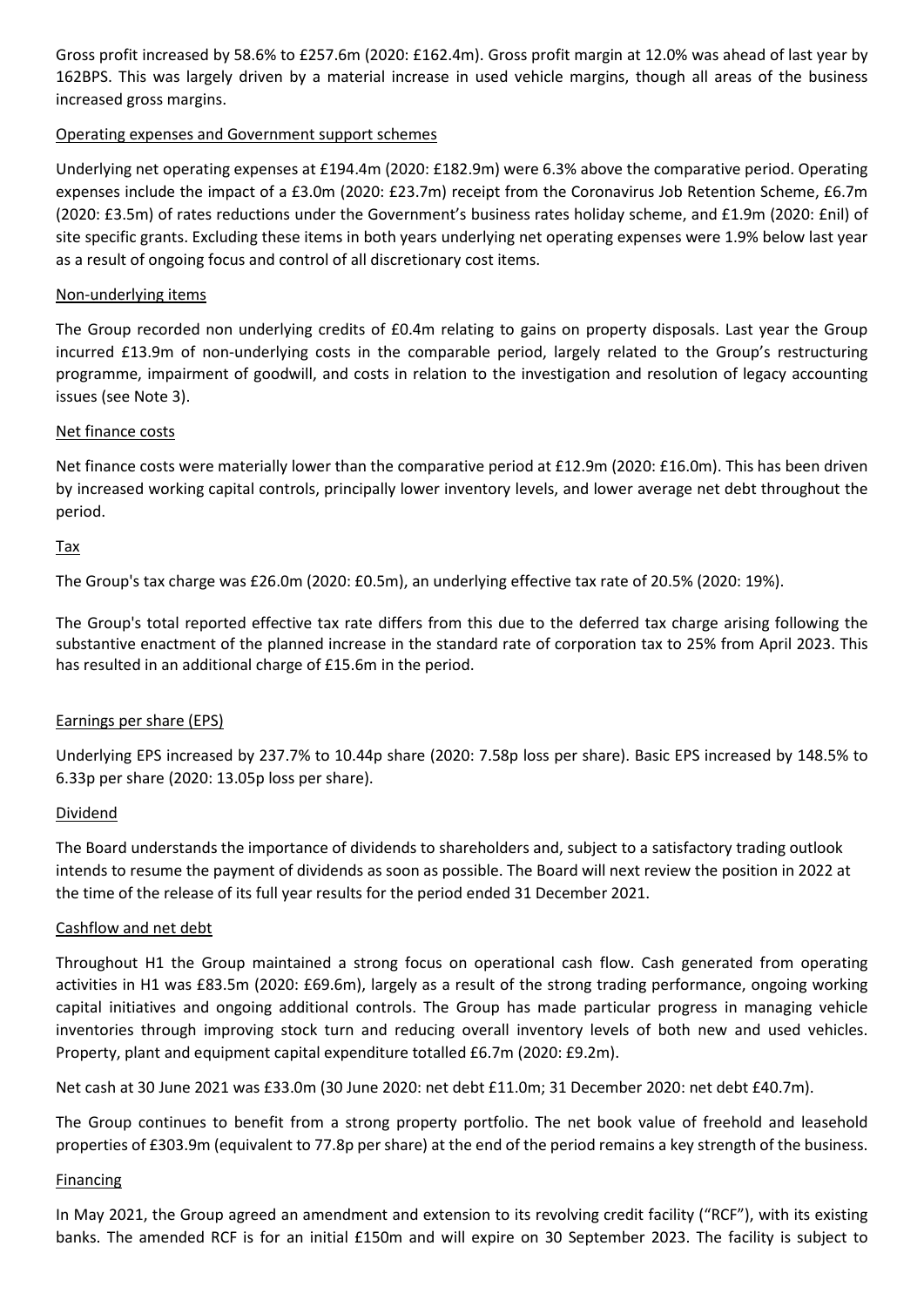quarterly covenant tests on leverage, interest cover, minimum EBITDA per rolling twelve month period, and minimum liquidity levels.

# Pensions

The Group's actuary has assessed the IAS 19 valuation of both the Lookers Pension Plan and Benfield Pension Plan as at 30 June 2021.

At 30 June 2021, the IAS 19 pension valuation showed a total deficit of £65.0m (30 June 2020: £69.5m; 31 December 2019: £79.3m). An increase in corporate bond yields during the period and the associated decrease in discount rate has resulted in the liabilities decreasing, which has been partly offset by a decrease in the schemes' asset values. In the first half of the year, and in-line with the funding programme agreed with the Trustees, the Group made additional cash contributions including expenses to the Lookers Pension Plan amounting to £6.3m (H1 2020: £4.2m).

# **Board changes**

The Group has today separately announced the completion of Board restructuring with the appointment of Ian Bull as Non-Executive Chairman with effect from 1 October 2021, and Oliver Laird as CFO with effect from 15 November 2021.

Following approval of the 2020 financial statements, Anna Bielby, Interim CFO, stepped down from the Board as planned on 30 June 2021.

On 13 April 2021 Heather Jackson, Senior Independent Director and Chair of the Remuneration Committee advised the Board of her decision to step down to focus on her increasing non-executive directorships and business interests.

Paul Van der Burgh was appointed as a Non-Executive Director in April 2021 and then as Senior Independent Director from May 2021.

Robin Churchouse, Non-Executive Director was appointed Chair of Audit and Risk Committee in January 2021.

# **Risks and uncertainties**

As with any business, there are a number of potential risks and uncertainties which could have a material impact on the Group's future performance and could cause actual results to differ materially from both expected and historical results. The Board believes the wider risks and uncertainties to be materially consistent with those described on pages 31 to 36 in the 2020 Annual Report and Accounts. However, the Group, in common with other industry participants, has seen a tightening of supply of both used and new vehicles, the latter due to the continuing worldwide shortage of semiconductor chips, and there remains significant uncertainty over vehicle supply in the second half of 2021 and into 2022. Uncertainty also remains around the impact of potential future COVID-19 related restrictions and related colleague absence. The current UK wide labour shortages, high vacancy levels and upward pressure on employment costs remain a risk for the Group.

# **Summary and outlook**

H1 trading was exceptionally strong despite closure of showrooms throughout Q1. Trading was underpinned by robust consumer demand and an improved omnichannel customer proposition, resulting in ongoing outperformance of the UK new retail car market (+17.4ppts). The Group has had excellent used unit growth (LFL +38.3%) combined with strong margins.

Trading during July and August remained strong, exceeding expectations, primarily driven by unprecedented used vehicle margins. Order take also remained robust and the Group has a strong order book for September and the remainder of 2021.

Given the ongoing and well documented new and used vehicle supply restrictions, combined with uncertainty resulting from COVID-19, there remains considerable variation in vehicle delivery dates and availability and in this context the Board believes it is right to retain its cautious approach.

Notwithstanding this, the Group remains well positioned for the remainder of 2021 and beyond. Therefore, current expectations for underlying profit before tax for 2021 remain unchanged after having committed to fully repay all CJRS grants received for the current financial year before the end of 2021.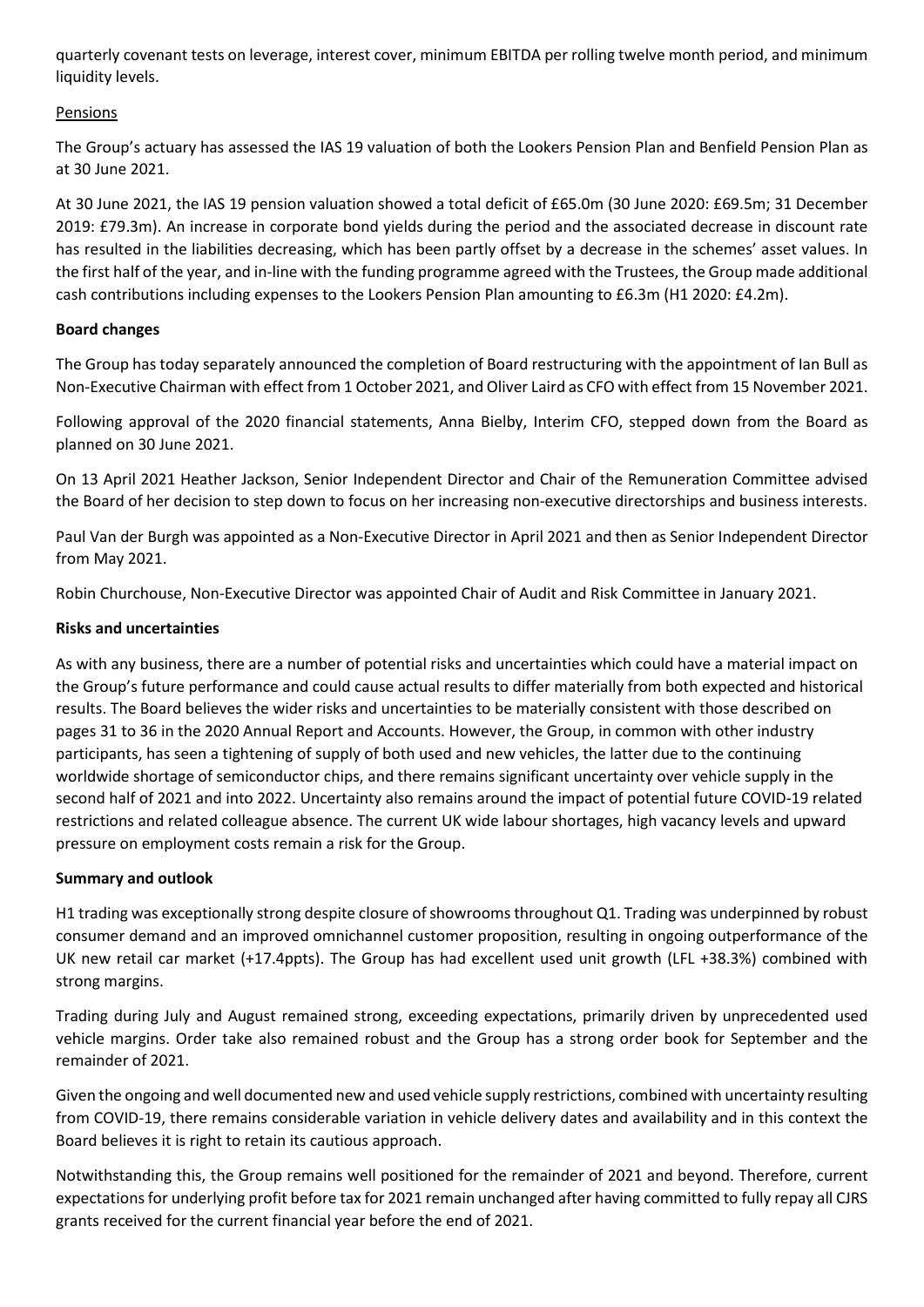Finally, on behalf of the Board I would like to thank all our stakeholders and particularly my colleagues across the business for their support and dedication.

**Mark Raban** Chief Executive Officer

8 September 2021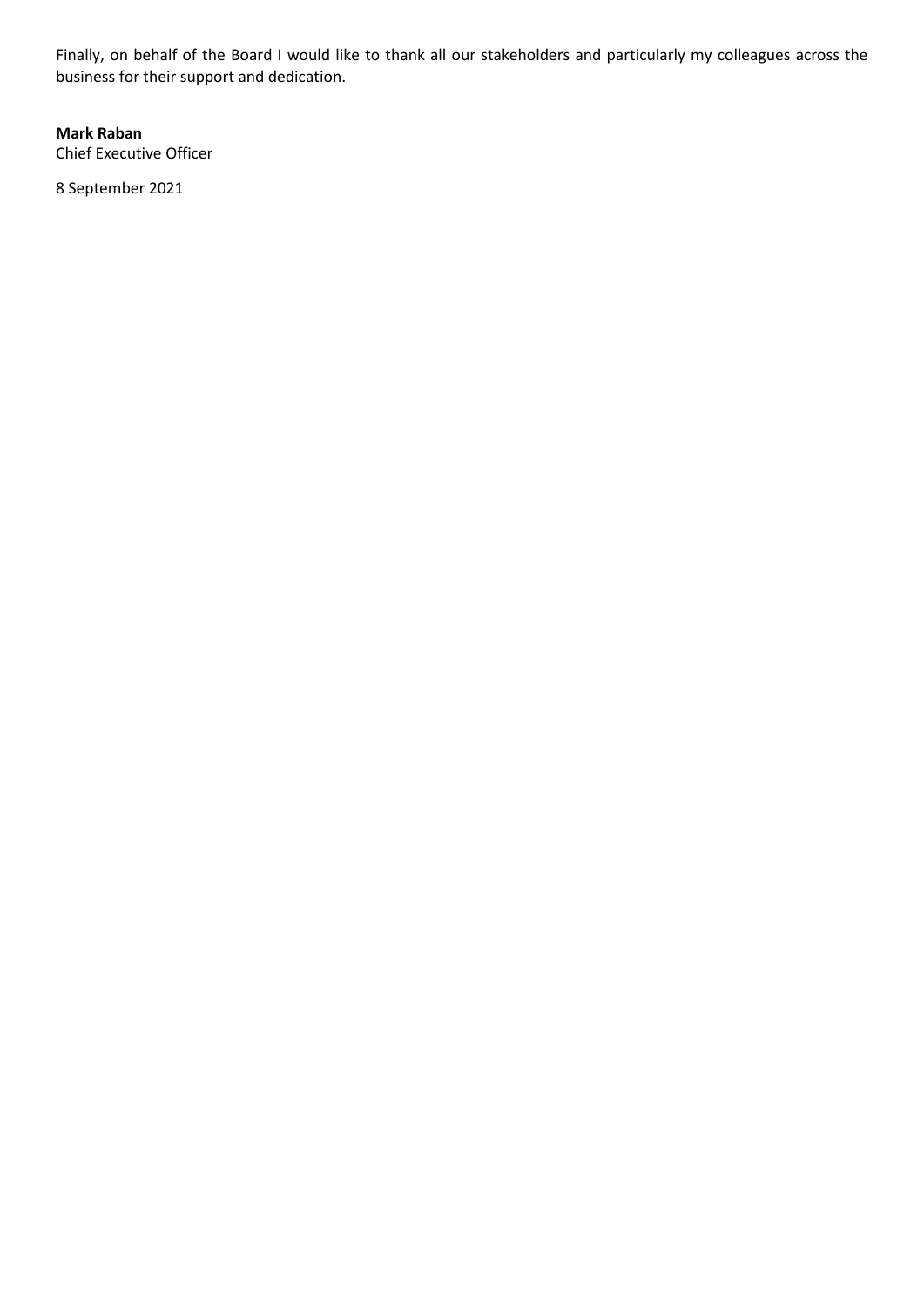### **INDEPENDENT REVIEW REPORT TO LOOKERS PLC**

#### **Introduction**

We have been engaged by the Company to review the condensed consolidated set of financial statements in the halfyearly financial report for the six months ended 30 June 2021 which comprises condensed consolidated statement of total comprehensive income, condensed consolidated statement of financial position, condensed consolidated statement of changes in equity, condensed consolidated statement of cash flows and the notes to the financial information.

We have read the other information contained in the half-yearly financial report and considered whether it contains any apparent misstatements or material inconsistencies with the information in the condensed set of financial statements.

# **Directors' responsibilities**

The half-yearly financial report is the responsibility of and has been approved by the directors. The directors are responsible for preparing the half-yearly financial report in accordance with the Disclosure Guidance and Transparency Rules of the United Kingdom's Financial Conduct Authority.

As disclosed in note 1, the annual financial statements of the group will be prepared in accordance with UK adopted international accounting standards. The condensed set of financial statements included in this interim financial report has been prepared in accordance with UK adopted International Accounting Standard 34, ''Interim Financial Reporting''.

### **Our responsibility**

Our responsibility is to express to the Company a conclusion on the condensed set of financial statements in the halfyearly financial report based on our review.

#### **Scope of review**

We conducted our review in accordance with International Standard on Review Engagements (UK and Ireland) 2410, ''Review of Interim Financial Information Performed by the Independent Auditor of the Entity'', issued by the Financial Reporting Council for use in the United Kingdom. A review of interim financial information consists of making enquiries, primarily of persons responsible for financial and accounting matters, and applying analytical and other review procedures. A review is substantially less in scope than an audit conducted in accordance with International Standards on Auditing (UK) and consequently does not enable us to obtain assurance that we would become aware of all significant matters that might be identified in an audit. Accordingly, we do not express an audit opinion.

#### **Other matter – comparative information**

The comparative information in the condensed consolidated financial statements relating to the financial position of the group as at 30 June 2020 and in respect of the 6 month period then ended has not been subject to a review performed in accordance with International Standard on Review Engagements 2410 (UK and Ireland), "Review of Interim Financial Information Performed by the Independent Auditor of the Entity."

#### **Conclusion**

Based on our review, nothing has come to our attention that causes us to believe that the condensed set of consolidated financial statements in the half-yearly financial report for the six months ended 30 June 2021 is not prepared, in all material respects, in accordance with UK adopted International Accounting Standard 34 and the Disclosure Guidance and Transparency Rules of the United Kingdom's Financial Conduct Authority.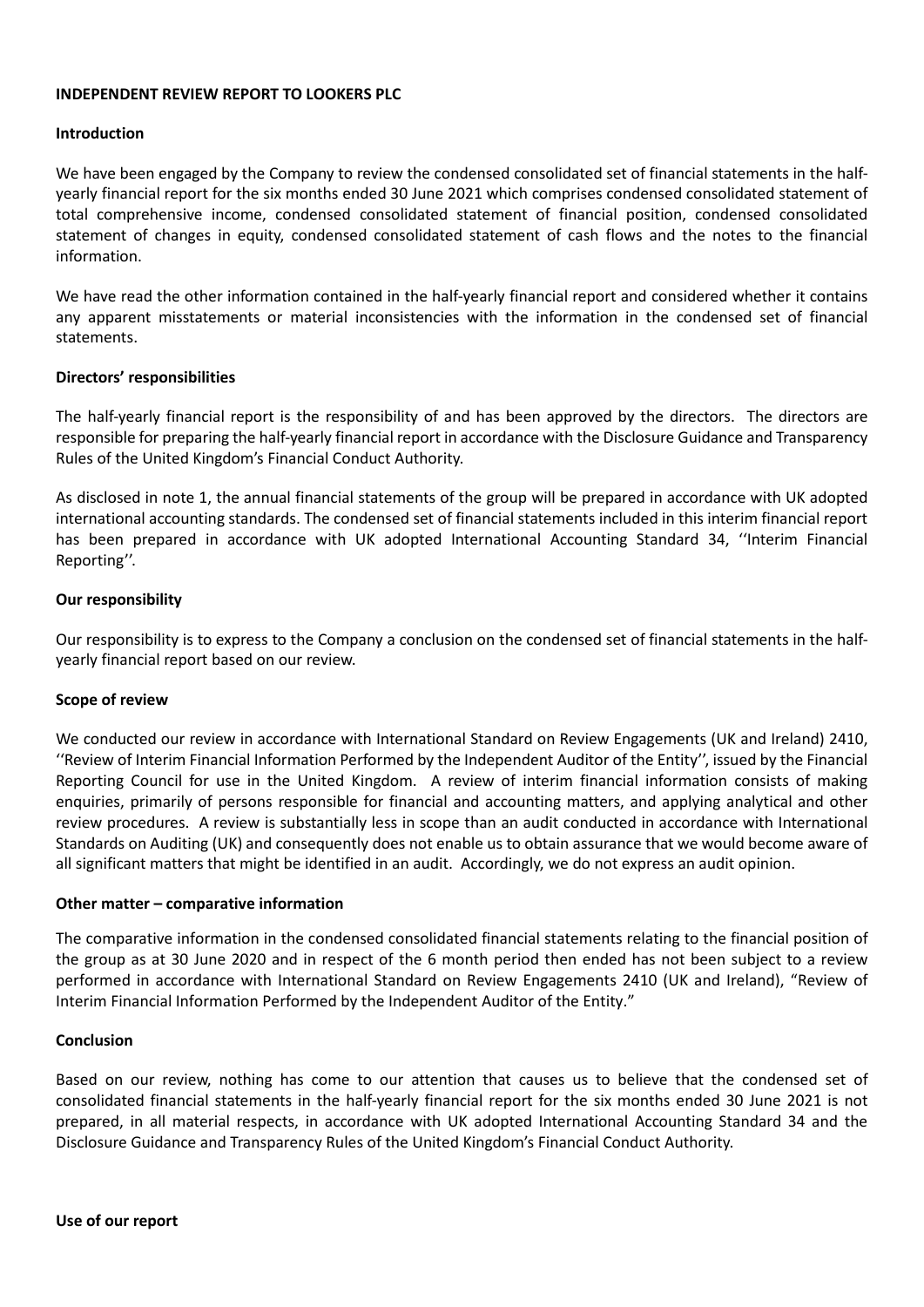Our report has been prepared in accordance with the terms of our engagement to assist the Company in meeting its responsibilities in respect of half-yearly financial reporting in accordance with the Disclosure Guidance and Transparency Rules of the United Kingdom's Financial Conduct Authority and for no other purpose. No person is entitled to rely on this report unless such a person is a person entitled to rely upon this report by virtue of and for the purpose of our terms of engagement or has been expressly authorised to do so by our prior written consent. Save as above, we do not accept responsibility for this report to any other person or for any other purpose and we hereby expressly disclaim any and all such liability.

BDO LLP Chartered Accountants Manchester 8 September 2021

BDO LLP is a limited liability partnership registered in England and Wales (with registered number OC305127).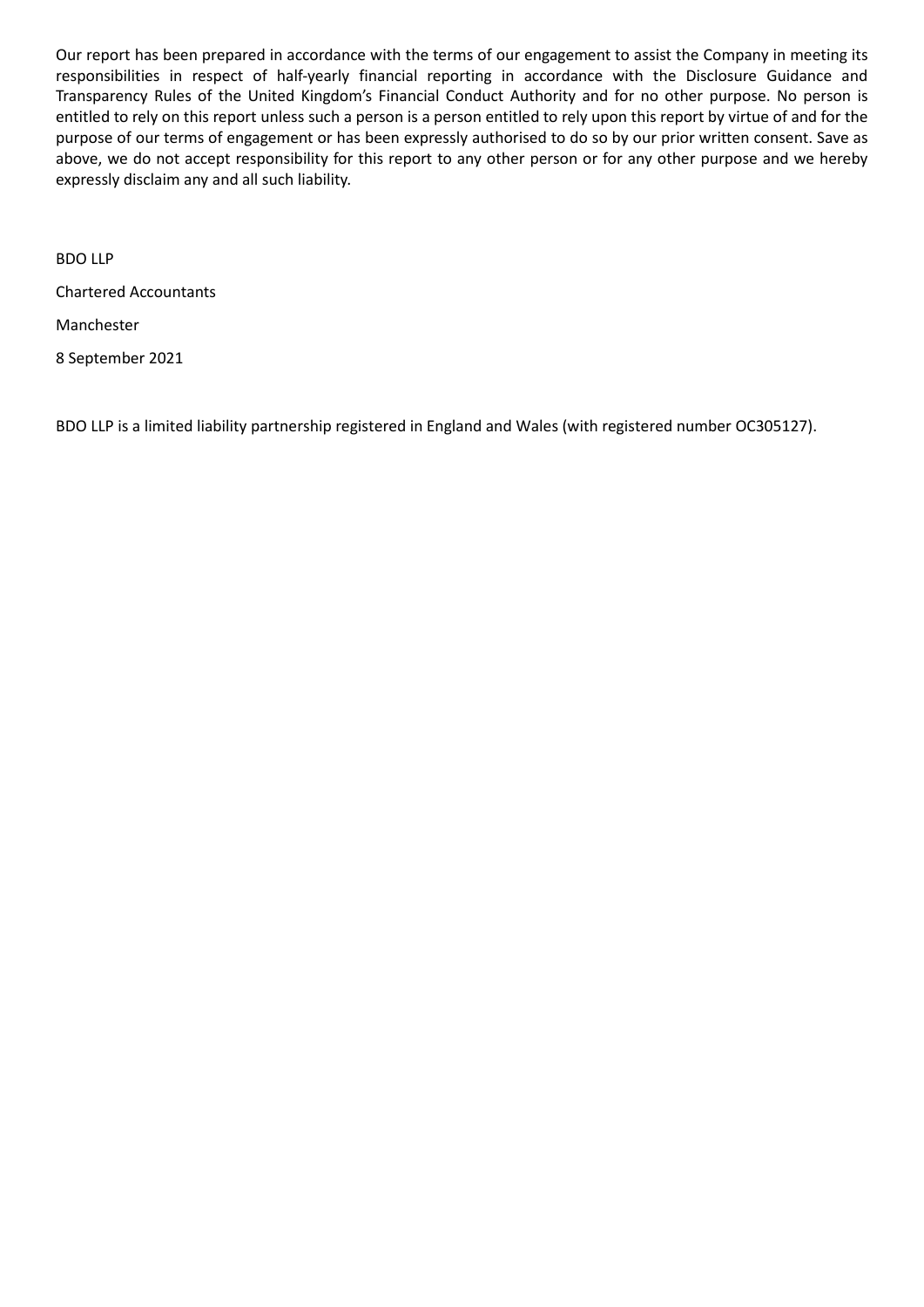# **Condensed Consolidated Statement of Total Comprehensive Income**

|                                                                       |                | <b>Unaudited</b> |                |               |
|-----------------------------------------------------------------------|----------------|------------------|----------------|---------------|
|                                                                       |                | six months       | Unaudited six  | Audited year  |
|                                                                       |                | ended 30         | months ended   | ended 31      |
|                                                                       |                | <b>June 2021</b> | 30 June 2020   | December 2020 |
|                                                                       | <b>Note</b>    | £m               | (restated*) £m | £m            |
| Revenue                                                               | $\overline{2}$ | 2,153.2          | 1,570.6        | 3,699.9       |
| Cost of sales                                                         |                | (1,895.6)        | (1,408.2)      | (3,288.9)     |
| <b>Gross profit</b>                                                   |                | 257.6            | 162.4          | 411.0         |
| Net operating expenses                                                |                | (194.0)          | (196.8)        | (380.1)       |
| <b>Operating profit / (loss)</b>                                      |                | 63.6             | (34.4)         | 30.9          |
|                                                                       |                |                  |                |               |
| Underlying operating profit / (loss)                                  |                | 63.2             | (20.5)         | 43.0          |
| Non-underlying items                                                  | 3              | 0.4              | (13.9)         | (12.1)        |
|                                                                       |                |                  |                |               |
| Finance costs                                                         | 4              | (12.9)           | (16.0)         | (28.9)        |
| Profit / (loss) before taxation                                       |                | 50.7             | (50.4)         | 2.0           |
|                                                                       |                |                  |                |               |
| Underlying profit / (loss) before taxation                            |                | 50.3             | (36.5)         | 14.1          |
| Non-underlying items                                                  | 3              | 0.4              | (13.9)         | (12.1)        |
|                                                                       |                |                  |                |               |
| Tax charge                                                            |                | (26.0)           | (0.5)          | (6.1)         |
|                                                                       |                |                  |                |               |
| Profit / (loss) for the period/year (attributable to                  |                |                  |                |               |
| shareholders of the Company)                                          |                | 24.7             | (50.9)         | (4.1)         |
|                                                                       |                |                  |                |               |
| Exchange differences on translation of foreign operation              |                |                  |                |               |
| (may be recycled to profit and loss)                                  |                | (0.2)            | 0.8            | 0.3           |
| Actuarial gains / (losses) on pension scheme obligations (not         |                |                  |                |               |
| recycled to profit and loss)                                          |                | 8.8              | (17.0)         | (32.5)        |
| Deferred tax on pension scheme obligations (not recycled to           |                |                  |                |               |
| profit and loss)                                                      |                | 2.6              | 2.9            | 7.3           |
| Total other comprehensive income / (expense) for the                  |                |                  |                |               |
| period/year                                                           |                | 11.2             | (13.3)         | (24.9)        |
|                                                                       |                |                  |                |               |
| Total comprehensive income / (expense) for the                        |                |                  |                |               |
| period/year (attributable to shareholders of the Company)             |                | 35.9             | (64.2)         | (29.0)        |
|                                                                       |                |                  |                |               |
| Earnings / (loss) per share:<br>Basic earnings / (loss) per share (p) |                |                  |                |               |
|                                                                       | 6              | 6.33             | (13.05)        | (1.05)        |
| Diluted earnings / (loss) per share (p)**                             | 6              | 6.17             | (13.05)        | (1.05)        |

\*Details of the restatements due to presentational changes and correction of errors are shown in Note 1.

\*\*In the period ended 30 June 2020 and year ended 31 December 2020 the basic and diluted earnings per share are equal as a result of the Group incurring a loss for the period/year.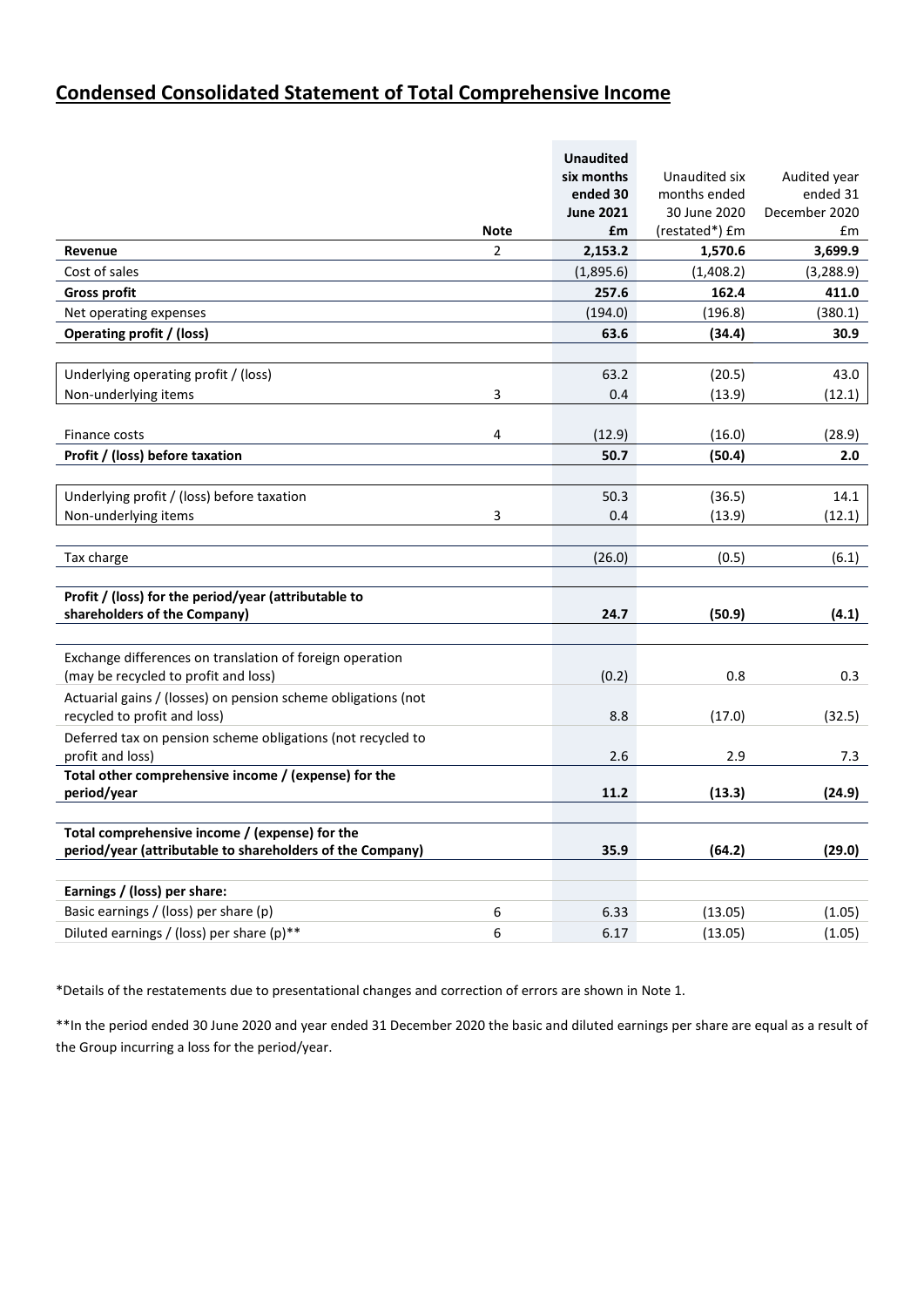# **Condensed Consolidated Statement of Financial Position**

|                                    |             |                  | Unaudited   |            |
|------------------------------------|-------------|------------------|-------------|------------|
|                                    |             | <b>Unaudited</b> | 30 June     | Audited 31 |
|                                    |             | 30 June          | 2020        | December   |
|                                    |             | 2021             | (restated*) | 2020       |
|                                    | <b>Note</b> | £m               | £m          | £m         |
| <b>Non-current assets</b>          |             |                  |             |            |
| Goodwill                           | 7           | 79.3             | 79.3        | 79.3       |
| Intangible assets                  | 8           | 108.9            | 112.6       | 110.8      |
| Property, plant and equipment      | 9           | 399.1            | 415.5       | 399.9      |
| Right of use assets                | 10          | 113.3            | 121.1       | 117.6      |
|                                    |             | 700.6            | 728.5       | 707.6      |
| <b>Current assets</b>              |             |                  |             |            |
| Inventories                        | 12          | 484.5            | 856.2       | 655.2      |
| Trade and other receivables        |             | 152.7            | 156.9       | 124.6      |
| Current tax receivable             |             |                  | 6.2         | 1.1        |
| Rental fleet vehicles              |             | 28.3             | 31.2        | 30.1       |
| Cash and cash equivalents          |             | 147.5            | 295.5       | 243.0      |
| Assets held for sale               | 11          | 11.1             | 10.6        | 13.0       |
|                                    |             | 824.1            | 1,356.6     | 1,067.0    |
|                                    |             |                  |             |            |
| Total assets                       |             | 1,524.7          | 2,085.1     | 1,774.6    |
| <b>Current liabilities</b>         |             |                  |             |            |
| Bank loans and overdrafts          | 14          | 63.7             | 92.4        | 116.9      |
| Trade and other payables           |             | 796.5            | 1,232.4     | 911.8      |
| Lease liabilities                  | 14          | 19.0             | 18.5        | 19.1       |
| Current tax payable                |             | 6.8              |             |            |
|                                    |             | 886.0            | 1,343.3     | 1,047.8    |
|                                    |             |                  |             |            |
| Net current (liabilities) / assets |             | (61.9)           | 13.3        | 19.2       |
|                                    |             |                  |             |            |
| <b>Non-current liabilities</b>     |             |                  |             |            |
| <b>Bank loans</b>                  | 14          | 50.8             | 214.1       | 166.8      |
| Trade and other payables           |             | 36.9             | 38.7        | 39.8       |
| Lease liabilities                  | 14          | 120.2            | 130.2       | 125.3      |
| Provisions                         | 13          |                  | 10.4        |            |
| Pension scheme obligations         |             | 65.0             | 69.5        | 79.3       |
| Deferred tax liabilities           |             | 47.3             | 31.9        | 33.2       |
|                                    |             | 320.2            | 494.8       | 444.4      |
| <b>Total liabilities</b>           |             | 1,206.2          | 1,838.1     | 1,492.2    |
|                                    |             |                  |             |            |
| <b>Net assets</b>                  |             | 318.5            | 247.0       | 282.4      |
|                                    |             |                  |             |            |
| Shareholders' equity               |             |                  |             |            |
| Ordinary share capital             |             | 19.5             | 19.5        | 19.5       |
| Share premium                      |             | 78.4             | 78.4        | 78.4       |
| Capital redemption reserve         |             | 15.1             | 15.1        | 15.1       |
| Retained earnings                  |             | 205.5            | 134.0       | 169.4      |
| <b>Total equity</b>                |             | 318.5            | 247.0       | 282.4      |

\*Details of the restatements due to presentational changes and correction of errors are made in Note 1.

# **Condensed Consolidated Statement of Changes in Equity**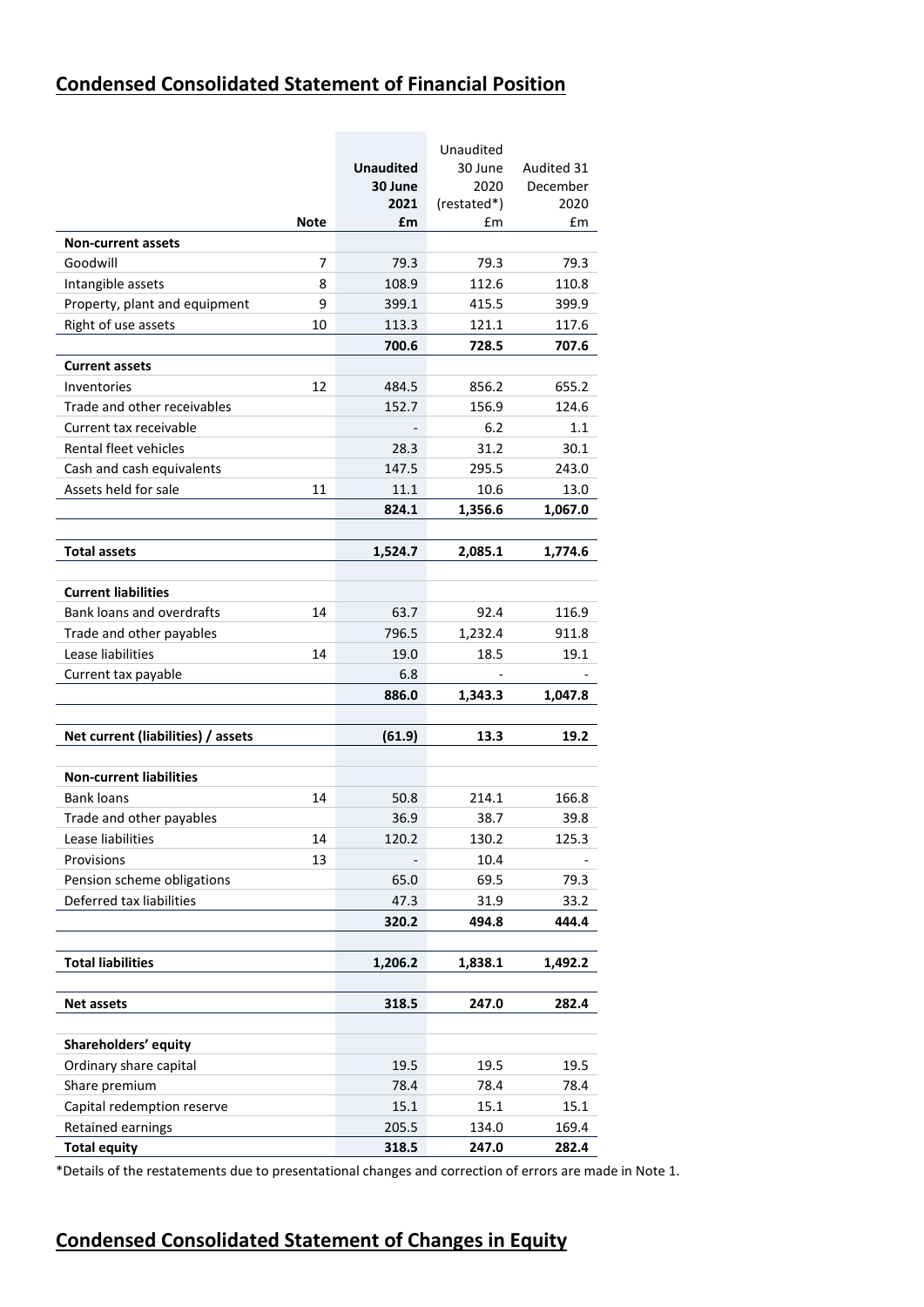|                                                  |                          |                          | Capital                  |                             |              |
|--------------------------------------------------|--------------------------|--------------------------|--------------------------|-----------------------------|--------------|
|                                                  | <b>Share</b>             | <b>Share</b><br>premium  | redemption<br>reserve    | <b>Retained</b><br>earnings | <b>Total</b> |
|                                                  | capital<br>£m            | £m                       | £m                       | £m                          | equity<br>£m |
| Period ended 30 June 2020 (unaudited)            |                          |                          |                          |                             |              |
| As at 1 January 2020                             | 19.5                     | 78.4                     | 15.1                     | 197.6                       | 310.6        |
| Loss for the period (restated*)                  |                          |                          |                          | (50.9)                      | (50.9)       |
| Total other comprehensive expense for the period |                          |                          |                          |                             |              |
| (restated)                                       |                          |                          |                          | (13.3)                      | (13.3)       |
| Total comprehensive expense for the period       | $\overline{\phantom{a}}$ | $\overline{\phantom{a}}$ | $\overline{\phantom{a}}$ | (64.2)                      | (64.2)       |
| Share based compensation                         | $\overline{\phantom{a}}$ |                          | $\overline{a}$           | 0.6                         | 0.6          |
| As at 30 June 2020                               | 19.5                     | 78.4                     | 15.1                     | 134.0                       | 247.0        |
|                                                  |                          |                          |                          |                             |              |
| Year ended 31 December 2020 (audited)            |                          |                          |                          |                             |              |
| As at 1 January 2020                             | 19.5                     | 78.4                     | 15.1                     | 197.6                       | 310.6        |
| Loss for the year                                |                          |                          |                          | (4.1)                       | (4.1)        |
| Total other comprehensive expense for the year   |                          |                          |                          | (24.9)                      | (24.9)       |
| Total comprehensive expense for the year         |                          |                          |                          | (29.0)                      | (29.0)       |
| Share based compensation                         |                          |                          |                          | 0.8                         | 0.8          |
| As at 31 December 2020                           | 19.5                     | 78.4                     | 15.1                     | 169.4                       | 282.4        |
|                                                  |                          |                          |                          |                             |              |
| Period ended 30 June 2021 (unaudited)            |                          |                          |                          |                             |              |
| As at 1 January 2021                             | 19.5                     | 78.4                     | 15.1                     | 169.4                       | 282.4        |
| Profit for the period                            |                          |                          |                          | 24.7                        | 24.7         |
| Total other comprehensive income for the period  |                          |                          |                          | 11.2                        | 11.2         |
| Total comprehensive income for the period        |                          | $\overline{a}$           |                          | 35.9                        | 35.9         |
| Share based compensation                         |                          |                          |                          | 0.2                         | 0.2          |
| As at 30 June 2021                               | 19.5                     | 78.4                     | 15.1                     | 205.5                       | 318.5        |

\*Details of the restatements due to presentational changes and correction of errors are shown in Note 1.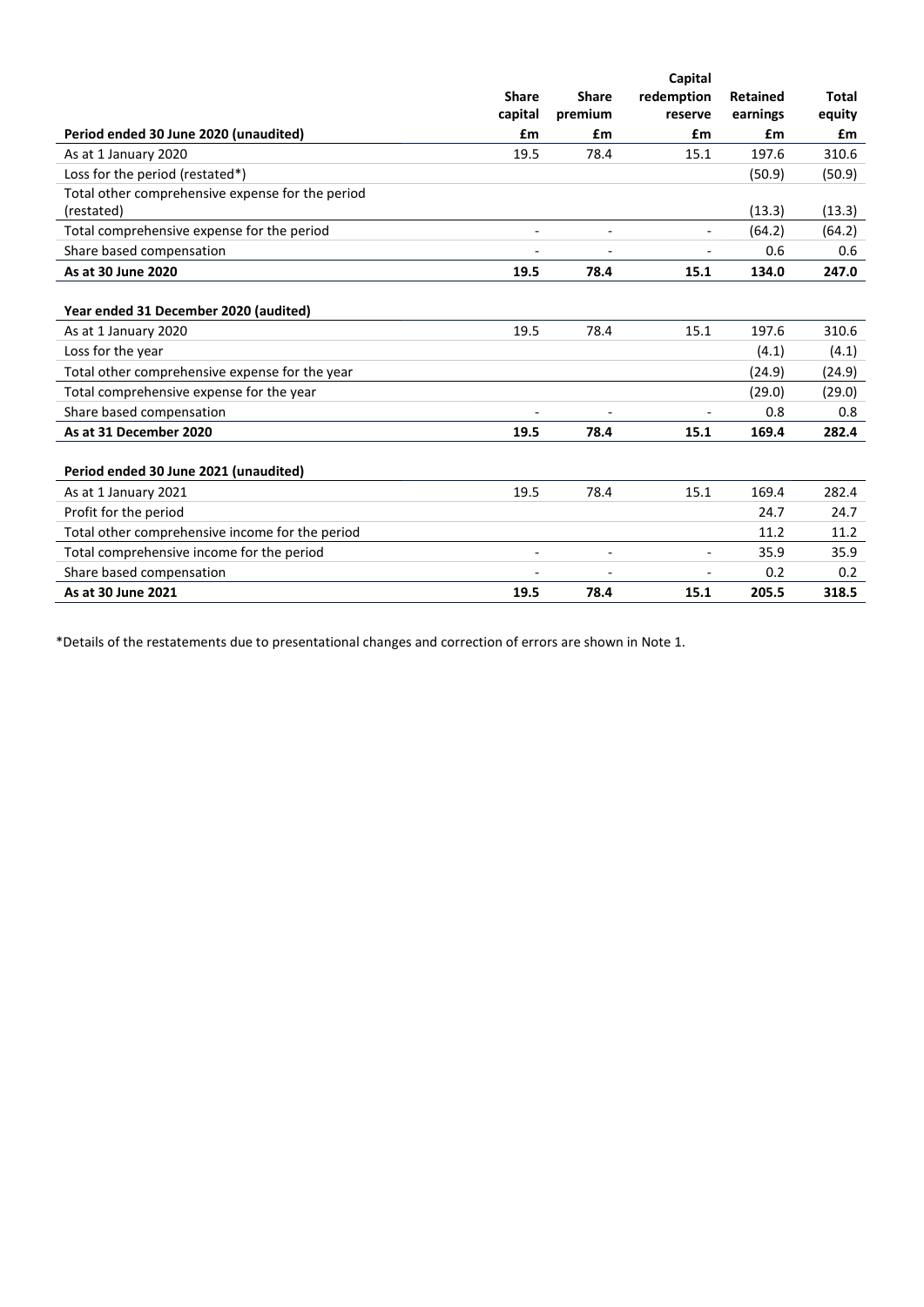# **Condensed Consolidated Statement of Cash Flows**

|                                                                                        |             |                          | Unaudited six  | Audited year  |
|----------------------------------------------------------------------------------------|-------------|--------------------------|----------------|---------------|
|                                                                                        |             | <b>Unaudited six</b>     | months ended   | ended 31      |
|                                                                                        |             | months ended 30          | 30 June 2020   | December 2020 |
|                                                                                        | <b>Note</b> | June 2021 £m             | (restated*) £m | £m            |
| Cash flows from operating activities                                                   |             |                          |                |               |
| Profit / (loss) for the period/year                                                    |             | 24.7                     | (50.9)         | (4.1)         |
| Tax charge                                                                             |             | 26.0                     | 0.5            | 6.1           |
| Depreciation of property, plant and equipment, rental fleet<br>and right of use assets |             | 23.1                     | 25.5           | 51.2          |
| Gain on disposal of property, plant and equipment                                      |             | (0.4)                    | (0.5)          | (3.1)         |
| Gain on lease surrenders                                                               |             |                          |                | (1.2)         |
| Gain on disposal of right of use asset associated with rental                          |             |                          |                |               |
| fleet vehicles                                                                         |             | (0.9)                    | (0.7)          | (1.9)         |
| Amortisation of intangible assets                                                      |             | 2.6                      | 2.3            | 4.8           |
| Share based compensation                                                               |             | 0.2                      | 0.6            | 0.8           |
| Impairment of property, plant and equipment                                            | 9,11        |                          | 3.2            | 5.0           |
| Impairment of right of use assets                                                      | 3           | $\overline{\phantom{a}}$ | 0.3            | 0.4           |
| Impairment of goodwill and intangible assets (non-                                     |             |                          |                |               |
| underlying)                                                                            | 3           |                          | 2.6            | 3.6           |
| Finance costs excluding pension related finance costs and                              |             |                          |                |               |
| debt issue costs                                                                       | 4           | 12.1                     | 15.2           | 27.3          |
| Debt issue costs                                                                       |             | 0.3                      | 0.2            | 0.5           |
| Difference between pension charge and cash contributions                               |             | (5.5)                    | (3.0)          | (8.9)         |
| Purchase of rental fleet vehicles                                                      |             | (6.8)                    | (8.9)          | (21.8)        |
| Purchase of right of use assets associated with rental fleet                           |             |                          |                |               |
| vehicles                                                                               |             | (0.9)                    | (0.7)          | (1.9)         |
| Purchase of vehicles for long term leasing                                             |             | (15.0)                   | (7.1)          | (27.8)        |
| Changes in provisions                                                                  |             |                          |                | (10.4)        |
| Changes in inventories                                                                 |             | 184.8                    | 110.8          | 355.1         |
| Changes in receivables                                                                 |             | (28.2)                   | 10.5           | 43.4          |
| Changes in payables                                                                    |             | (119.1)                  | (18.7)         | (359.8)       |
| Cash generated from operations                                                         |             | 97.0                     | 81.2           | 57.3          |
| Finance costs paid                                                                     |             | (9.2)                    | (12.2)         | (21.2)        |
| Finance costs paid - finance leases                                                    |             | (2.9)                    | (3.0)          | (6.1)         |
| Tax (paid) / refunded                                                                  |             | (1.4)                    | 3.6            | 7.8           |
| Net cash inflow from operating activities                                              |             | 83.5                     | 69.6           | 37.8          |
| Cash flows from investing activities                                                   |             |                          |                |               |
| Purchase of property, plant and equipment                                              |             | (6.7)                    | (9.2)          | (13.8)        |
| Purchase of intangibles                                                                |             | (1.9)                    | (0.7)          | (3.0)         |
| Finance lease rentals collected                                                        |             | 1.8                      | 2.2            | 4.0           |
| Proceeds from disposal of property, plant and equipment                                |             | 3.3                      | 3.4            | 18.0          |
| Net cash (outflow) / inflow from investing activities                                  |             | (3.5)                    | (4.3)          | 5.2           |
| Cash flows from financing activities                                                   |             |                          |                |               |
| Proceeds from issue of ordinary shares                                                 |             |                          |                |               |
| Receipt of funding advanced for vehicle leasing arrangements                           | 14          | 45.3                     | 29.1           | 74.8          |
| Repayment of funding advanced for vehicle leasing<br>arrangements                      | 14          | (46.9)                   | (38.7)         | (84.1)        |
| (Repayment) / receipt of loans                                                         | 14          | (0.6)                    | 0.8            | (0.6)         |
| Draw down on RCF                                                                       | 14          | 0.1                      | 150.0          | 150.0         |
| Repayment on RCF                                                                       | 14          | (113.1)                  | (26.3)         | (72.0)        |
| Repayment of lease liabilities                                                         | 14          | (7.1)                    | (7.4)          | (15.3)        |
| Net cash inflow / (outflow) from financing activities                                  |             | (122.3)                  | 107.5          | 52.8          |
| (Decrease) / increase in cash and cash equivalents                                     |             | (42.3)                   | 172.8          | 95.8          |
| Cash and cash equivalents at 1 January                                                 |             | 127.2                    | 31.4           | 31.4          |
| Cash and cash equivalents at 30 June/31 December                                       |             | 84.9                     | 204.2          | 127.2         |
|                                                                                        |             |                          |                |               |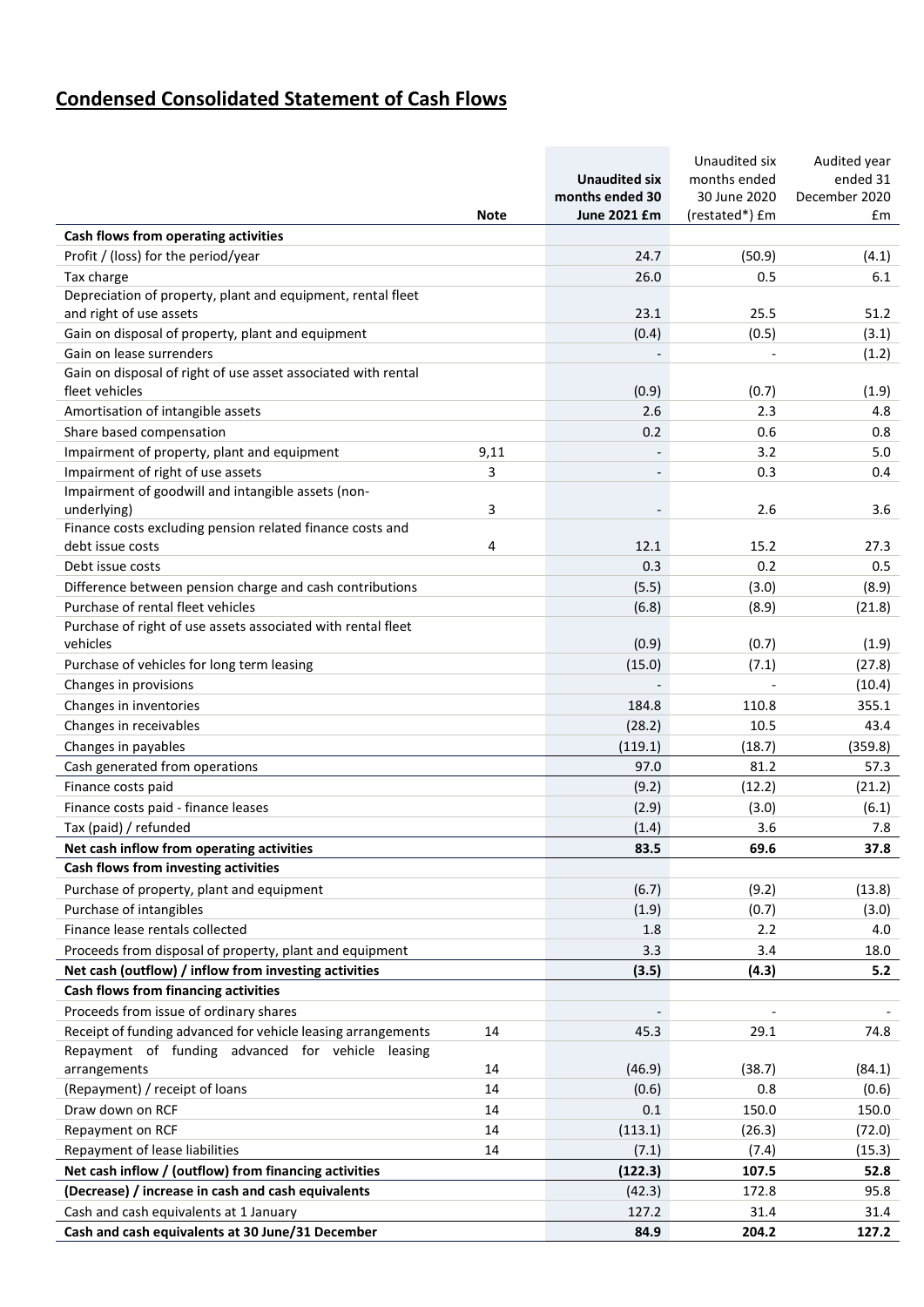| Analysis of cash and cash equivalents            |        |        |       |
|--------------------------------------------------|--------|--------|-------|
| Cash and cash equivalents                        | 147.5  | 295.5  | 243.0 |
| Bank overdraft                                   | (62.6) | (91.3) | 115.8 |
| Cash and cash equivalents at 30 June/31 December | 84.9   | 204.2  | 127.2 |

\* Details of the presentational adjustments and corrections of errors are shown in Note 1

# **Notes to the Financial Information**

# **General information**

Lookers plc is a public limited company incorporated in the United Kingdom under the Companies Act 2006, with registered number 111876 in England and Wales and a registered office of Lookers House, 3 Etchells Road, West Timperley, Altrincham, WA14 5XS.

# **Basis of preparation**

These condensed consolidated interim financial statements for the 6 months to 30 June 2021 have been prepared in accordance with IAS 34 'Interim financial reporting' and also in accordance with the measurement and recognition principles of UK adopted international accounting standards. They do not include all of the information required for full annual financial statements and should be read in conjunction with the 2020 Annual Report and Accounts, which were prepared in accordance with international accounting standards in conformity with the requirements of the Companies Act 2006 and in accordance with international financial reporting standards adopted pursuant to Regulation (EC) No 1606/2002 as it applies in the European Union.

These condensed consolidated interim financial statements do not comprise statutory accounts within the meaning of section 434 of the Companies Act 2006. Statutory accounts for the year ended 31 December 2020 were approved by the Board of Directors on 30 June 2021 and have been filed with the Registrar of Companies. The report of the auditors on those accounts was unqualified. It did not contain any statement under section 498 of the Companies Act 2006.

The financial information for the period ended 30 June 2021 is unaudited but has been externally reviewed by BDO. The financial information for the period ended 30 June 2020 is unaudited and has not been externally reviewed. The financial information for the year ended 31 December 2020 has been based on the audited financial statements for that year.

# **Accounting policies**

The accounting policies applied are consistent with those of the annual financial statements for the year ended 31 December 2020, as described in the 2020 Annual Report & Accounts. Corporation tax in the interim periods is accrued using the estimated tax rate that would be applicable to expected total annual earnings.

# **Critical accounting estimates and judgements**

The preparation of interim financial information requires management to make judgements, estimates and assumptions that affect the application of accounting policies and the reported amounts of assets and liabilities, income and expense. Actual results may differ from these estimates. In preparing these condensed consolidated interim financial statements, the significant judgements made by management in applying the Group's accounting policies and the key sources of estimation uncertainty were the same as those that applied to the consolidated financial statements for the year ended 31 December 2020. There have been no material revisions to either the nature or amount of estimates reported in prior periods. The Group has used up to date financial forecasts in considering its ability to continue as a going concern, and the carrying value of its goodwill balance.

# **Going concern**

The Directors have considered the future prospects and performance of the Group and have made an assessment of going concern for a minimum of 12 months from the date of this report, considering the Group's cash and liquidity position, current performance and outlook. The latter was subjected to various sensitivities and stress testing which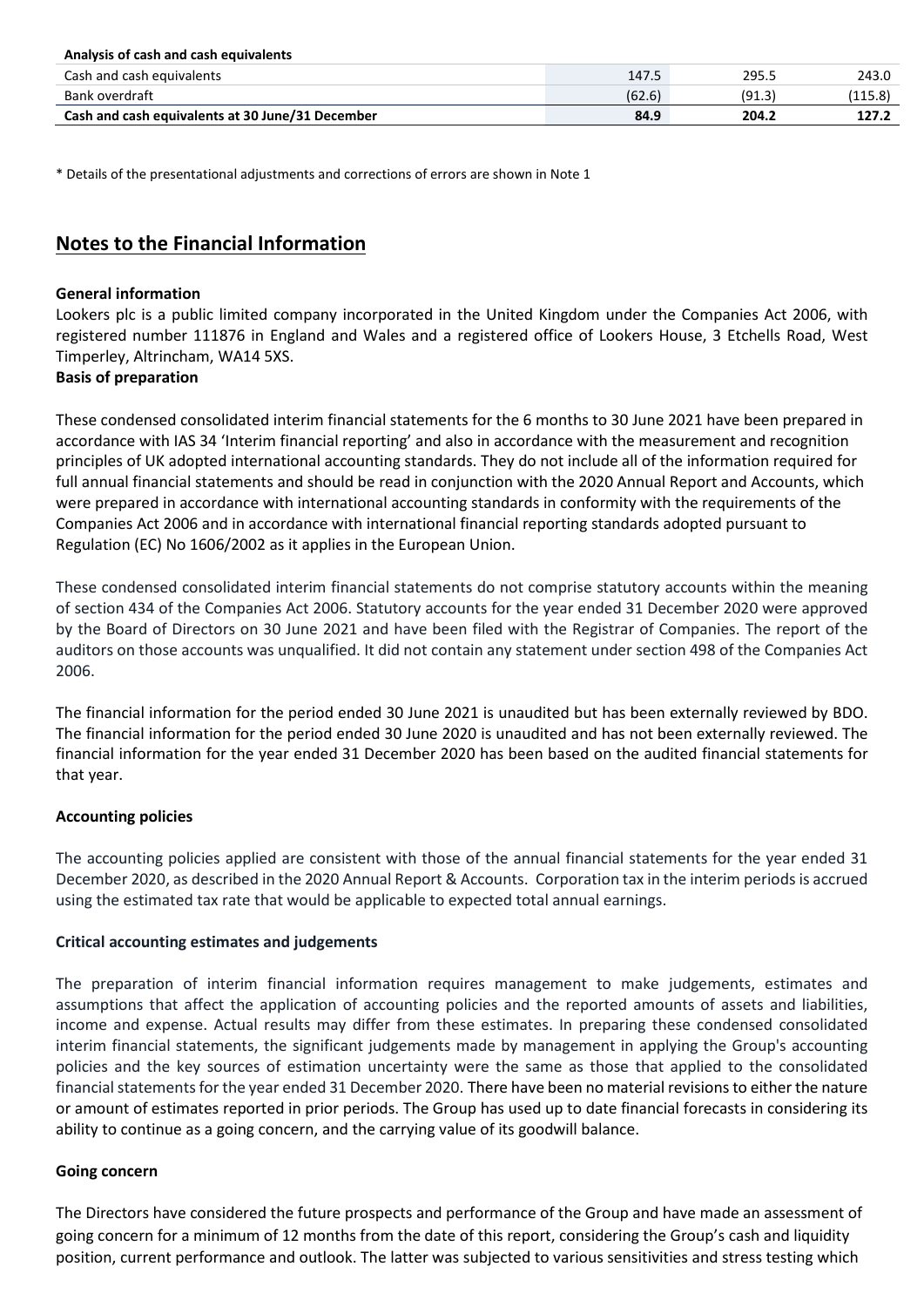assessed the potential future downside risks including, but not limited to, the imposition of further restrictions that may be put in place by the UK Government to control the impact of the COVID-19 pandemic and a further restriction in the supply of new vehicles caused by the continued worldwide semiconductor chip shortage, using the information available up to the date of issue of these financial statements.

In May 2021, the Group agreed an amendment and extension to its revolving credit facility ("RCF"), with its existing banks. The amended RCF is for an initial £150m and will expire on 30 September 2023. The facility is subject to quarterly covenant tests on leverage, interest cover, minimum EBITDA per rolling twelve month period, and minimum liquidity levels. The net amount drawn against this facility as at 30 June 2021 was £43.0m, giving the Group significant liquidity.

In view of the various sensitivities, additional stress testing and significant RCF headroom, the Board concludes that the Group has sufficient liquidity for at least 12 months from the date of this announcement and therefore that preparing the accounts on the basis of going concern is appropriate.

# **Alternative Performance Measures**

The Group uses a number of Alternative Performance Measures (APMs) which are non-IFRS (International Financial Reporting Standards) measures in establishing their financial performance. The Group believes the APMs provide useful, historical financial information to assist investors and other stakeholders to evaluate the performance of the business and are measures commonly used by certain investors for evaluating the performance of the Group. APMs should be considered in addition to IFRS measures and are not intended to be a substitute for IFRS measurements.

More details of the APMs and a reconciliation of the IFRS measures used in the Interim Report to those APMs used for KPI monitoring are including in Note 17.

Like-for-Like is the collection of dealerships and other trading businesses that have both a full period of trading activity in the current and prior periods.

# **1a Condensed Statement of Total Comprehensive Income (restated) For the period ended 30 June 2020**

|                                                          | As         |            |           |
|----------------------------------------------------------|------------|------------|-----------|
|                                                          | previously |            | As        |
|                                                          | reported   |            | restated  |
|                                                          | unaudited  |            | unaudited |
|                                                          | 30 June    | Correction | 30 June   |
|                                                          | 2020       | of errors  | 2020      |
| Period ended 30 June 2020                                | £m         | £m         | £m        |
| Revenue                                                  | 1,563.7    | 6.9        | 1,570.6   |
| Cost of sales                                            | (1,395.1)  | (13.1)     | (1,408.2) |
| <b>Gross profit</b>                                      | 168.6      | (6.2)      | 162.4     |
| Net operating expenses                                   | (200.4)    | 3.6        | (196.8)   |
| <b>Operating loss</b>                                    | (31.8)     | (2.6)      | (34.4)    |
| Underlying operating loss                                | (17.9)     | (2.6)      | (20.5)    |
| Non-underlying items                                     | (13.9)     |            | (13.9)    |
| Finance costs                                            | (18.2)     | 2.2        | (16.0)    |
| Loss before taxation                                     | (50.0)     | (0.4)      | (50.4)    |
| Underlying loss before taxation                          | (36.1)     | (0.4)      | (36.5)    |
| Non-underlying items                                     | (13.9)     |            | (13.9)    |
| Tax charge                                               | (0.5)      |            | (0.5)     |
| Loss for the period                                      | (50.5)     | (0.4)      | (50.9)    |
| Exchange differences on translation of foreign operation |            |            |           |
| (may be recycled to profit and loss)*                    |            | 0.8        | 0.8       |
| Actuarial losses on pension scheme obligations           | (17.0)     |            | (17.0)    |
| Deferred tax on pension scheme obligations               | 2.9        |            | 2.9       |
| Total other comprehensive expense for the period         | (14.1)     | 0.8        | (13.3)    |
| Total comprehensive expense for the period               | (64.6)     | 0.4        | (64.2)    |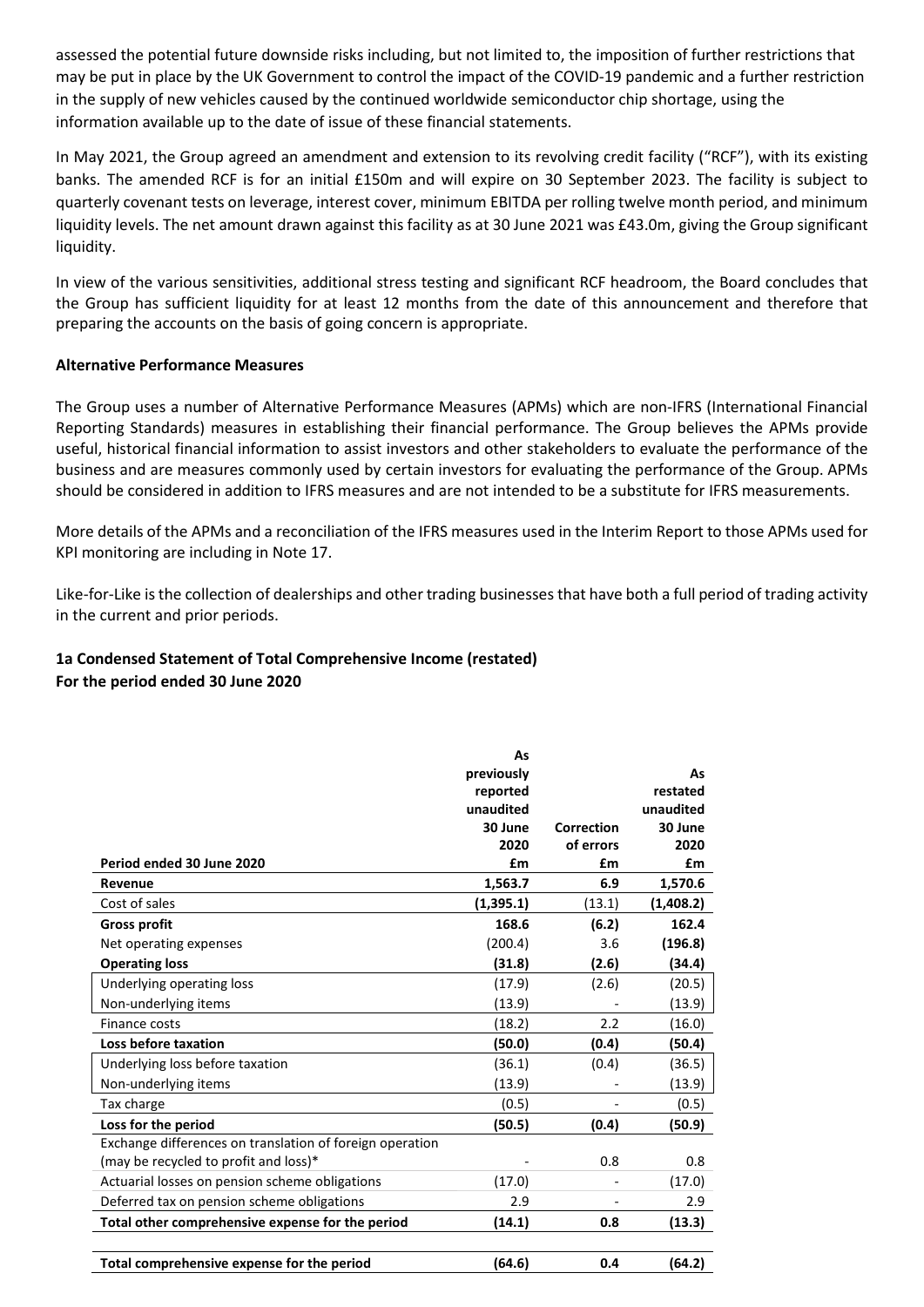| (Loss)/earnings per share:  |         |        |         |
|-----------------------------|---------|--------|---------|
| Basic loss per share (p)    | (12.94) | (0.11) | (13.05) |
| Diluted loss) per share (p) | (12.94) | (0.11) | (13.05) |

\*In the period 30 June 2020 the exchange difference gain was incorrectly disclosed directly in equity

In preparing the IFRS 16 adjustments for the period ended 30 June 2021 the Directors identified a number of errors in the underlying calculations. These errors originated at the point of initial adoption for the leases in question, so adjustments to the statement of financial position at 1 January 2020 were required to increase the amounts recorded within right of use assets by £11.3m, to increase total lease liabilities by £12.8m, and to decrease retained earnings by £1.5m. Adjustments to the statement of financial position at 30 June 2020 were required to increase the amounts recorded within right of use assets by £11.4m, to increase total lease liabilities by £12.9m, and to decrease retained earnings by £1.5m. There has been no change in the loss for the period ended 30 June 2020, though there was a £0.2m increase in finance costs offset by a £0.2m reduction in net operating expenses. The adjustments had no impact on net cashflow, but cash inflows from operating activities decreased by £0.2m, offset by an increase of £0.2m in cash outflows from financing activities.

The Directors also identified that certain transactions and balances in the Group's Get Motoring UK Limited subsidiary had been incorrectly treated in respect of IFRS 16. Rental fleet vehicles acquired via sale and repurchase agreements had incorrectly been recognised as owned assets within current assets. As the Group only has a right to control the vehicles for specific periods of time these transactions should have been treated as leases. In addition, adjustments have been recorded to change the treatment of the subsequent rental of these vehicles, in which the Group acts as lessor, from operating leases to finance leases as these sub-leases are for substantially the entire period of the lead leases. The combined impact of these adjustments to the statement of financial position at 1 January 2020 is an increase in trade and other receivables of £28.1m (being the recognition of a repurchase debtor at the contractual repurchase amount of £26.7m and a finance lease receivable of £1.4m), a reduction in rental fleet vehicles of £27.4m, and an increase in retained earnings of £0.7m. Adjustments to the statement of financial position at 30 June 2020 have increased trade and other receivables by £23.3m (being the recognition of a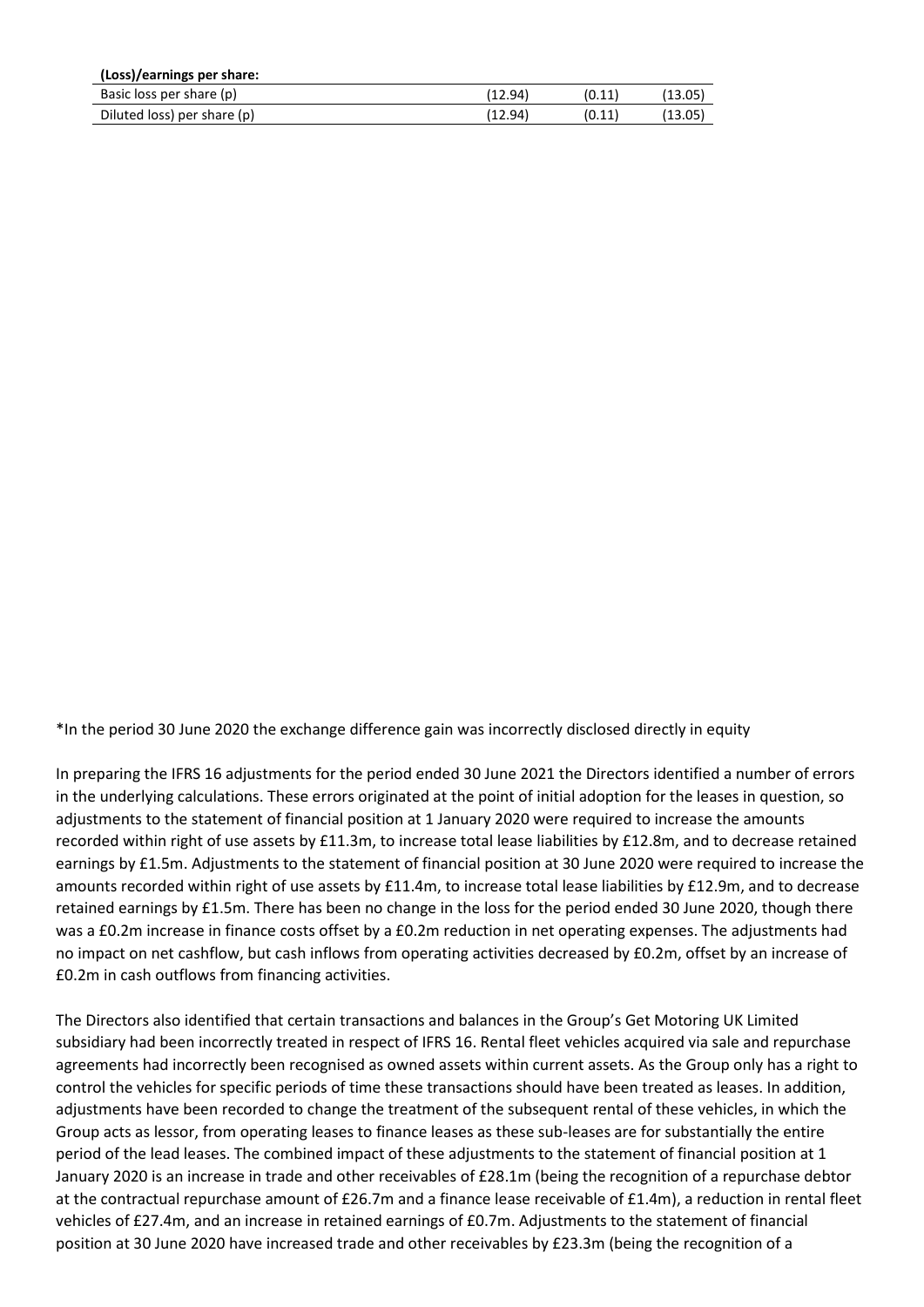repurchase debtor at the contractual repurchase amount of £22.8m and a finance lease receivable of £0.5m), a reduction in rental fleet vehicles of £23.0m, and an increase in retained earnings of £0.3m. The impact of these adjustments has been to increase the loss for the period ended 30 June 2020 by £0.4m. There has been no impact to net cashflow, but both cash inflows from operating activities and cash outflows from investing activities have decreased by £2.2m in the period ended 30 June 2020. In addition the treatment of proceeds from sale of rental fleet vehicles has been corrected, alongside the treatment of proceeds from sale of vehicles for long term leasing, removing separate disclosure of both proceeds and associated profits from the face of the Consolidated Statement of Cash Flows, with both items now being recorded within changes in inventories. These adjustments have no overall impact on the Consolidated Statement of Cash Flows. The profit on sale of owned rental fleet vehicles in the Group's Get Motoring UK Limited subsidiary had been incorrectly recorded on a net basis within the Statement of Consolidated Comprehensive Income for the period ended 30 June 2020 as disposals of fixed assets but should have been presented as sales of inventories. Adjustments to recognise sale proceeds and costs separately have increased both revenues and cost of sales by £6.9m, with no change to profit for the period ended 30 June 2020.

Separately purchase of vehicles for long term leasing and purchase of rental fleet vehicles were incorrectly presented as investing cash flows. In accordance with IAS 7, as these vehicles are subsequently held for sale the cash flows should have been presented within operating activities. As a result these have been reclassified in the Consolidated Statement of Cash Flows for the period ended 30 June 2020, decreasing cash flows from operating activities and cash outflows from investing activities, both by £28.8m.

The Directors have also identified a misallocation of costs relating to one of the Group's leasing businesses within the Statement of Total Comprehensive Income for the period ended 30 June 2020. The impact of the corrections has had no impact on the loss for the period, but has resulted in a £6.2m increase in cost of sales, £3.8m reduction in net operating expenses and £2.4m reduction in finance costs. The corrections have no impact on net cash flow and there were no corrections required to the Statement of Financial Position as at 30 June 2020.

# **1b Condensed Statement of Financial Position (restated) As at 30 June 2020**

|                               | As<br>previously<br>reported<br>unaudited<br>30 June<br>2020<br>£m | Correction<br>of errors<br>£m | As restated<br>unaudited<br>at 30 June<br>2020<br>£m |
|-------------------------------|--------------------------------------------------------------------|-------------------------------|------------------------------------------------------|
| <b>Non-current assets</b>     |                                                                    |                               |                                                      |
| Goodwill                      | 79.3                                                               | $\overline{\phantom{0}}$      | 79.3                                                 |
| Intangible assets             | 112.6                                                              |                               | 112.6                                                |
| Property, plant and equipment | 415.5                                                              |                               | 415.5                                                |
| Right of use assets           | 109.7                                                              | 11.4                          | 121.1                                                |
|                               | 717.1                                                              | 11.4                          | 728.5                                                |
| <b>Current assets</b>         |                                                                    |                               |                                                      |
| Inventories                   | 856.2                                                              |                               | 856.2                                                |
| Trade and other receivables   | 133.6                                                              | 23.3                          | 156.9                                                |
| Current tax receivable        | 6.2                                                                |                               | 6.2                                                  |
| Rental fleet vehicles         | 54.2                                                               | (23.0)                        | 31.2                                                 |
| Cash and cash equivalents     | 295.5                                                              |                               | 295.5                                                |
| Assets held for sale          | 10.6                                                               |                               | 10.6                                                 |
|                               | 1,356.3                                                            | 0.3                           | 1,356.6                                              |
|                               |                                                                    |                               |                                                      |
| <b>Total assets</b>           | 2,073.4                                                            | 11.7                          | 2,085.1                                              |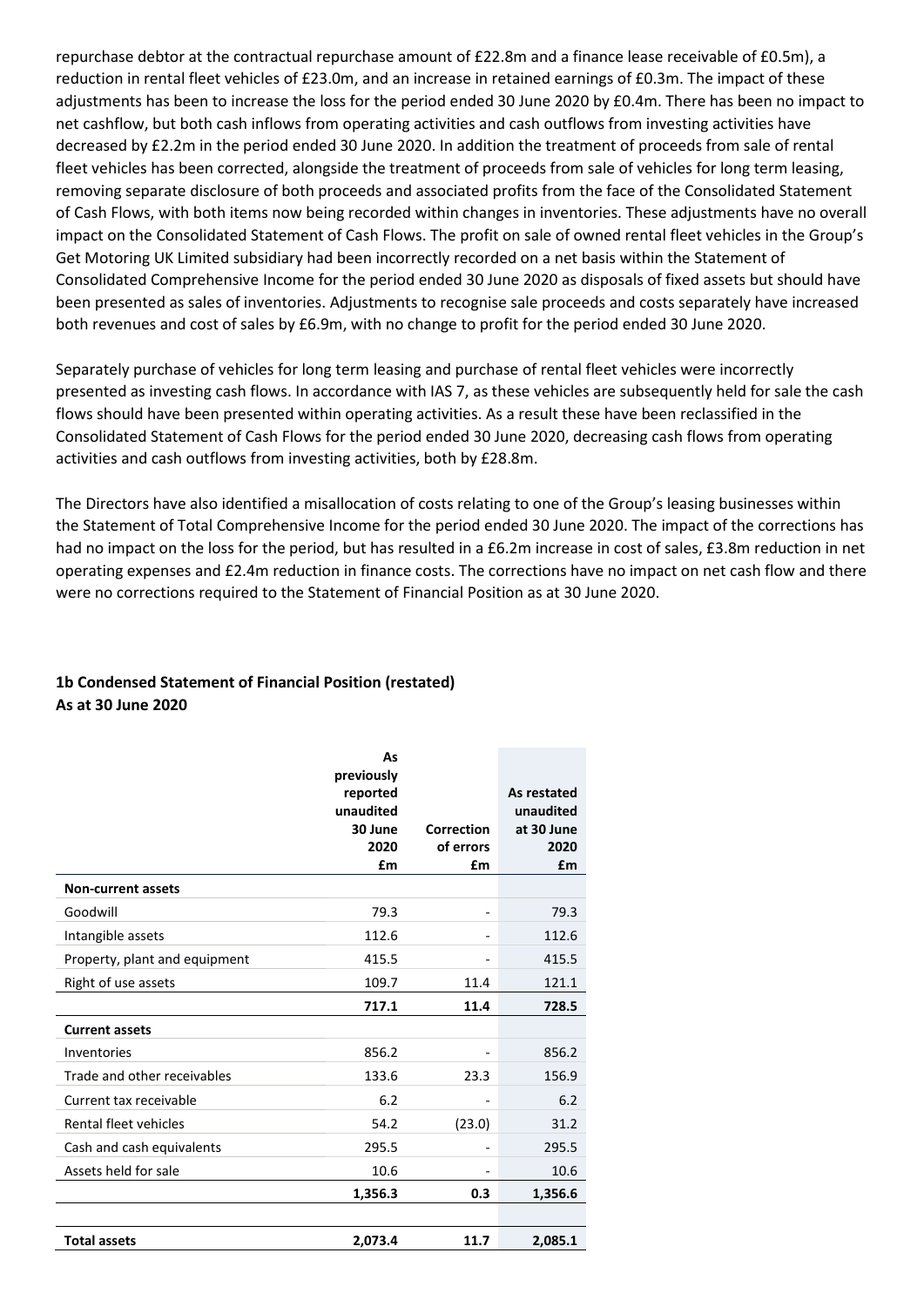| <b>Current liabilities</b>     |         |       |         |
|--------------------------------|---------|-------|---------|
| Bank loans and overdrafts      | 92.4    |       | 92.4    |
| Trade and other payables       | 1,232.4 |       | 1,232.4 |
| Lease liabilities              | 18.5    |       | 18.5    |
|                                | 1,343.3 |       | 1,343.3 |
|                                |         |       |         |
| <b>Net current assets</b>      | 13.0    | 0.3   | 13.3    |
|                                |         |       |         |
| <b>Non-current liabilities</b> |         |       |         |
| <b>Bank loans</b>              | 214.1   |       | 214.1   |
| Trade and other payables       | 38.7    |       | 38.7    |
| Lease liabilities              | 117.3   | 12.9  | 130.2   |
| Provisions                     | 10.4    |       | 10.4    |
| Pension scheme obligations     | 69.5    |       | 69.5    |
| Deferred tax liabilities       | 31.9    |       | 31.9    |
|                                | 481.9   | 12.9  | 494.8   |
|                                |         |       |         |
| <b>Total liabilities</b>       | 1,825.2 | 12.9  | 1,838.1 |
|                                |         |       |         |
| <b>Net assets</b>              | 248.2   | (1.2) | 247.0   |
|                                |         |       |         |
| Shareholders' equity           |         |       |         |
| Ordinary share capital         | 19.5    |       | 19.5    |
| Share premium                  | 78.4    |       | 78.4    |
| Capital redemption reserve     | 15.1    |       | 15.1    |
| Retained earnings              | 135.2   | (1.2) | 134.0   |
| <b>Total equity</b>            | 248.2   | (1.2) | 247.0   |

# **1c Condensed Statement of Cash Flows (restated) For the period ended 30 June 2020**

|                                                                                        | As previously<br>reported<br>unaudited 30<br><b>June 2020</b><br>£m | <b>Correction of</b><br>errors<br>£m | As restated<br>unaudited at<br>30 June 2020<br>£m |
|----------------------------------------------------------------------------------------|---------------------------------------------------------------------|--------------------------------------|---------------------------------------------------|
| Cash flows from operating activities                                                   |                                                                     |                                      |                                                   |
| Loss for the period                                                                    | (50.5)                                                              | (0.4)                                | (50.9)                                            |
| Tax charge                                                                             | 0.5                                                                 |                                      | 0.5                                               |
| Depreciation of property, plant and equipment, rental<br>fleet and right of use assets | 26.7                                                                | (1.2)                                | 25.5                                              |
| (Gain)/loss on disposal of property, plant and<br>equipment and rental fleet           | (0.4)                                                               | (0.1)                                | (0.5)                                             |
| Gain on disposal of right of use assets associated with<br>rental fleet assets         |                                                                     | (0.7)                                | (0.7)                                             |
| Amortisation of intangible assets                                                      | 2.3                                                                 | $\overline{\phantom{a}}$             | 2.3                                               |
| Share based compensation                                                               | 0.6                                                                 | $\overline{\phantom{a}}$             | 0.6                                               |
| Impairment of property, plant and equipment                                            | 3.2                                                                 |                                      | 3.2                                               |
| Impairment of right of use assets                                                      | 0.3                                                                 | $\overline{\phantom{a}}$             | 0.3                                               |
| Impairment of goodwill and intangible assets (non-<br>underlying)                      | 2.6                                                                 |                                      | 2.6                                               |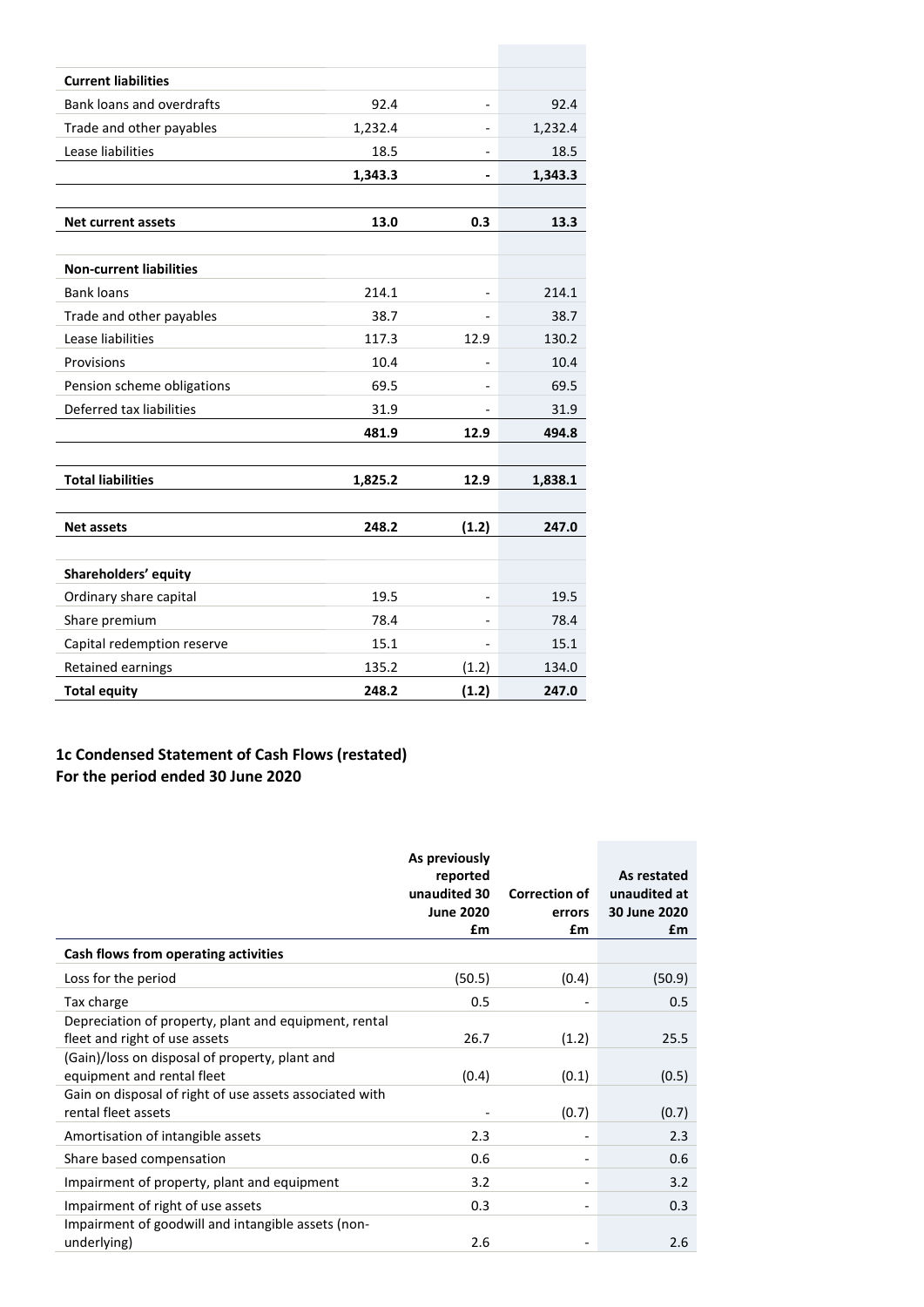| Interest payable excluding pension related interest                    |                 |        |                 |
|------------------------------------------------------------------------|-----------------|--------|-----------------|
| and debt issue costs                                                   | 17.4            | (2.2)  | 15.2            |
| Debt issue costs                                                       | 0.2             |        | 0.2             |
| Difference between pension charge and cash<br>contributions            | (3.0)           |        | (3.0)           |
| Proceeds from sale of vehicles for long term leasing                   | 5.3             | (5.3)  |                 |
| Proceeds from sale of rental fleet vehicles                            | 20.1            | (20.1) |                 |
| Purchase of rental vehicles                                            |                 | (8.9)  | (8.9)           |
| Purchase of right of use assets associated with rental<br>fleet assets |                 | (0.7)  | (0.7)           |
| Purchase of vehicles for long term leasing                             |                 | (7.1)  | (7.1)           |
| Changes in inventories                                                 | 101.0           | 9.8    | 110.8           |
| Changes in receivables                                                 | 6.6             | 3.9    | 10.5            |
| Changes in payables                                                    | (18.7)          |        | (18.7)          |
| Cash generated from operations                                         | 114.2           | (33.0) | 81.2            |
| Interest paid                                                          | (14.6)          | 2.4    | (12.2)          |
| Interest paid - finance leases                                         | (2.8)           | (0.2)  | (3.0)           |
| Tax received/(paid)                                                    | 3.6             |        | 3.6             |
| Net cash inflow from operating activities                              | 100.4           | (30.8) | 69.6            |
| Cash flows from investing activities                                   |                 |        |                 |
| Purchase of property, plant and equipment                              | (9.2)           |        | (9.2)           |
| Purchase of vehicles for long term leasing                             | (7.1)           | 7.1    |                 |
| Purchase of rental fleet vehicles                                      | (21.7)          | 21.7   |                 |
| Purchase of intangibles                                                | (0.7)           |        | (0.7)           |
| Finance lease rentals collected                                        |                 | 2.2    | 2.2             |
| Proceeds from disposal of property, plant and                          |                 |        |                 |
| equipment                                                              | 3.4             |        | 3.4             |
| Net cash outflow from investing activities                             | (35.3)          | 31.0   | (4.3)           |
| Cash flows from financing activities                                   |                 |        |                 |
| Receipt of funding advanced for vehicle leasing<br>arrangements        | 29.1            |        | 29.1            |
| Repayment of funding advanced for vehicle leasing                      |                 |        |                 |
| arrangements                                                           | (38.7)          |        | (38.7)          |
| Receipt/(repayment) of loans                                           |                 |        | 0.8             |
|                                                                        | 0.8             |        |                 |
| Draw down on RCF                                                       | 150.0           |        | 150.0           |
| Repayment on RCF                                                       | (26.3)          |        | (26.3)          |
| Repayment of lease liabilities                                         | (7.2)           | (0.2)  | (7.4)           |
| Net cash outflow from financing activities                             | 107.7           | (0.2)  | 107.5           |
| Increase in cash and cash equivalents                                  | 172.8           |        | 172.8           |
| Cash and cash equivalents at 1 January                                 | 31.4            |        | 31.4            |
| Cash and cash equivalents at 30 June                                   | 204.2           |        | 204.2           |
|                                                                        |                 |        |                 |
| Analysis of cash and cash equivalents                                  |                 |        |                 |
| Cash and cash equivalents<br>Bank overdraft                            | 295.5<br>(91.3) |        | 295.5<br>(91.3) |

# **2. Segmental reporting**

|         |                 |         | <b>Unaudited</b> |         | <b>Unaudited</b> |  |
|---------|-----------------|---------|------------------|---------|------------------|--|
|         | <b>Audited</b>  |         | six months       |         | six              |  |
|         | year            |         | ended 30         |         | months           |  |
|         | ended 31        |         | <b>June 2020</b> |         | ended 30         |  |
|         | <b>December</b> |         | (restated*)      |         | <b>June 2021</b> |  |
| $Mix**$ | 2020 £m         | $Mix**$ | £m               | $Mix**$ | £m               |  |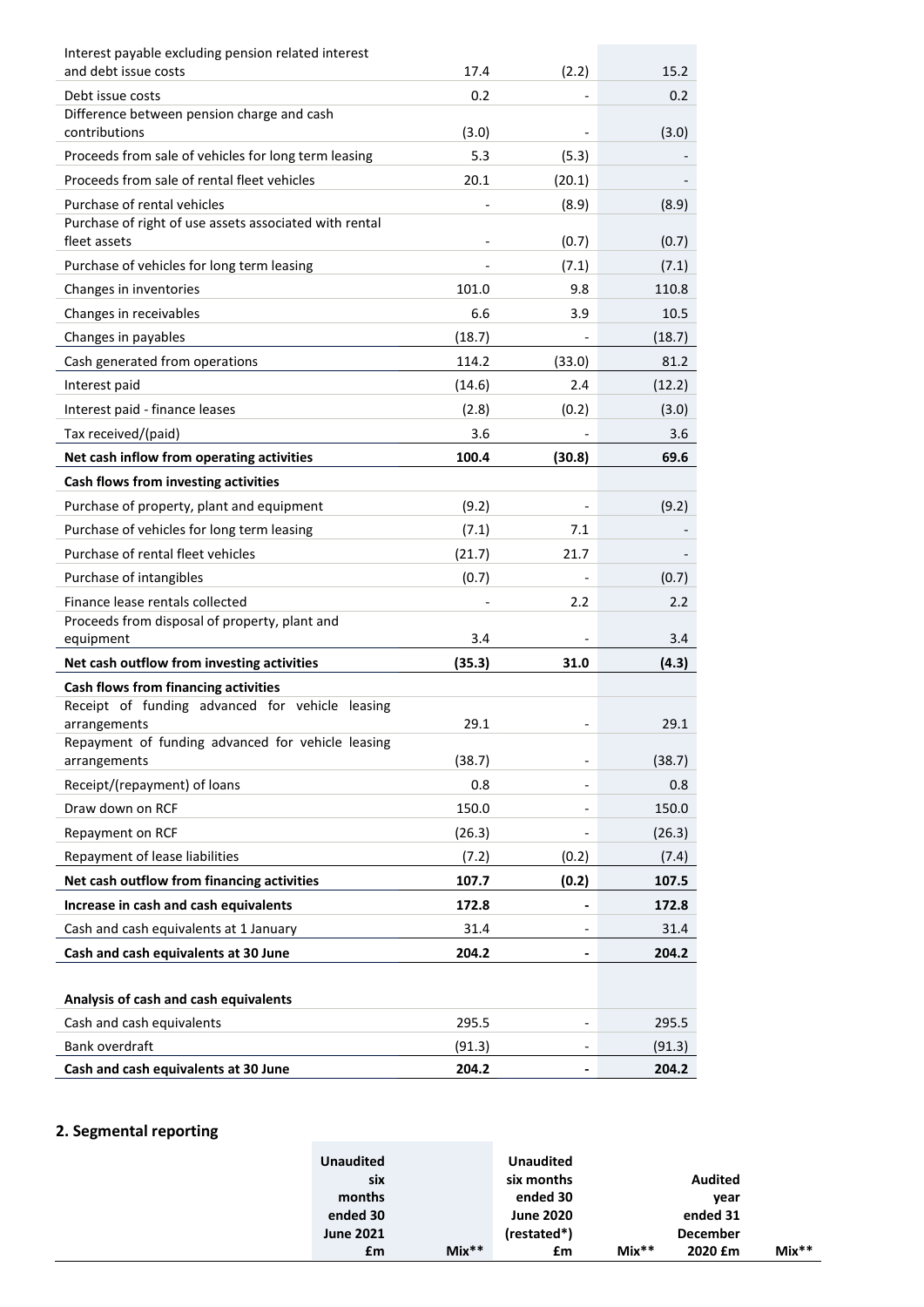| Revenue            | 2,153.2 | 100%                     | 1,570.6 | 100%                     | 3,699.9 | 100%                     |
|--------------------|---------|--------------------------|---------|--------------------------|---------|--------------------------|
| Less: intercompany | (209.7) | $\overline{\phantom{a}}$ | (126.2) | $\overline{\phantom{a}}$ | (320.7) | $\overline{\phantom{0}}$ |
| Leasing and other  | 79.3    | 3.4%                     | 59.4    | 3.5%                     | 148.4   | 3.7%                     |
| Aftersales         | 211.3   | 8.9%                     | 162.1   | 9.6%                     | 383.8   | 9.5%                     |
| Used cars          | 1,044.8 | 44.2%                    | 770.3   | 45.4%                    | 1,779.1 | 44.3%                    |
| New cars           | 1,027.5 | 43.5%                    | 705.0   | 41.5%                    | 1,709.3 | 42.5%                    |

\*Details of the restatements due to presentational changes and correction of errors are shown in Note 1.

\*\*Mix calculation excludes the effect of intercompany revenues.

### **3. Non-underlying items**

Non-underlying items relate to costs or incomes which are not incurred in the normal course of business or due to their size, nature and irregularity are not included in the assessment of financial performance in order to reflect management's view of the core-trading performance of the Group.

|                                                  |                  | <b>Unaudited</b> |                     |
|--------------------------------------------------|------------------|------------------|---------------------|
|                                                  | <b>Unaudited</b> | six months       |                     |
|                                                  | six months       | ended 30         | <b>Audited year</b> |
|                                                  | ended 30         | <b>June 2020</b> | ended 31            |
|                                                  | <b>June 2021</b> | (restated)       | <b>December</b>     |
|                                                  | £m               | £m               | 2020 £m             |
| Non-underlying items at operating profit         |                  |                  |                     |
| 1 - (Gain) / loss on property disposals          | (0.4)            | 0.1              | (3.1)               |
| 2 - Impairment of property, plant and equipment  |                  | 3.2              | 3.4                 |
| 2 - Impairment of right of use assets            |                  | 0.3              | 0.4                 |
| 2 - Gain on lease surrenders                     |                  |                  | (1.2)               |
| 2 - Restructuring costs                          |                  | 4.2              | 9.9                 |
| 3 - Impairment of goodwill and intangible assets |                  | 2.6              | 3.6                 |
| 4 - FCA provision                                |                  |                  | (10.4)              |
| 5 - Professional fees                            |                  | 3.5              | 9.2                 |
| 6 - Finance overpayments                         |                  |                  | 0.3                 |
| Non-underlying items at operating profit         | (0.4)            | 13.9             | 12.1                |

The following details items of income and expenditure that the Group has classified as non-underlying in its statement of total comprehensive income.

1 - Property disposals relate to the net (gains) or losses on the sale of freehold properties.

2 – During the prior period / year the Board took decisive actions to position the Group for a strong and sustainable future. This included the closure, consolidation or refranchising of 12 sites. In addition to the Group-wide restructuring, costs relating to site closure and impairment losses have been recognised during the prior period / year. Impairment losses were net of £1.6m of insurance received in respect of a fire claim.

3 – Impairment of the Group's Ford CGU of £2.6m (period ended 30 June 2020 and year ended 31 December 2020) and impairment of the Lomond brand of £1m (year ended 31 December 2020).

4 – A provision of £10.4m was recorded in the year ended 31 December 2019 in respect of the FCA investigation, but was released in the year ended 31 December 2020. See Note 13.

5 – Professional fees incurred in relation to resolving the temporary suspension of the Group's shares and the investigation into prior period accounting irregularities.

6 – Costs incurred in respect of rectifying historic issues in relation to finance overpayments.

#### **4. Finance costs**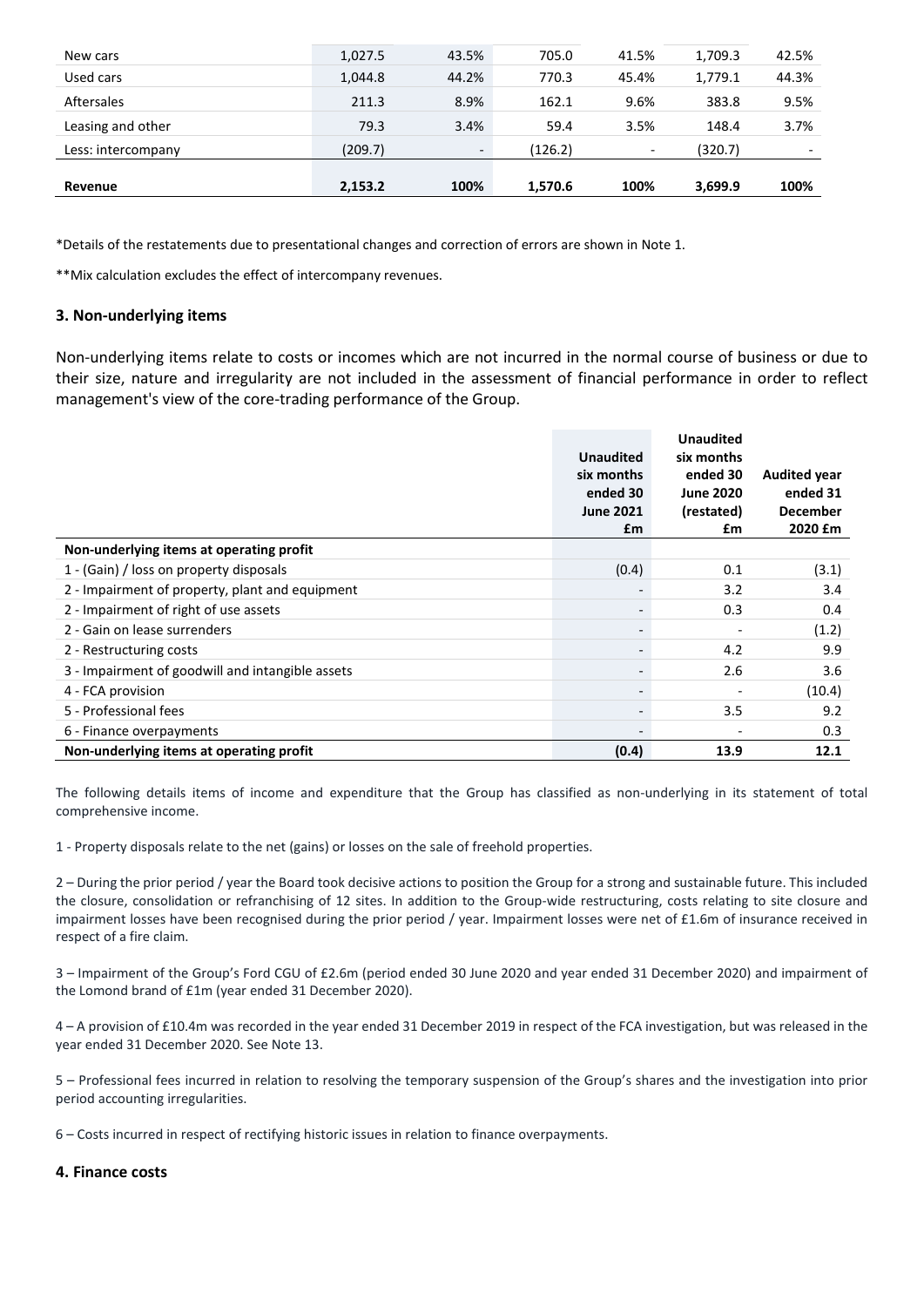|                                                                   | <b>Unaudited six</b> | <b>Unaudited six</b><br>months ended | <b>Audited year</b><br>ended 31 |
|-------------------------------------------------------------------|----------------------|--------------------------------------|---------------------------------|
|                                                                   | months ended 30      | 30 June 2020                         | December 2020                   |
|                                                                   | June 2021 £m         |                                      |                                 |
|                                                                   |                      | (restated) £m*                       | £m                              |
| Interest expense:                                                 |                      |                                      |                                 |
| On revolving credit facility                                      | (1.8)                | (1.7)                                | (3.9)                           |
| On other bank borrowings                                          | (0.7)                | (1.1)                                | (1.6)                           |
| On consignment, repurchase vehicle liabilities and stocking loans | (5.7)                | (8.3)                                | (14.0)                          |
| On vehicle rental finance liabilities                             | (1.0)                | (1.1)                                | (1.7)                           |
| On lease liabilities                                              | (2.9)                | (3.0)                                | (6.1)                           |
| Debt issue costs                                                  | (0.3)                | (0.2)                                | (0.5)                           |
|                                                                   | (12.4)               | (15.4)                               | (27.8)                          |
|                                                                   |                      |                                      |                                 |
| <b>Net pension costs:</b>                                         |                      |                                      |                                 |
| On defined benefit pension obligation                             | (2.2)                | (2.9)                                | (6.1)                           |
| On pension scheme assets                                          | 1.7                  | 2.3                                  | 5.0                             |
|                                                                   | (0.5)                | (0.6)                                | (1.1)                           |
|                                                                   |                      |                                      |                                 |
| <b>Finance costs</b>                                              | (12.9)               | (16.0)                               | (28.9)                          |
|                                                                   |                      |                                      |                                 |

\* Details of the presentational adjustments and corrections of errors are shown in Note 1.

# **5. Dividends**

The Directors do not propose an interim dividend for 2021 (2020: nil).

### **6. Earnings per share**

|                                                                                                  | <b>Unaudited six</b><br>months ended 30<br><b>June 2021</b> | <b>Unaudited six</b><br>months ended 30<br><b>June 2020</b><br>(restated) | <b>Audited year</b><br>ended 31<br>December 2020 |
|--------------------------------------------------------------------------------------------------|-------------------------------------------------------------|---------------------------------------------------------------------------|--------------------------------------------------|
| Earnings / (loss) attributable to ordinary shareholders (£m)                                     | 24.7                                                        | (50.9)                                                                    | (4.1)                                            |
| Weighted average number of shares in issue                                                       | 390,359,669                                                 | 390,138,374                                                               | 390,138,374                                      |
| Basic earnings / (loss) per share (p)                                                            | 6.33                                                        | (13.05)                                                                   | (1.05)                                           |
|                                                                                                  |                                                             |                                                                           |                                                  |
| Earnings / (loss) attributable to ordinary shareholders (£m)                                     | 24.7                                                        | (50.9)                                                                    | (4.1)                                            |
| Dilutive effect of share based payment options and<br>weighted average number of shares in issue | 400,487,107                                                 | 390,138,374                                                               | 390,138,374                                      |
| Diluted earnings / (loss) per share (p)                                                          | 6.17                                                        | (13.05)                                                                   | (1.05)                                           |
|                                                                                                  |                                                             |                                                                           |                                                  |
| Profit / (loss) before tax (£m)                                                                  | 50.7                                                        | (50.4)                                                                    | 2.0                                              |
| Add: Non-underlying items (£m)                                                                   | (0.4)                                                       | 13.9                                                                      | 12.1                                             |
| Underlying profit / (loss) before tax (£m)                                                       | 50.3                                                        | (36.5)                                                                    | 14.1                                             |
| Tax rate                                                                                         | 19.0%                                                       | 19.0%                                                                     | 19.0%                                            |
| Underlying tax (£m)                                                                              | (9.6)                                                       | 6.9                                                                       | (2.7)                                            |
| Underlying earnings / (loss) attributable to ordinary<br>shareholders (£m)                       | 40.7                                                        | (29.6)                                                                    | 11.4                                             |
| Weighted average number of shares in issue                                                       | 390,359,669                                                 | 390,138,374                                                               | 390,138,374                                      |
| Underlying basic earnings / (loss) per share (p)                                                 | 10.44                                                       | (7.58)                                                                    | 2.93                                             |

In the periods to 31 December 2020 and 30 June 2020 the basic and diluted earnings per share are equal as a result of the Group incurring a loss for the period / year. This has therefore created an anti-dilutive impact. Earnings per share have been restated following the recognition of prior period adjustments shown in Note 1.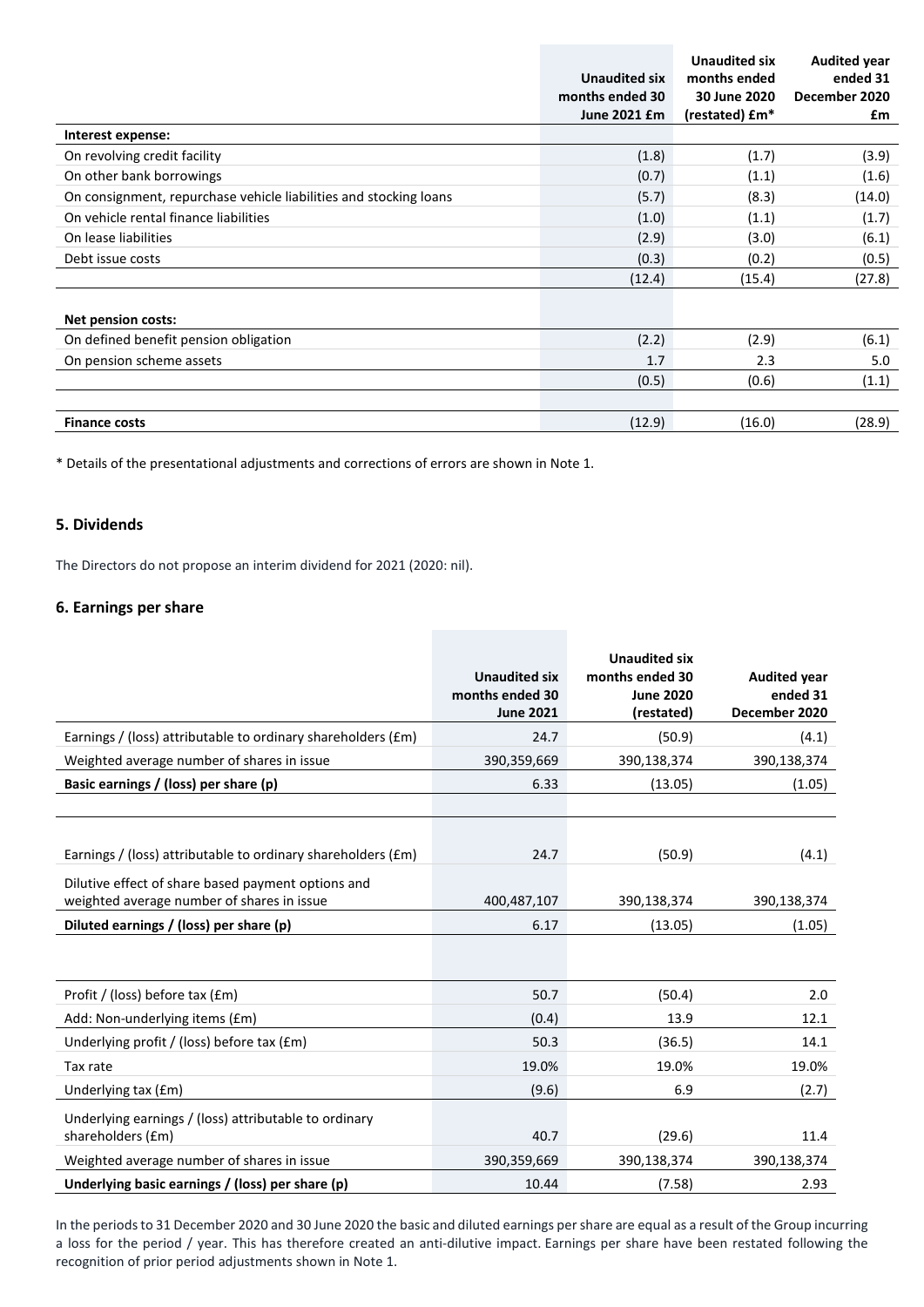# **7. Goodwill**

|                                       |                  | <b>Unaudited</b> |                 |
|---------------------------------------|------------------|------------------|-----------------|
|                                       | <b>Unaudited</b> | six months       | <b>Audited</b>  |
|                                       | six months       | ended 30         | year ended      |
|                                       | ended 30         | <b>June 2020</b> | 31              |
|                                       | <b>June 2021</b> | (restated)       | <b>December</b> |
| Cost                                  | £m               | £m               | 2020 £m         |
| As at 1 January and 31 December       | 122.4            | 122.4            | 122.4           |
|                                       |                  |                  |                 |
| Aggregate impairment                  |                  |                  |                 |
| At 1 January                          | 43.1             | 40.5             | 40.5            |
| Charge for the period/year            |                  | 2.6              | 2.6             |
| As at 31 December                     | 43.1             | 43.1             | 43.1            |
|                                       |                  |                  |                 |
| <b>Carrying amount at 31 December</b> | 79.3             | 79.3             | 79.3            |

Following an interim update to the Group's annual impairment review and reflecting a deterioration in expected market conditions as a result of COVID-19 underpinning the value in use calculations, an impairment charge of £2.6m was recognised during the prior period and prior year against the Ford CGU. No impairments have been recognised in the period to 30 June 2021.

The following table summarises goodwill and intangibles with an indefinite useful economic life allocated by CGU:

|                               |                          | 2021<br><b>Interim</b>   |         |                          | 2020<br>Interim          |         |                  | <b>2020 full</b><br>year |                  |
|-------------------------------|--------------------------|--------------------------|---------|--------------------------|--------------------------|---------|------------------|--------------------------|------------------|
|                               | 2021                     | <b>Licences</b>          | 2021    | 2020                     | <b>Licences</b>          | 2020    | <b>2020 full</b> | <b>Licences</b>          | <b>2020 full</b> |
|                               | <b>Interim</b>           | and                      | Interim | Interim                  | and                      | Interim | year             | and                      | year             |
| <b>CGU</b>                    | Goodwill                 | brands                   | Total   | Goodwill                 | brands                   | Total   | Goodwill         | brands                   | Total            |
|                               | £m                       | £m                       | £m      | £m                       | £m                       | £m      | £m               | £m                       | £m               |
| <b>JLR</b>                    | 9.0                      | $\overline{\phantom{a}}$ | 9.0     | 9.0                      | $\overline{\phantom{0}}$ | 9.0     | 9.0              | $\overline{\phantom{a}}$ | 9.0              |
| Audi                          | 22.1                     | 27.9                     | 50.0    | 22.1                     | 28.9                     | 51.0    | 22.1             | 27.9                     | 50.0             |
| <b>Charles Hurst</b>          | 9.4                      | $\overline{\phantom{a}}$ | 9.4     | 9.4                      | $\overline{\phantom{0}}$ | 9.4     | 9.4              | $\overline{\phantom{a}}$ | 9.4              |
| Renault Nissan Dacia Vauxhall | 2.8                      | 2.9                      | 5.7     | 2.8                      | 2.9                      | 5.7     | 2.8              | 2.9                      | 5.7              |
| Mercedes-Benz                 | 15.2                     | 28.2                     | 43.4    | 15.2                     | 28.2                     | 43.4    | 15.2             | 28.2                     | 43.4             |
| Volkswagen                    | 6.9                      | 15.9                     | 22.8    | 6.9                      | 15.9                     | 22.8    | 6.9              | 15.9                     | 22.8             |
| Ford                          | 4.8                      | 2.9                      | 7.7     | 4.8                      | 2.9                      | 7.7     | 4.8              | 2.9                      | 7.7              |
| <b>BMW</b>                    | $\overline{\phantom{a}}$ | 21.7                     | 21.7    | $\overline{\phantom{a}}$ | 21.7                     | 21.7    |                  | 21.7                     | 21.7             |
| Fleet & Leasing               | 9.1                      | $\overline{\phantom{a}}$ | 9.1     | 9.1                      | $\overline{\phantom{a}}$ | 9.1     | 9.1              | $\overline{\phantom{0}}$ | 9.1              |
|                               | 79.3                     | 99.5                     | 178.8   | 79.3                     | 100.5                    | 179.8   | 79.3             | 99.5                     | 178.8            |

The Group prepares forecasts that consider the Group's profit and loss, cashflows, debt and other key financial ratios over the relevant period. There are a number of key assumptions within these forecasts and these have been based on management's past experience and knowledge of the market.

The key assumptions that have been used in determining the value in use of each cash generating unit in the impairment model are set out in the table below:

| <b>Assumption</b>                          |              |              |              |
|--------------------------------------------|--------------|--------------|--------------|
|                                            | 2021 H1      | 2020 H1      | 2020 FY      |
| One to five year revenue growth            | 0.0% to 1.4% | 0.0% to 1.0% | 0.0% to 1.4% |
| One to five year operating expenses growth | 0.0% to 2.0% | 0.0% to 2.0% | 0.0% to 2.0% |
| Post year five growth rate                 | 0%           | 0%           | 0%           |
| Discount rate                              | 10.44%       | 8.14%        | 9.87%        |

The value-in-use of each CGU is calculated using cash flow projections for a five-year period; from 1 January 2021 to 31 December 2025. These projections are based on the budget for the year ended 31 December 2021, updated for the Group's actual performance to 30 June 2021, and form the basis for the Group's strategic plan. The key assumptions in the most recent annual budget on which the cash flow projections are based relate to expectations of sales volumes and margins and expectations around changes in the operating cost base.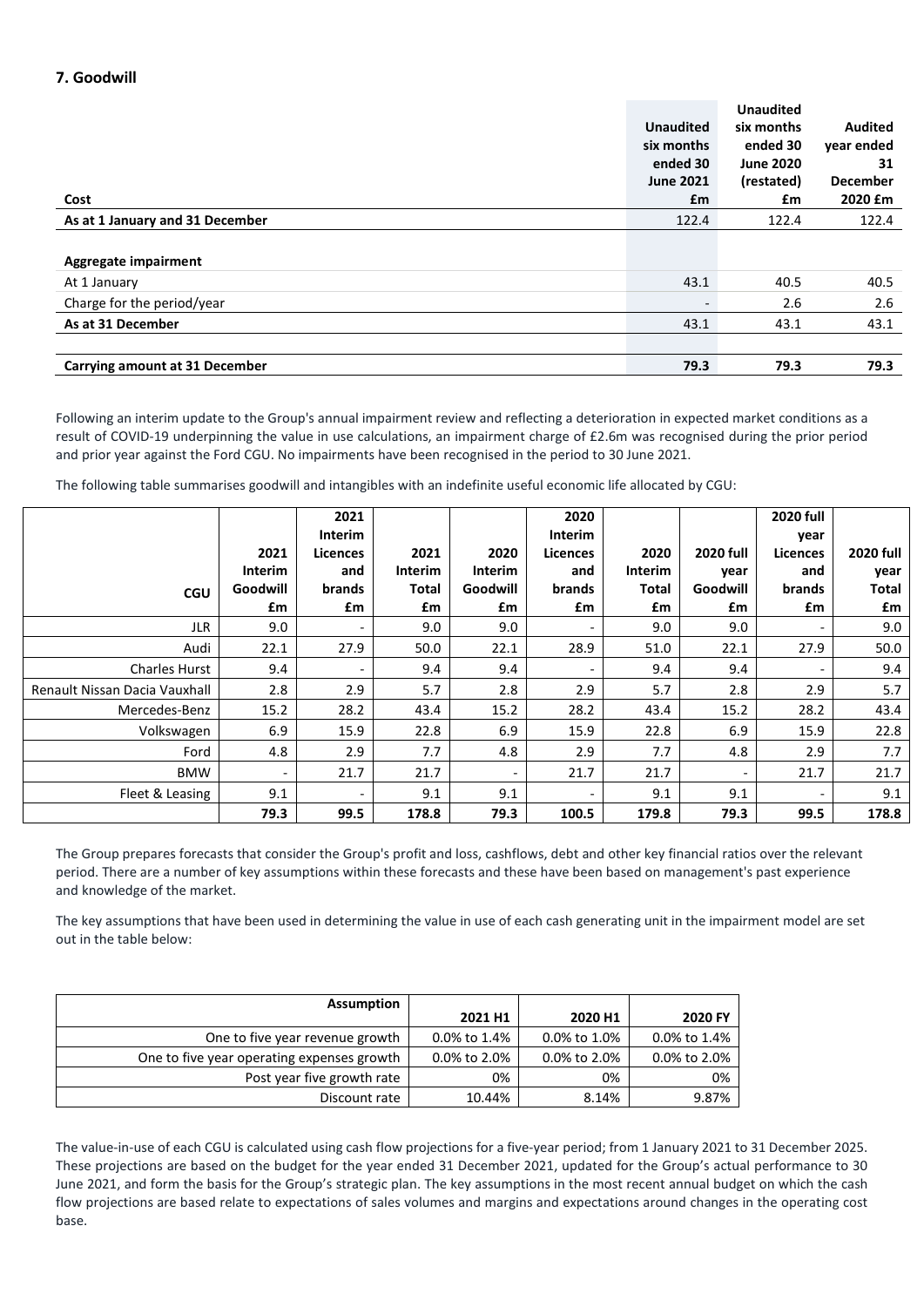The pre-tax adjusted discount rate used has been calculated using the Group's estimated cost of capital, adjusted for the impact of IFRS 16 and benchmarked against externally available data. The Directors believe this is an appropriate proxy for industry cost of capital.

### **8. Intangible assets**

|                                         | <b>Licences and</b>      | IT          |              |
|-----------------------------------------|--------------------------|-------------|--------------|
|                                         | brands                   | development | <b>Total</b> |
| <b>Group</b>                            | £m                       | £m          | £m           |
| Cost                                    |                          |             |              |
| At 1 January 2020                       | 102.6                    | 39.6        | 142.2        |
| Additions                               |                          | 0.7         | 0.7          |
| At 30 June 2020                         | 102.6                    | 40.3        | 142.9        |
|                                         |                          |             |              |
| At 1 January 2020                       | 102.6                    | 39.6        | 142.2        |
| <b>Additions</b>                        |                          | 3.0         | 3.0          |
| Reclassifications to property, plant    |                          |             |              |
| and equipment                           |                          | (0.6)       | (0.6)        |
| At 31 December 2020                     | 102.6                    | 42.0        | 144.6        |
|                                         |                          |             |              |
| At 1 January 2021                       | 102.6                    | 42.0        | 144.6        |
| Additions                               | $\overline{\phantom{a}}$ | 1.9         | 1.9          |
| Reclassifications to property, plant    |                          |             |              |
| and equipment                           |                          | (1.2)       | (1.2)        |
| Disposals                               |                          | (20.3)      | (20.3)       |
| At 30 June 2021                         | 102.6                    | 22.4        | 125.0        |
|                                         |                          |             |              |
| Accumulated amortisation and impairment |                          |             |              |
| At 1 January 2020                       | 2.1                      | 25.9        | 28.0         |
| Charge for the period                   |                          | 2.3         | 2.3          |
| At 30 June 2020                         | 2.1                      | 28.2        | 30.3         |
|                                         |                          |             |              |
| At 1 January 2020                       | 2.1                      | 25.9        | 28.0         |
| Charge for the period                   |                          | 4.8         | 4.8          |
| Impairment charge                       | 1.0                      |             | 1.0          |
| At 31 December 2020                     | 3.1                      | 30.7        | 33.8         |
|                                         |                          |             |              |
| At 1 January 2021                       | 3.1                      | 30.7        | 33.8         |
| Charge for the period                   |                          | 2.6         | 2.6          |
| Disposals                               |                          | (20.3)      | (20.3)       |
| At 30 June 2021                         | 3.1                      | 13.0        | 16.1         |
|                                         |                          |             |              |
| <b>Carrying amount</b>                  |                          |             |              |
| As at 30 June 2020                      | 100.5                    | 12.1        | 112.6        |
| As at 31 December 2020                  | 99.5                     | 11.3        | 110.8        |
| As at 30 June 2021                      | 99.5                     | 9.4         | 108.9        |

In the period ended 30 June 2021 the Group has undertaken a review of capitalised IT development and has written off those assets no longer in use within the business. There was no net gain or loss on these write offs.

# **9. Property, plant and equipment**

| Cost                          | Freehold<br>property<br>£m | Leasehold<br>property<br>£m  | <b>Motor</b><br>vehicles for<br>rental<br>£m | Other<br>£m              | <b>Total</b><br>£m |
|-------------------------------|----------------------------|------------------------------|----------------------------------------------|--------------------------|--------------------|
| At 1 January 2020             | 270.2                      | 92.9                         | 101.1                                        | 84.3                     | 548.5              |
| Movements in foreign exchange | 0.3                        | $\overline{\phantom{0}}$     | $\overline{\phantom{0}}$                     | $\overline{\phantom{a}}$ | 0.3                |
| Additions                     | 0.8                        | 0.8                          | 7.1                                          | 7.6                      | 16.3               |
| <b>Disposals</b>              | (3.7)                      | $\qquad \qquad \blacksquare$ | (0.8)                                        | (1.7)                    | (6.2)              |
| <b>Transfers</b>              | (2.6)                      | 2.6                          | $\overline{\phantom{0}}$                     | $\overline{\phantom{a}}$ |                    |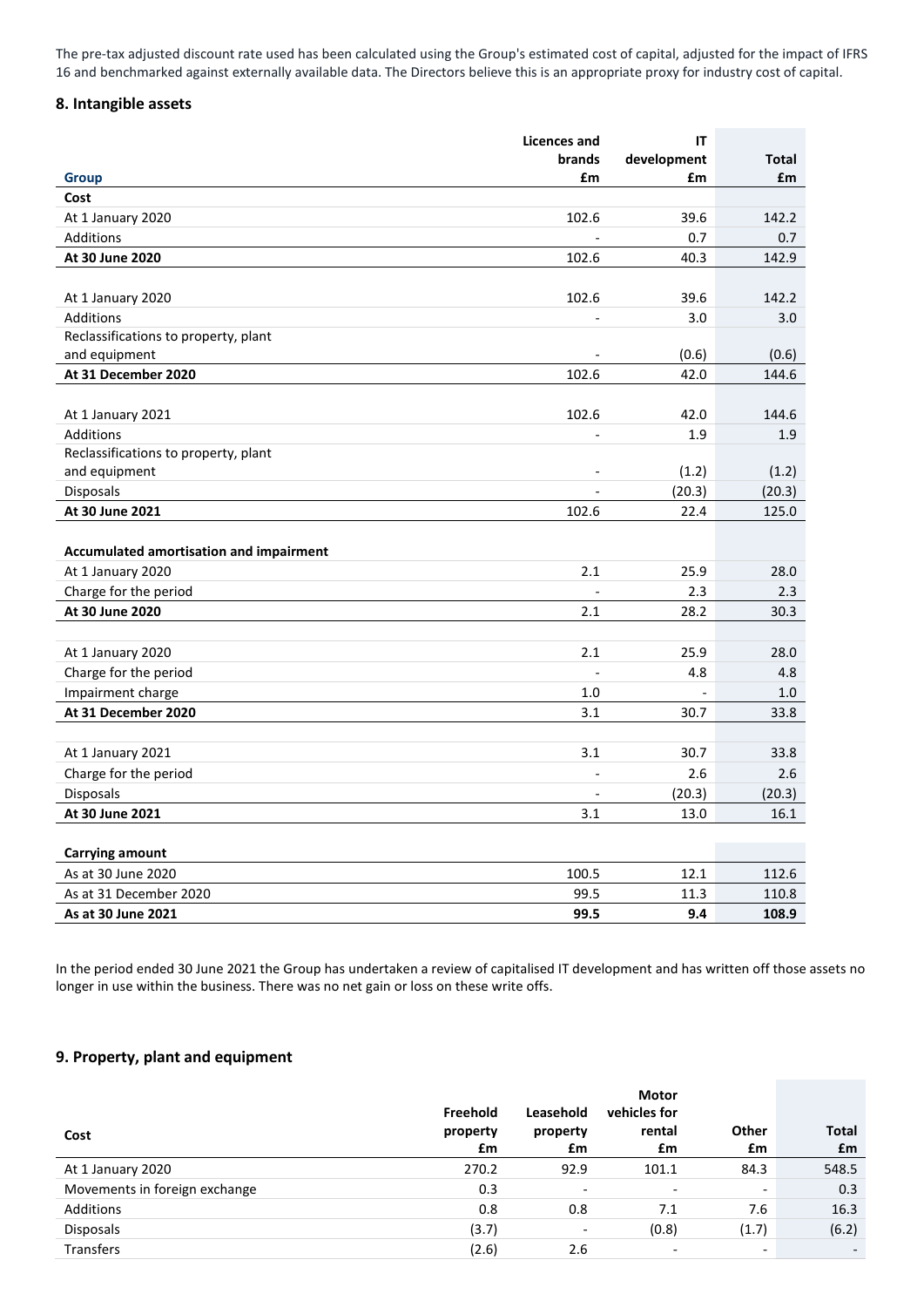| Transfers to inventories                       |                          |                          | (11.0)                       |                          | (11.0) |
|------------------------------------------------|--------------------------|--------------------------|------------------------------|--------------------------|--------|
| Transfers to assets held for sale              | (0.6)                    |                          |                              |                          | (0.6)  |
| At 30 June 2020                                | 264.4                    | 96.3                     | 96.4                         | 90.2                     | 547.3  |
|                                                |                          |                          |                              |                          |        |
| At 1 January 2020                              | 270.2                    | 92.9                     | 101.1                        | 84.3                     | 548.5  |
| Movements in foreign exchange                  | 1.1                      | $\blacksquare$           | $\frac{1}{2}$                | 0.1                      | 1.2    |
| Additions                                      | 3.0                      | 1.2                      | 28.9                         | 8.5                      | 41.6   |
| Disposals                                      | (14.1)                   | (3.0)                    | (2.8)                        | (13.3)                   | (33.2) |
| Transfers                                      | (2.5)                    | 3.2                      | 4.2                          | (4.9)                    |        |
| Transfer from intangible assets                | $\overline{\phantom{a}}$ | $\overline{\phantom{a}}$ | $\qquad \qquad \blacksquare$ | 0.6                      | 0.6    |
| Transfers to inventories                       | $\blacksquare$           | $\overline{\phantom{a}}$ | (34.6)                       | $\overline{\phantom{a}}$ | (34.6) |
| Transfers to assets held for sale              | (7.8)                    | (2.4)                    | $\overline{a}$               | $\overline{a}$           | (10.2) |
| At 31 December 2020                            | 249.9                    | 91.9                     | 96.8                         | 75.3                     | 513.9  |
|                                                |                          |                          |                              |                          |        |
| At 1 January 2021                              | 249.9                    | 91.9                     | 96.8                         | 75.3                     | 513.9  |
| Movements in foreign exchange                  | (0.9)                    |                          |                              | (0.1)                    | (1.0)  |
| Additions                                      | 0.3                      | 3.0                      | 15.1                         | 3.3                      | 21.7   |
| Disposals                                      |                          | (0.1)                    | (0.2)                        | (4.2)                    | (4.5)  |
| Transfers                                      | 2.0                      | 1.0                      |                              | (3.0)                    |        |
| Transfers from intangible assets               |                          |                          |                              | 1.2                      | 1.2    |
| Transfers to inventories                       | $\overline{\phantom{a}}$ | $\overline{\phantom{a}}$ | (14.9)                       |                          | (14.9) |
| Transfers to assets held for sale              |                          | $\overline{\phantom{a}}$ | $\overline{\phantom{a}}$     | (0.4)                    | (0.4)  |
| At 30 June 2021                                | 251.3                    | 95.8                     | 96.8                         | 72.1                     | 516.0  |
|                                                |                          |                          |                              |                          |        |
| <b>Accumulated depreciation and impairment</b> |                          |                          |                              |                          |        |
| At 1 January 2020                              | 23.3                     | 18.3                     | 31.9                         | 45.8                     | 119.3  |
| Movements in foreign exchange                  |                          |                          |                              |                          |        |
| Charge for the period                          | 1.2                      | 1.3                      | 10.6                         | 4.8                      | 17.9   |
| Impairment loss                                | 3.0                      | 0.1                      |                              | 0.1                      | 3.2    |
| Disposals                                      | (0.2)                    | $\overline{\phantom{a}}$ | (0.5)                        | (1.5)                    | (2.2)  |
| Transfers to inventories                       | $\blacksquare$           |                          | (6.4)                        |                          | (6.4)  |
| Transfers to assets held for sale              |                          |                          |                              |                          |        |
| At 30 June 2020                                | 27.3                     | 19.7                     | 35.6                         | 49.2                     | 131.8  |
|                                                |                          |                          |                              |                          |        |
| At 1 January 2020                              | 23.3                     | 18.3                     | 31.9                         | 45.8                     | 119.3  |
| Movements in foreign exchange                  | $\overline{\phantom{a}}$ | $\overline{\phantom{a}}$ | $\blacksquare$               | 0.1                      | 0.1    |
| Charge for the year                            | 2.9                      | 2.5                      | 16.8                         | 10.0                     | 32.2   |
| Impairment loss                                | 0.2                      |                          |                              | 1.3                      | 1.5    |
| <b>Disposals</b>                               | (3.1)                    | (2.2)                    | (1.9)                        | (13.1)                   | (20.3) |
| Transfers to inventories                       |                          |                          | (18.0)                       |                          | (18.0) |
| Transfers to assets held for sale              | (0.8)                    |                          |                              |                          | (0.8)  |
| At 31 December 2020                            | 22.5                     | 18.6                     | 28.8                         | 44.1                     | 114.0  |
|                                                |                          |                          |                              |                          |        |
| At 1 January 2021                              | 22.5                     | 18.6                     | 28.8                         | 44.1                     | 114.0  |
| Movements in foreign exchange                  |                          | (0.1)                    | $\qquad \qquad \blacksquare$ | (0.1)                    | (0.2)  |
| Charge for the period                          | 1.3                      | $1.0\,$                  | 7.6                          | 4.7                      | 14.6   |
| Impairment loss                                |                          |                          |                              |                          |        |
| Disposals                                      | $\overline{\phantom{a}}$ | (0.1)                    | (0.2)                        | (3.6)                    | (3.9)  |
| Transfers to inventories                       | $\overline{\phantom{a}}$ | $\overline{\phantom{a}}$ | (7.6)                        |                          | (7.6)  |
| Transfers to assets held for sale              | $\overline{\phantom{a}}$ |                          | $\overline{\phantom{a}}$     |                          |        |
| At 30 June 2021                                | 23.8                     | 19.4                     | 28.6                         | 45.1                     | 116.9  |
|                                                |                          |                          |                              |                          |        |
| <b>Carrying amount</b>                         |                          |                          |                              |                          |        |
| As at 30 June 2020                             | 237.1                    | 76.6                     | 60.8                         | 41.0                     | 415.5  |
| As at 31 December 2020                         | 227.4                    | 73.3                     | 68.0                         | 31.2                     | 399.9  |
| As at 30 June 2021                             | 227.5                    | 76.4                     | 68.2                         | 27.0                     | 399.1  |

# **10. Right of Use Assets**

| Property | Other | Total |
|----------|-------|-------|
| £m       | £m    | £m    |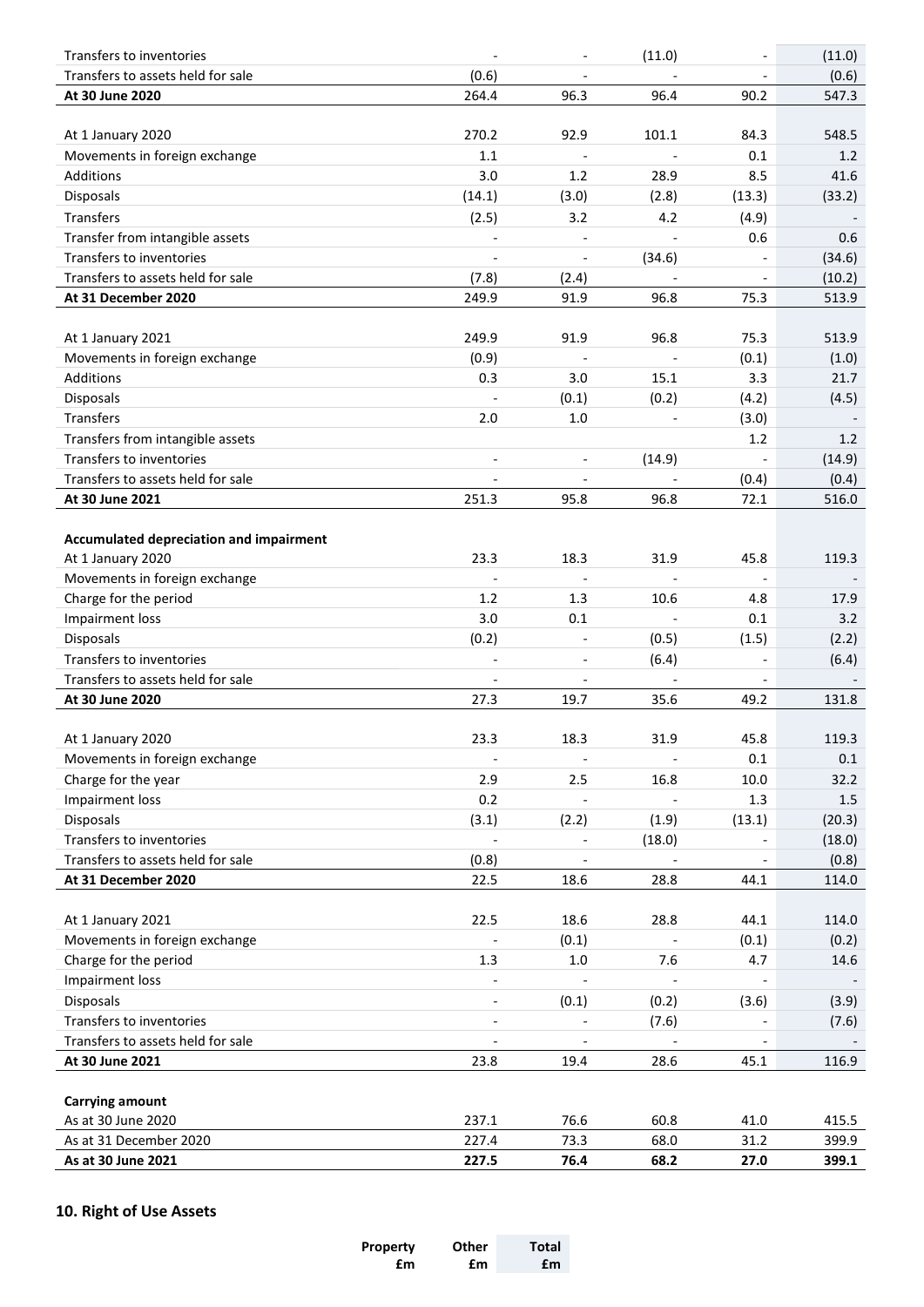| Cost                                           |        |       |        |
|------------------------------------------------|--------|-------|--------|
| At 1 January 2020 (restated*)                  | 277.5  | 6.3   | 283.8  |
| Additions (restated*)                          | 7.3    | 2.4   | 9.7    |
| Retirements and surrenders (restated*)         | (0.1)  | (2.7) | (2.8)  |
| At 30 June 2020 (restated*)                    | 284.7  | 6.0   | 290.7  |
|                                                |        |       |        |
| At 1 January 2020 (restated*)                  | 277.5  | 6.3   | 283.8  |
| <b>Additions</b>                               | 12.7   | 3.7   | 16.4   |
| Retirements and surrenders                     | (11.0) | (2.9) | (13.9) |
| At 31 December 2020                            | 279.2  | 7.1   | 286.3  |
|                                                |        |       |        |
| At 1 January 2021                              | 279.2  | 7.1   | 286.3  |
| Additions                                      | 1.6    | 1.7   | 3.3    |
| Retirements and surrenders                     | (0.1)  | (0.9) | (1.0)  |
| At 30 June 2021                                | 280.7  | 7.9   | 288.6  |
|                                                |        |       |        |
|                                                |        |       |        |
| <b>Accumulated depreciation and impairment</b> |        |       |        |
| At 1 January 2020 (restated*)                  | 160.7  | 4.1   | 164.8  |
| Charge for the period (restated*)              | 5.4    | 1.1   | 6.5    |
| Impairment charge                              | 0.3    |       | 0.3    |
| Retirements and surrenders                     |        | (2.0) | (2.0)  |
| At 30 June 2020 (restated*)                    | 166.4  | 3.2   | 169.6  |
|                                                |        |       |        |
| At 1 January 2020 (restated*)                  | 160.7  | 4.1   | 164.8  |
| Charge for the year                            | 12.4   | 2.6   | 15.0   |
| Impairment charge                              | 0.4    |       | 0.4    |
| Retirements and surrenders                     | (10.5) | (1.0) | (11.5) |
| At 31 December 2020                            | 163.0  | 5.7   | 168.7  |
|                                                |        |       |        |
| At 1 January 2021                              | 163.0  | 5.7   | 168.7  |
| Charge for the period                          | 5.8    | 0.8   | 6.6    |
| Retirements and surrenders                     |        |       |        |
| At 30 June 2021                                | 168.8  | 6.5   | 175.3  |
|                                                |        |       |        |
| <b>Carrying amount</b>                         |        |       |        |
| As at 30 June 2020 (restated*)                 | 118.3  | 2.8   | 121.1  |
| As at 31 December 2020                         | 116.2  | 1.4   | 117.6  |
| As at 30 June 2021                             | 111.9  | 1.4   | 113.3  |

\* Details of the presentational adjustments and corrections of errors are shown in Note 1.

# **11. Assets held for sale**

|                                                           |                                      |                                      | <b>Audited</b><br>31    |
|-----------------------------------------------------------|--------------------------------------|--------------------------------------|-------------------------|
|                                                           | <b>Unaudited</b><br><b>June 2021</b> | <b>Unaudited</b><br><b>June 2020</b> | <b>December</b><br>2020 |
| Lower of carrying amount and fair value less cost to sell | £m                                   | £m                                   | £m                      |
| At 1 January                                              | 13.0                                 | 10.0                                 | 10.0                    |
| Net transfers from property, plant and equipment          | 0.4                                  | 0.6                                  | 9.4                     |
| Impairment charge                                         | $\overline{\phantom{0}}$             | $\qquad \qquad \blacksquare$         | (3.5)                   |
| <b>Disposals</b>                                          | (2.3)                                | $\overline{a}$                       | (2.9)                   |
| At 30 June/31 December                                    | 11.1                                 | 10.6                                 | 13.0                    |

All items included in the analysis above relate to properties held by the Group and have been transferred into assets held for sale following the cessation of trade at certain dealerships and the subsequent commencement of procedures to dispose of these vacant properties from the Group's portfolio. Properties held within assets held for sale are being actively marketed for disposal and there is an expectation that such properties will be disposed of within 12 months of the balance sheet date. Where necessary, provision for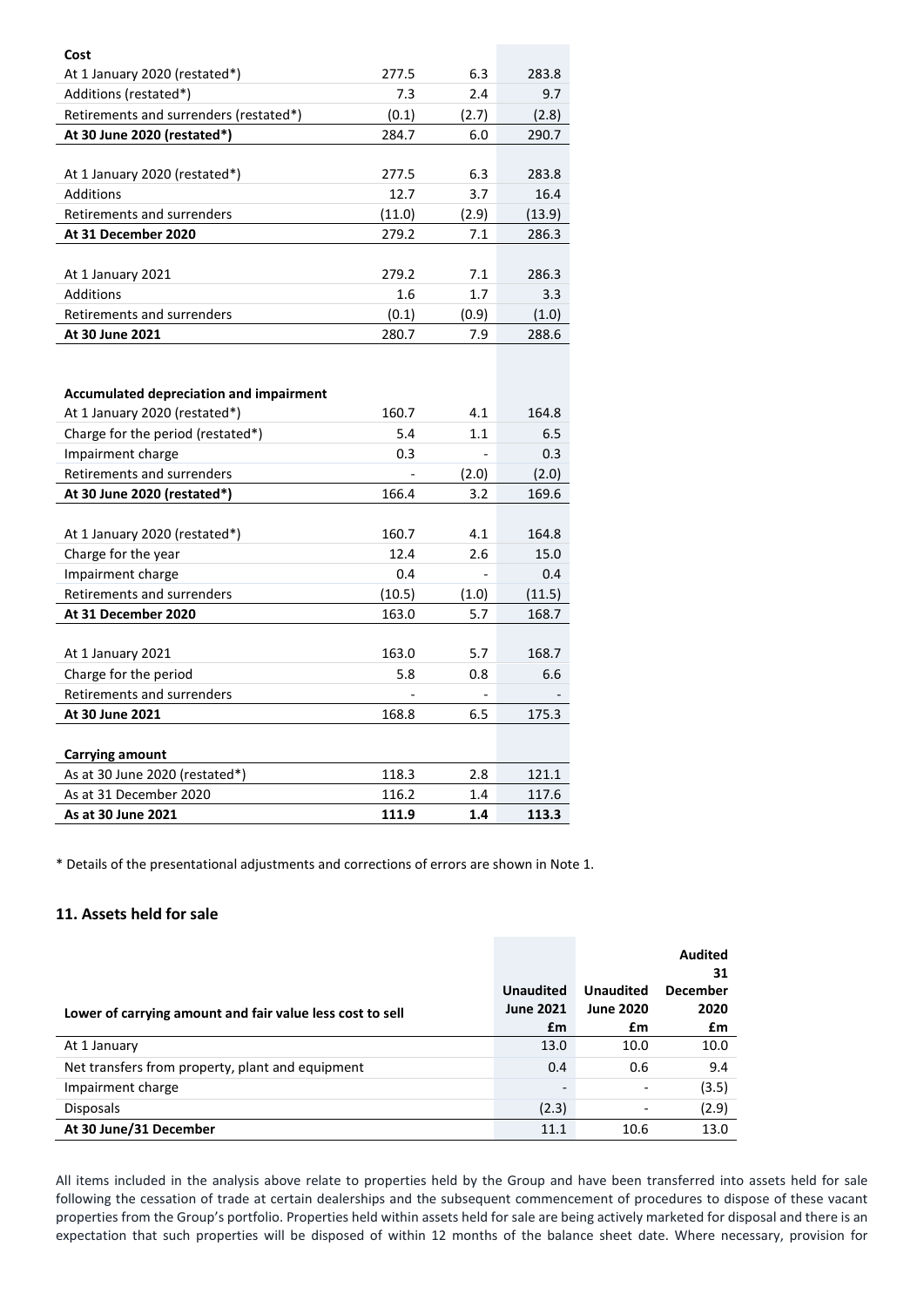impairment to bring the assets carrying value in line with its estimated fair value less costs of disposal has been recorded whilst the assets were held within property, plant and equipment and prior to their subsequent transfer into assets held for sale.

During the period the total carrying amount disposed from held for sale amounted to £2.3m (period ended 30 June 2020: £nil; year ended 31 December 2020: £2.9m). Total proceeds received amounted to £2.7m (period ended 30 June 2020: £nil; year ended 31 December 2020: £3.5m) resulting in a gain on property disposals of £0.4m (period ended 30 June 2020: £nil; year ended 31 December 2020: £0.6m).

#### **12. Inventories**

|                                | <b>Unaudited</b><br><b>June 2021</b><br>£m | <b>Unaudited</b><br><b>June 2020</b><br>£m | <b>Audited 31</b><br><b>December</b><br>2020<br>£m |
|--------------------------------|--------------------------------------------|--------------------------------------------|----------------------------------------------------|
| Goods for resale               | 255.3                                      | 307.2                                      | 255.7                                              |
| Vehicle spare parts for resale | 17.2                                       | 18.9                                       | 17.2                                               |
| Consignment vehicles           | 212.0                                      | 530.1                                      | 382.3                                              |
|                                | 484.5                                      | 856.2                                      | 655.2                                              |

### **13. Provisions**

|                                            | <b>Unaudited June</b><br>2021 | <b>Unaudited June</b><br>2020 | <b>Audited 31</b><br>December 2020 |
|--------------------------------------------|-------------------------------|-------------------------------|------------------------------------|
|                                            | £m                            | £m                            | £m                                 |
| Provision in respect of regulatory matters |                               | 10.4                          |                                    |
| At 30 June / 31 December                   |                               | 10.4                          |                                    |

|                               | <b>Provisions for</b><br>other charges |
|-------------------------------|----------------------------------------|
| At 1 January and 30 June 2020 | 10.4                                   |
| At 1 January 2020             | 10.4                                   |
| Released during the year      | (10.4)                                 |
| At 31 December 2020           |                                        |
|                               |                                        |
| At 1 January and 30 June 2021 |                                        |

On 2 March 2021 the Group announced that the FCA had advised the Board of its decision to close the investigation against Lookers Motor Group Limited, the Group's FCA regulated entity, for the possible mis-selling of regulated products, and associated issues relating to potential customer detriment. In closing the case, the FCA further advised the Board that it did not intend to use its statutory powers to apply any sanctions against the Group in relation to the matters under investigation. As the investigation specifically covered the period from January 2016 to June 2019, the Group was satisfied that the FCA confirmation represented an adjusting event after the balance sheet date as it provided evidence that there was not an obligating event and therefore released the £10.4m provision into nonunderlying items in the year ended 31 December 2020.

#### **14. Financial Instruments**

|                                                       |                                   |                                  | Loan receipt             |                          |                              |                            | At 30 June               |
|-------------------------------------------------------|-----------------------------------|----------------------------------|--------------------------|--------------------------|------------------------------|----------------------------|--------------------------|
| <b>Movement in</b><br>financial<br><b>liabilities</b> | At 1 Jan 2020<br>(restated)<br>£m | <b>Net RCF</b><br>movement<br>£m | (repayment)<br>£m        | Lease<br>repayment<br>£m | Loan<br>receipt<br>£m        | Non-cash<br>movement<br>£m | 2020<br>(restated)<br>£m |
| Other loans                                           | 10.1                              | $\overline{\phantom{a}}$         | 0.8                      | $\overline{\phantom{0}}$ | $\overline{\phantom{0}}$     |                            | 10.9                     |
| <b>RCF</b>                                            | 80.8                              | 123.7                            | $\overline{\phantom{a}}$ | $\overline{\phantom{0}}$ | $\overline{\phantom{0}}$     | (0.2)                      | 204.3                    |
| Lease liabilities                                     | 146.9                             | $\overline{\phantom{a}}$         | $\overline{\phantom{a}}$ | (7.4)                    | $\qquad \qquad \blacksquare$ | 9.2                        | 148.7                    |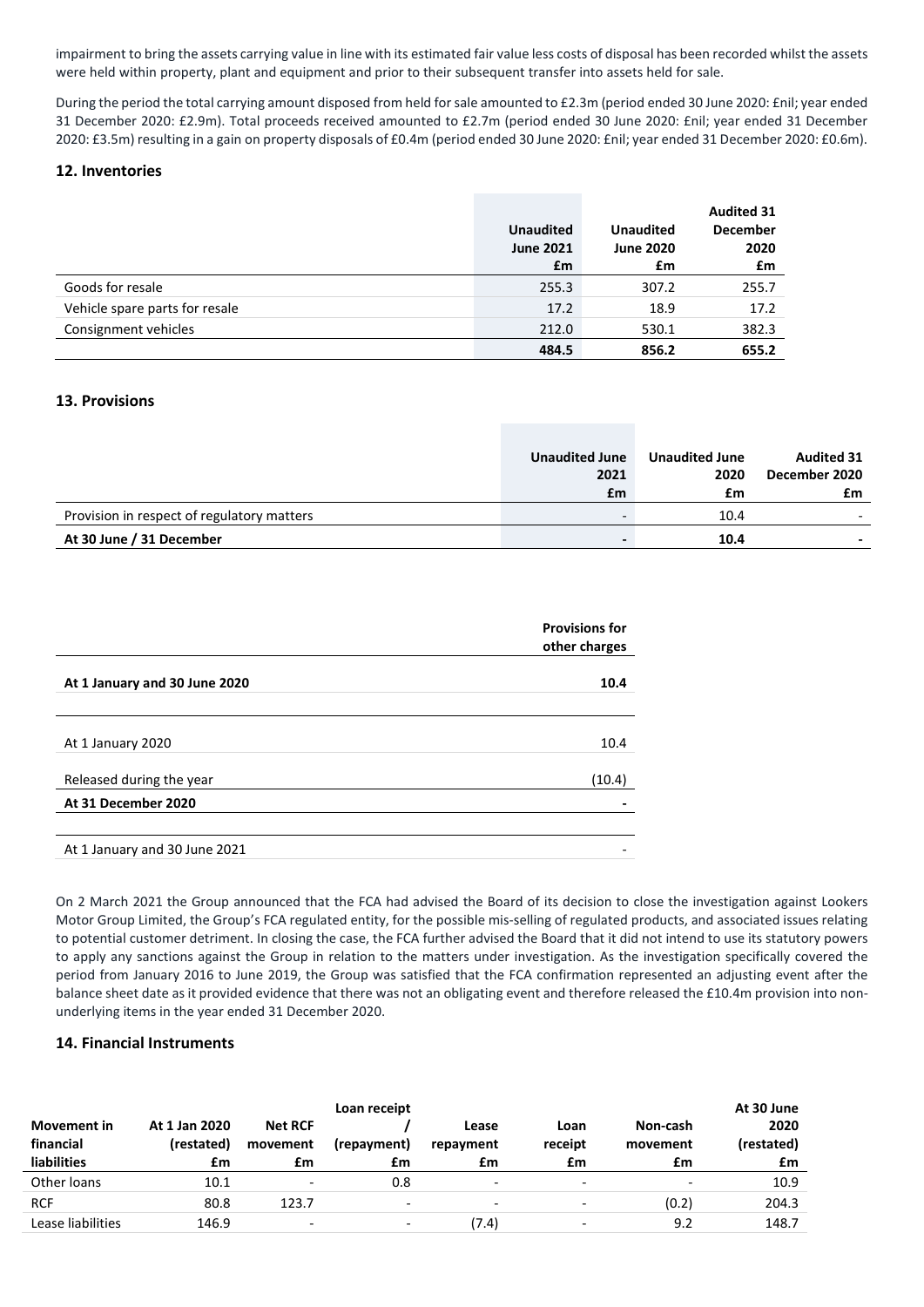| Vehicle rental        |               |                          |                              |                          |                          |                |           |
|-----------------------|---------------|--------------------------|------------------------------|--------------------------|--------------------------|----------------|-----------|
| finance               |               |                          |                              |                          |                          |                |           |
| liabilities           | 97.2          |                          | (38.7)                       |                          | 29.1                     |                | 87.6      |
|                       | 335.0         | 123.7                    | (37.9)                       | (7.4)                    | 29.1                     | 9.0            | 451.5     |
|                       |               |                          |                              |                          |                          |                |           |
| Cash and cash         |               |                          |                              |                          |                          |                |           |
| equivalents           | (150.3)       |                          |                              |                          |                          |                | (295.5)   |
| Bank overdraft        | 118.9         |                          |                              |                          |                          |                | 91.3      |
| Net debt              |               |                          |                              |                          |                          |                |           |
| excluding             |               |                          |                              |                          |                          |                |           |
| lease and             |               |                          |                              |                          |                          |                |           |
| vehicle rental        |               |                          |                              |                          |                          |                |           |
| liabilities           | 59.5          |                          |                              |                          |                          |                | 11.0      |
| Net debt              |               |                          |                              |                          |                          |                |           |
| including lease       |               |                          |                              |                          |                          |                |           |
| and vehicle<br>rental |               |                          |                              |                          |                          |                |           |
| liabilities           | 303.6         |                          |                              |                          |                          |                | 247.3     |
|                       |               |                          |                              |                          |                          |                |           |
|                       |               |                          |                              |                          |                          |                |           |
| <b>Movement</b> in    | At 1 Jan 2020 | <b>Net RCF</b>           | Loan                         | Lease                    | Loan                     | Non-cash       | At 31 Dec |
| financial             | (restated)    | movement                 | repayment                    | repayment                | receipt                  | movement       | 2020      |
| liabilities           | £m            | £m                       | £m                           | £m                       | £m                       | £m             | £m        |
| Other loans           | $10.1\,$      | $\blacksquare$           | (0.6)                        | $\overline{\phantom{a}}$ | $\overline{\phantom{a}}$ | $\blacksquare$ | 9.5       |
| <b>RCF</b>            | 80.8          | 78.0                     | $\qquad \qquad \blacksquare$ | $\overline{\phantom{a}}$ | $\overline{\phantom{a}}$ | (0.4)          | 158.4     |
| Lease liabilities     | 146.9         | $\overline{\phantom{a}}$ | $\overline{\phantom{a}}$     | (15.3)                   | $\overline{\phantom{a}}$ | 12.8           | 144.4     |
| Vehicle rental        |               |                          |                              |                          |                          |                |           |
| finance               |               |                          |                              |                          |                          |                |           |
| liabilities           | 97.2          |                          | (84.1)                       |                          | 74.8                     |                | 87.9      |
|                       | 335.0         | 78.0                     | (84.7)                       | (15.3)                   | 74.8                     | 12.4           | 400.2     |
|                       |               |                          |                              |                          |                          |                |           |
| Cash and cash         |               |                          |                              |                          |                          |                |           |
| equivalents           | (150.3)       |                          |                              |                          |                          |                | (243.0)   |
| Bank overdraft        | 118.9         |                          |                              |                          |                          |                | 115.8     |
| Net debt              |               |                          |                              |                          |                          |                |           |
| excluding             |               |                          |                              |                          |                          |                |           |
| lease and             |               |                          |                              |                          |                          |                |           |
| vehicle rental        |               |                          |                              |                          |                          |                |           |
| liabilities           | 59.5          |                          |                              |                          |                          |                | 40.7      |
| Net debt              |               |                          |                              |                          |                          |                |           |
| including lease       |               |                          |                              |                          |                          |                |           |
| and vehicle           |               |                          |                              |                          |                          |                |           |
| rental                |               |                          |                              |                          |                          |                |           |
| liabilities           | 303.6         |                          |                              |                          |                          |                | 273.0     |

| <b>Movement in financial liabilities</b>                            | At 1 Jan<br>2021<br>£m | <b>Net RCF</b><br>movement<br>£m | Loan<br>repayment<br>£m  | Lease<br>repayment<br>£m | Lease<br>receipt<br>£m   | Non-cash<br>movement<br>£m | At 30<br><b>June 2021</b><br>£m |
|---------------------------------------------------------------------|------------------------|----------------------------------|--------------------------|--------------------------|--------------------------|----------------------------|---------------------------------|
| Other loans                                                         | 9.5                    | $\qquad \qquad \blacksquare$     | (0.6)                    | -                        |                          | $\overline{\phantom{a}}$   | 8.9                             |
| <b>RCF</b>                                                          | 158.4                  | (113.0)                          | -                        | -                        | $\overline{\phantom{a}}$ | (2.4)                      | 43.0                            |
| Lease liabilities                                                   | 144.4                  | $\overline{\phantom{a}}$         | $\overline{\phantom{0}}$ | (7.1)                    | $\overline{\phantom{a}}$ | 1.9                        | 139.2                           |
| Vehicle rental finance liabilities                                  | 87.9                   | $\overline{\phantom{a}}$         | (46.9)                   | -                        | 45.3                     | $\overline{\phantom{a}}$   | 86.3                            |
|                                                                     | 400.2                  | (113.0)                          | (47.5)                   | (7.1)                    | 45.3                     | (0.5)                      | 277.4                           |
|                                                                     |                        |                                  |                          |                          |                          |                            |                                 |
| Cash and cash equivalents                                           | (243.0)                |                                  |                          |                          |                          |                            | (147.5)                         |
| Bank overdraft                                                      | 115.8                  |                                  |                          |                          |                          |                            | 62.6                            |
| Net debt / (cash) excluding lease and<br>vehicle rental liabilities | 40.7                   |                                  |                          |                          |                          |                            | (33.0)                          |
| Net debt including lease and vehicle<br>rental liabilities          | 273.0                  |                                  |                          |                          |                          |                            | 192.5                           |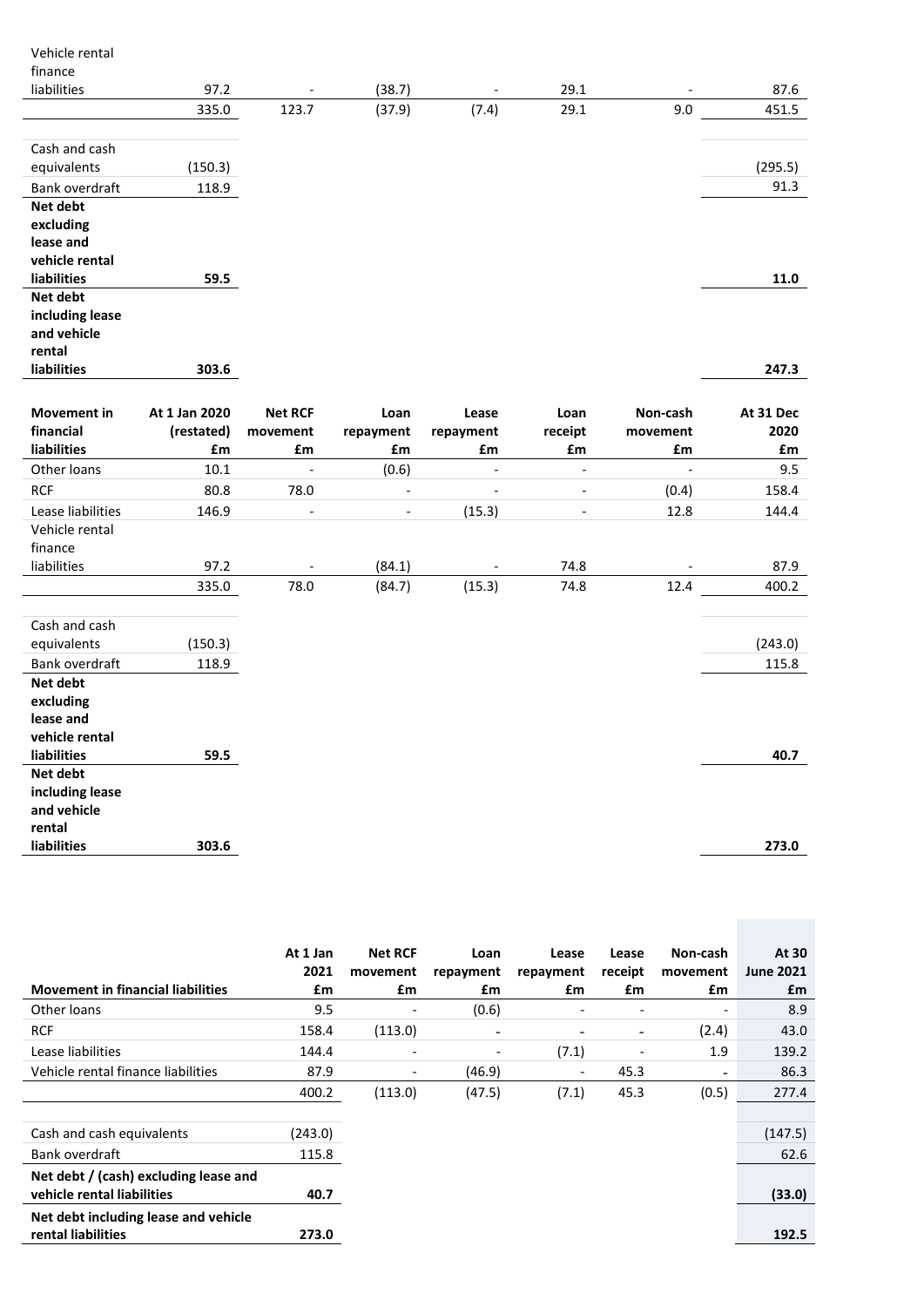Non-cash movements arise following the retranslation of a Euro denominated loan and the reclassification and amortisation of the Group's debt issue costs. Non-cash movements in relation to IFRS 16 relate to the recognition and de-recognition of lease liabilities.

### **15. Subsequent events**

During the period ended 30 June 2021 the Group received CJRS grants of £4.1m in respect of that period. However, given the strong H1 performance and the Group's ongoing corporate responsibility agenda, the Board has voluntarily undertaken to repay all CJRS grants received in respect of H1 before the end of H2.

This decision was made after the half year end and so the condensed consolidated income statement for the first half does not reflect the repayment of the amount relating to the first half. The expense of the repayment for the full financial year will be charged to operating profit in the second half and will be reflected in the full year income statement.

### **16. Related parties**

There have been no material changes to the Group's principal subsidiaries as listed in the 2020 Annual Report & Accounts.

The following table provides the total amount of transactions that have been entered into with related parties for the relevant financial period:

|                                        |                             | Sales to<br>related<br>parties £m | <b>Purchases</b><br>from<br>related<br>parties £m | <b>Amounts</b><br>owed by<br>related<br>parties<br>£m | <b>Amounts</b><br>owed to<br>related<br>parties<br>£m |
|----------------------------------------|-----------------------------|-----------------------------------|---------------------------------------------------|-------------------------------------------------------|-------------------------------------------------------|
| Key management personnel of the Group: |                             |                                   |                                                   |                                                       |                                                       |
| Other directors' interests:            | Period ended 30 June 2021   | $\overline{\phantom{0}}$          | $\blacksquare$                                    | $\overline{\phantom{0}}$                              |                                                       |
|                                        | Period ended 30 June 2020   | $\overline{\phantom{a}}$          | 0.1                                               |                                                       |                                                       |
|                                        | Year ended 31 December 2020 | $\overline{\phantom{a}}$          | 0.1                                               | $\overline{\phantom{0}}$                              |                                                       |

During both the period ended 30 June 2020 and the year ended 31 December 2020 Group companies made purchases at market prices from Bramall Properties Limited. These are considered to be related parties due to them having directors common to those of Lookers plc.

# **17. Reconciliation of Alternative Performance Measures**

The Group uses a number of Alternative Performance Measures (APM) which are non-IFRS measures in establishing their financial performance. Like for Like is the collection of dealerships and other trading businesses that have both a full year of trading activity in the current year and prior year. The Group believes these Measures provide useful, historical financial information to assist investors and other stakeholders to evaluate the performance of the business and are measures commonly used by certain investors for evaluating the performance of the Group. In particular, the Group uses APM which reflect the underlying performance on the basis that this provides users of the financial statements with additional useful information to better assess the core business performance of the Group. Details of the definitions of APM are made within the Glossary. The table below shows restated comparative figures to show the impact of the adjustments identified in the notes below. A reconciliation of the statutory measures to the Alternative Performance Measures is set out below:

| Like-for-like revenue           | <b>Unaudited</b><br><b>June 2021</b> | <b>Unaudited</b><br><b>June 2020</b><br>(restated) | <b>Audited 31 December</b><br>2020 |
|---------------------------------|--------------------------------------|----------------------------------------------------|------------------------------------|
| Revenue (£m)                    | 2,153.2                              | 1,570.6                                            | 3,699.9                            |
| Less: Non like-for-like revenue | (4.1)                                | (104.5)                                            | (52.1)                             |
| Like-for-like revenue (£m)      | 2,149.1                              | 1,466.1                                            | 3,647.8                            |
| Gross profit margin             |                                      |                                                    |                                    |
| Revenue (£m)                    | 2,153.2                              | 1,570.6                                            | 3,699.9                            |
| Gross profit (£m)               | 257.6                                | 162.4                                              | 411.0                              |
| Gross profit margin (%)         | 12.0%                                | 10.3%                                              | 11.1%                              |

**EBITDA and underlying EBITDA**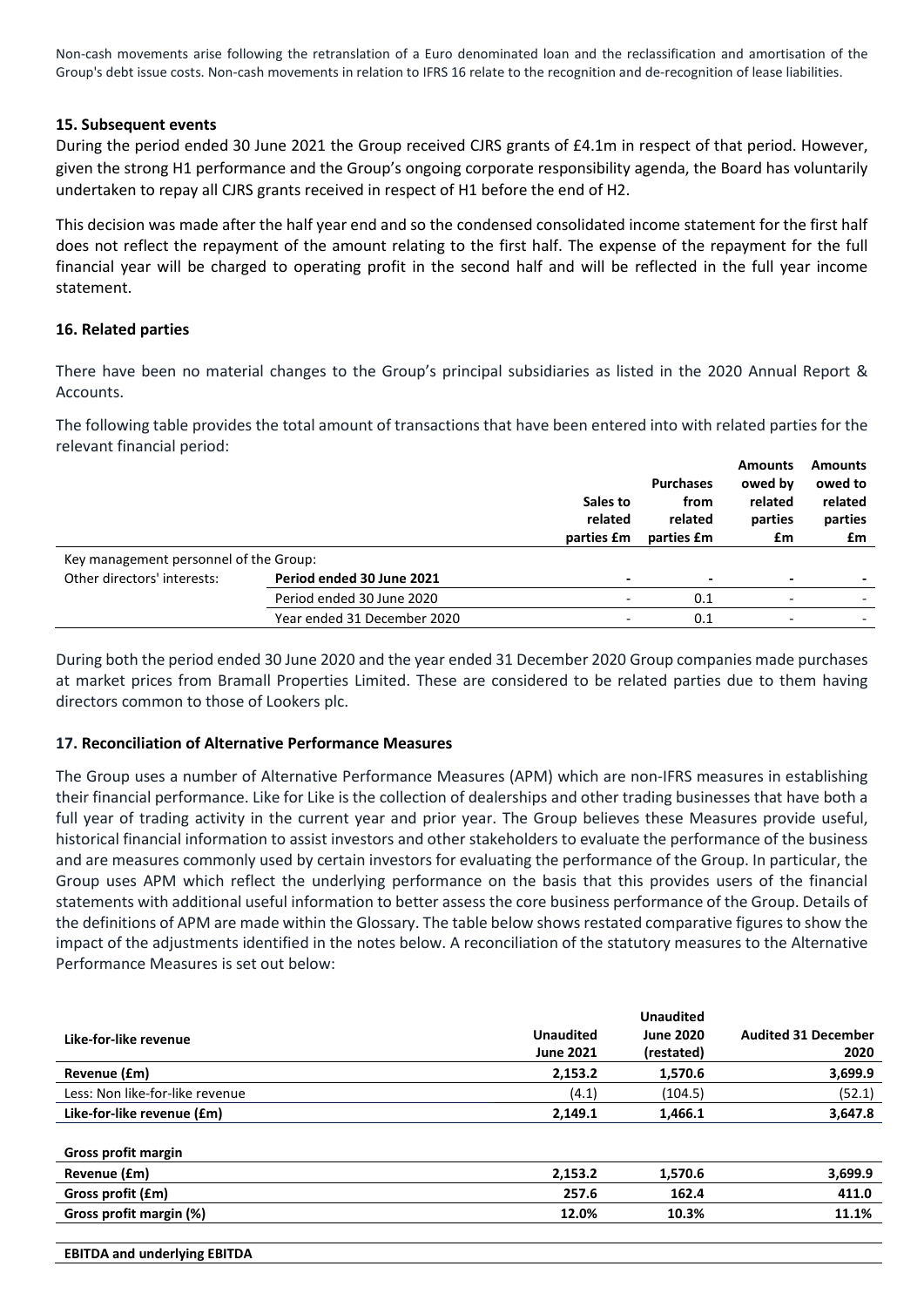| Operating profit / (loss) (£m)                                  | 63.6        | (34.4)      | 30.9        |
|-----------------------------------------------------------------|-------------|-------------|-------------|
| Add: Depreciation (£m)                                          | 23.1        | 25.5        | 51.2        |
| Add: Amortisation (£m)                                          | 2.6         | 2.3         | 4.8         |
| EBITDA (£m)                                                     | 89.3        | (6.6)       | 86.9        |
| Add: Non-underlying items (£m)                                  | (0.4)       | 13.9        | 12.1        |
| <b>Underlying EBITDA (£m)</b>                                   | 88.9        | 7.3         | 99.0        |
| Underlying operating profit / (loss) (£m)                       |             |             |             |
| Operating profit / (loss) (£m)                                  | 63.6        | (34.4)      | 30.9        |
| Add: Non-underlying items (£m) - Note 3                         | (0.4)       | 13.9        | 12.1        |
| Underlying operating profit / (loss) (£m)                       | 63.2        | (20.5)      | 43.0        |
|                                                                 |             |             |             |
| Underlying profit before tax and underlying basic EPS           |             |             |             |
| Profit / (loss) before tax (£m)                                 | 50.7        | (50.4)      | 2.0         |
| Add: Non-underlying items (£m) - Note 3                         | (0.4)       | 13.9        | 12.1        |
| Underlying profit / (loss) before tax (£m)                      | 50.3        | (36.5)      | 14.1        |
| Standard UK Corporation Tax rate (%)                            | 19%         | 19%         | 19%         |
| Underlying tax (£m)                                             | (9.6)       | 6.9         | (2.7)       |
| Underlying profit / (loss) after tax (£m)                       | 40.7        | (29.6)      | 11.4        |
| Weighted average number of shares in issue - Note 6             | 390,359,669 | 390,138,374 | 390,138,374 |
| Underlying basic EPS (p)                                        | 10.44       | (7.58)      | 2.93        |
|                                                                 |             |             |             |
| Property portfolio and property portfolio by share              |             |             |             |
| Property, plant and equipment (£m)                              | 399.1       | 415.5       | 399.9       |
| Less: Other property, plant and equipment (£m) - Note 9         | (27.0)      | (41.0)      | (31.2)      |
| Less: Motor vehicles (£m) - Note 9                              | (68.2)      | (60.8)      | (68.0)      |
| Property portfolio (£m)                                         | 303.9       | 313.7       | 300.7       |
| Share capital at 30 June/31 December                            | 390,475,317 | 390,138,374 | 390,138,374 |
| Property portfolio per share (p)                                | 77.8        | 80.4        | 77.1        |
|                                                                 |             |             |             |
| Net debt excluding lease liabilities vehicle rental liabilities |             |             |             |
| <b>Bank loans and overdrafts (£m)</b>                           | 114.5       | 306.5       | 283.7       |
| Less: Cash and cash equivalents (£m)                            | (147.5)     | (295.5)     | (243.0)     |
| Net (cash) / debt (£m)                                          | (33.0)      | 11.0        | 40.7        |

# **18. Interim statement**

Copies of this report and the last Annual Report and Accounts are available from the Company Secretary at the registered office of the company at Lookers House, 3 Etchells Road, West Timperley, Altrincham, WA14 5XS and can be viewed via the Group's website at www.lookersplc.com. Copies of this report have also been submitted to the UK Listing Authority and will shortly be available at the UK Listing Authority's Document Viewing Facility at 25 North Colonnade, Canary Wharf, London E14 5HS (Telephone +44 (0) 207 066 1000).

# **Directors' Responsibility Statement**

# **We confirm that to the best of our knowledge**

- The interim financial statements have been prepared in accordance with IAS 34 'Interim Financial Reporting'
- The interim financial statements include a fair review of the information required by DTR 4.2.7R (identification of important events during the first six months and their impact on the condensed set of financial statements and description of principal risks and uncertainties for the remaining six months of the year)
- The interim financial statements include a fair review of the information required by DTR 4.2.8R (disclosure of related parties' transactions and charges therein).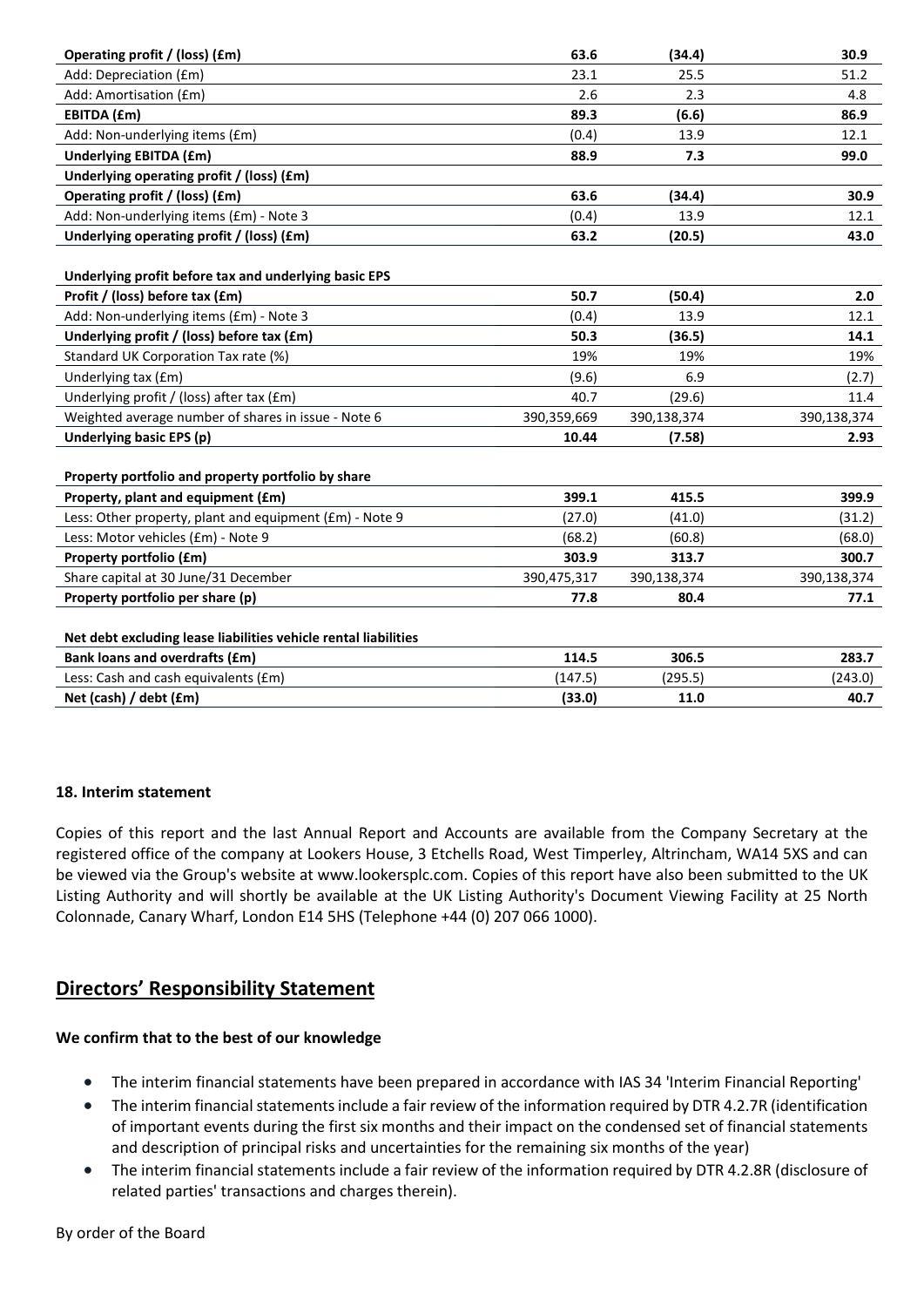**Mark Raban** Chief Executive Officer 8 September 2021

# **Glossary of terms**

### **Introduction**

In the reporting of the financial statements, the Directors have adopted various Alternative Performance Measures (APMs) of financial performance, position or cash flows other than those defined or specified under International Financial Reporting Standards (IFRS). These measures are not defined by IFRS and therefore may not be directly comparable with other companies' APMs, including those in the Group's industry. APMs should be considered in addition to IFRS measures and are not intended to be a substitute for IFRS measurements.

### **Purpose**

The Directors believe that these APMs provide additional useful information on the underlying performance and position of the Group.

APMs are also used to enhance the comparability of information between reporting periods by adjusting for irregularity factors which affect IFRS measures, to aid the user in understanding the Group's performance.

Consequently, APMs are used by the Directors and management for performance analysis, planning, reporting and incentive setting purposes. The key APMs that the Group has focused on this period are as follows:

| <b>Performance measure</b><br>Like-for-like (LFL) | <b>Definition</b><br>These are calculated where<br>dealerships have contributed twelve<br>months of revenue and profit<br>contribution in both the current and<br>comparative periods presented.                                                                                                       | Why we measure it<br>To provide a consistent overview of<br>comparative trading performance |
|---------------------------------------------------|--------------------------------------------------------------------------------------------------------------------------------------------------------------------------------------------------------------------------------------------------------------------------------------------------------|---------------------------------------------------------------------------------------------|
| Gross profit margin                               | Gross profit as a percentage of<br>revenue.                                                                                                                                                                                                                                                            | A measure of the significant revenue<br>channels' operational performance                   |
| Non-underlying items                              | Relate to costs or incomes which are<br>not incurred in the normal course of<br>business or due to their size, nature<br>and irregularity are not included in<br>the assessment of financial<br>performance in order to reflect<br>management's view of the core-<br>trading performance of the Group. | A key metric of the Group's non-<br>underlying business performance.                        |
| Underlying operating profit                       | Operating profit before the impact<br>of non-underlying items as defined<br>above.                                                                                                                                                                                                                     | A key metric of the Group's<br>underlying business performance.                             |
| Underlying profit before tax                      | Profit before tax before the impact<br>of non-underlying items as defined<br>above.                                                                                                                                                                                                                    | A key metric of the Group's<br>underlying business performance                              |
| Underlying profit after tax                       | Profit after tax before the impact of<br>non-underlying items as defined<br>above.                                                                                                                                                                                                                     | A key metric of the Group's<br>underlying business performance                              |